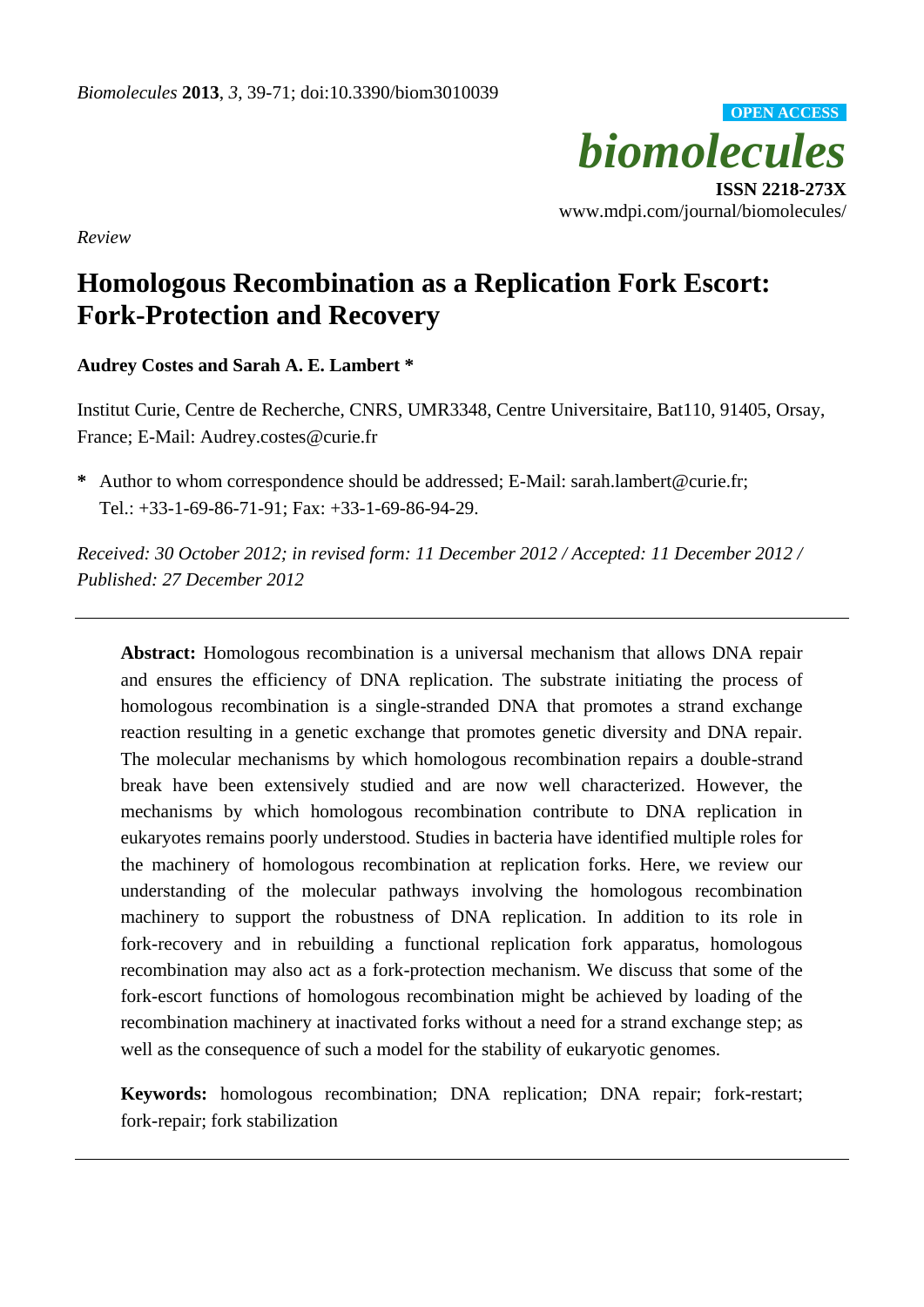# **1. Introduction**

The faithful and accurate transmission of the genome through successive cell divisions requires a precise network of pathways coordinating, among others, DNA replication with DNA repair and recombination. Homologous recombination is a mechanism common to all life, necessary for the maintenance of genome stability. Although it is not an essential process in unicellular organisms, it is vital for cell proliferation in metazoans. The final product of homologous recombination mechanism is an exchange of genetic information between DNA molecules. Homologous recombination thus promotes genetic diversity during various biological processes, such as bacterial conjugation, meiosis and gene targeting. Homologous recombination is also an efficient DNA repair mechanism necessary for cell survival when the DNA suffers various types of damage, including double-strand breaks (DSBs), single-stranded DNA gaps (ssDNA gaps) and nicks. The substrate initiating the process of homologous recombination is a single-stranded DNA (ssDNA)molecule coated with single-strand DNA-binding proteins (SSB in prokaryotes and RPA in eukaryotes) (Figure 1). With the assistance of recombination mediator proteins (RMPs), the recombinase protein (RecA family in prokaryotes or Rad51 family in eukaryotes) nucleates onto ssDNA to form a nucleoprotein filament. This RecA/Rad51/ssDNA structure is the competent intermediate for the initiation of genetic exchange between homologous DNA molecules (see Figure 1 for details). The nucleoprotein filament can invade a homologous DNA duplex, pairing the invading ssDNA with the complementary strand of the DNA duplex and displacing the non-complementary strand. The resulting three-stranded structure is called a displacement loop (D-loop, Figure 1). When performed *in vitro* with appropriate RMPs and two homologous DNA duplexes, the strand exchange reaction results in complete exchange of the two complementary strands (referred to as a 4-strand exchange reaction);this is the molecular basis for genetic exchange *in vivo* [\[1,](#page-21-0)[2\]](#page-21-1).

Any mechanism linked to DNA metabolism which generates ssDNA as an intermediate offers a potential starting point for homologous recombination. Therefore, to avoid superfluous genetic exchange, that is potentially detrimental for the stability of the genome, there is sophisticated regulation of various steps of homologous recombination during the cell cycle and in response to DNA damage [\[3\]](#page-21-2). Because of competition with alternative DSB repair as Non Homologous End Joining (NHEJ), regulation of homologous recombination is particularly sophisticated in mammalian cells. Indeed, signaling pathways (for example the Fanc pathway) have key caretaker functions for genome stability by ensuring that homologous recombination acts only on appropriate substrates and only during the appropriate phase of the cell cycle [\[4\]](#page-21-3).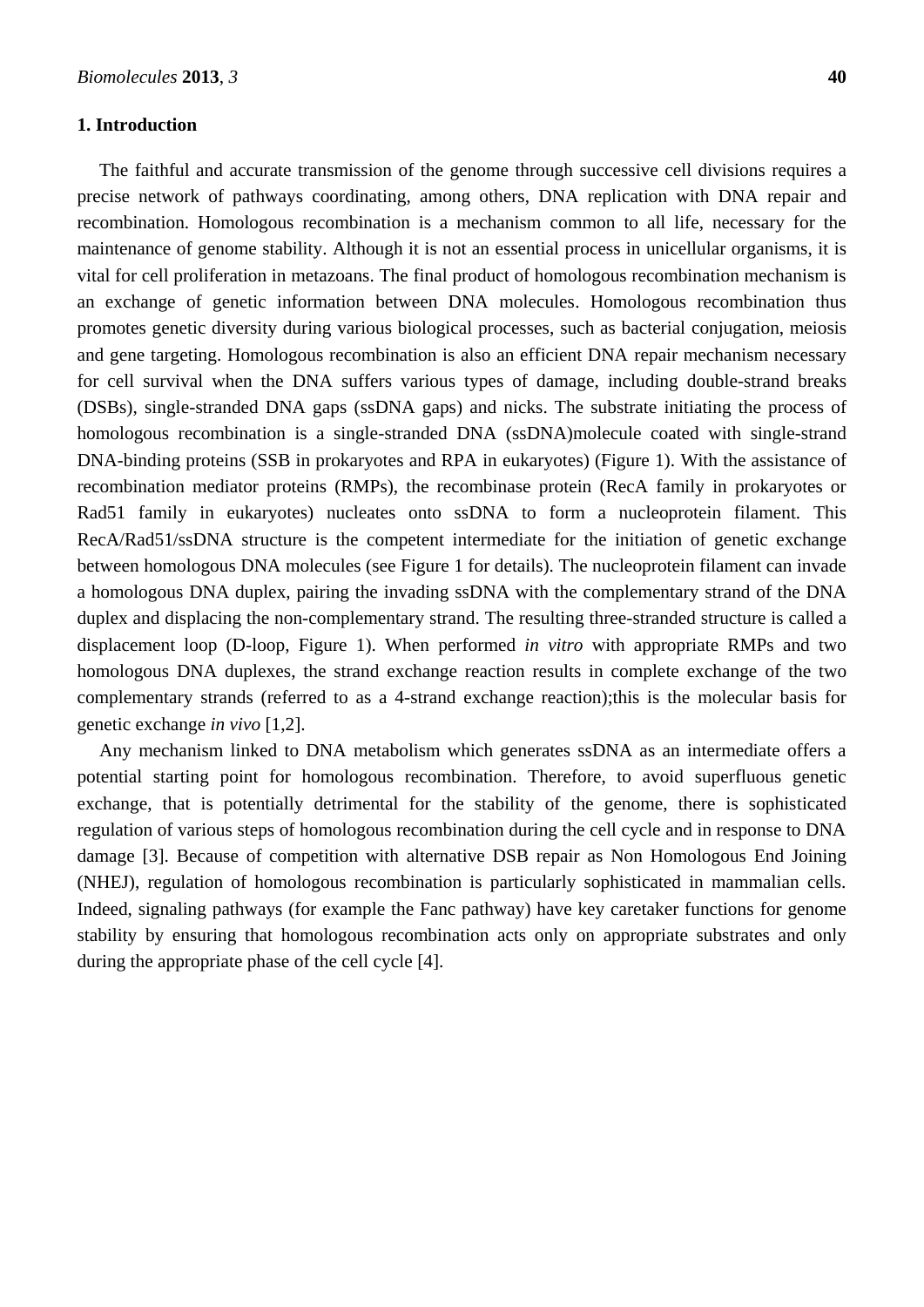**Figure 1.** Early Steps of Homologous recombination during double-strand break repair (see text for details). (**A**) Single-Stranded Binding proteins are loaded onto 3'-overhanging single-stranded DNA (ssDNA) resulting from 5'-3' end resection by the concerted action of nucleases and helicases. Recombination mediator proteins help the recombinase Rad51 to nucleate on ssDNA and to form a structured nucleoprotein filament. Recombinases then promote the invasion of the 3' single-stranded end into a DNA duplex, to pair it with the complementary strand, and to displace the non-complementary strand. The resulting three-stranded structure is termed displacement loop (D-loop). The 3' end of the invading strand primes DNA synthesis to copy the DNA template. (**B**) The second extremity of the DSB is captured by annealing of the displaced strand, leading to the formation of double Holliday junctions (dHJs). Repair of the DSB is completed by the resolution of dHJs to form recombinant products that are associated, or not associated, with crossovers (COs, reciprocal exchange of genetic information). (**C**) Model of break-induced replication that can lead to establishment of a replication fork.

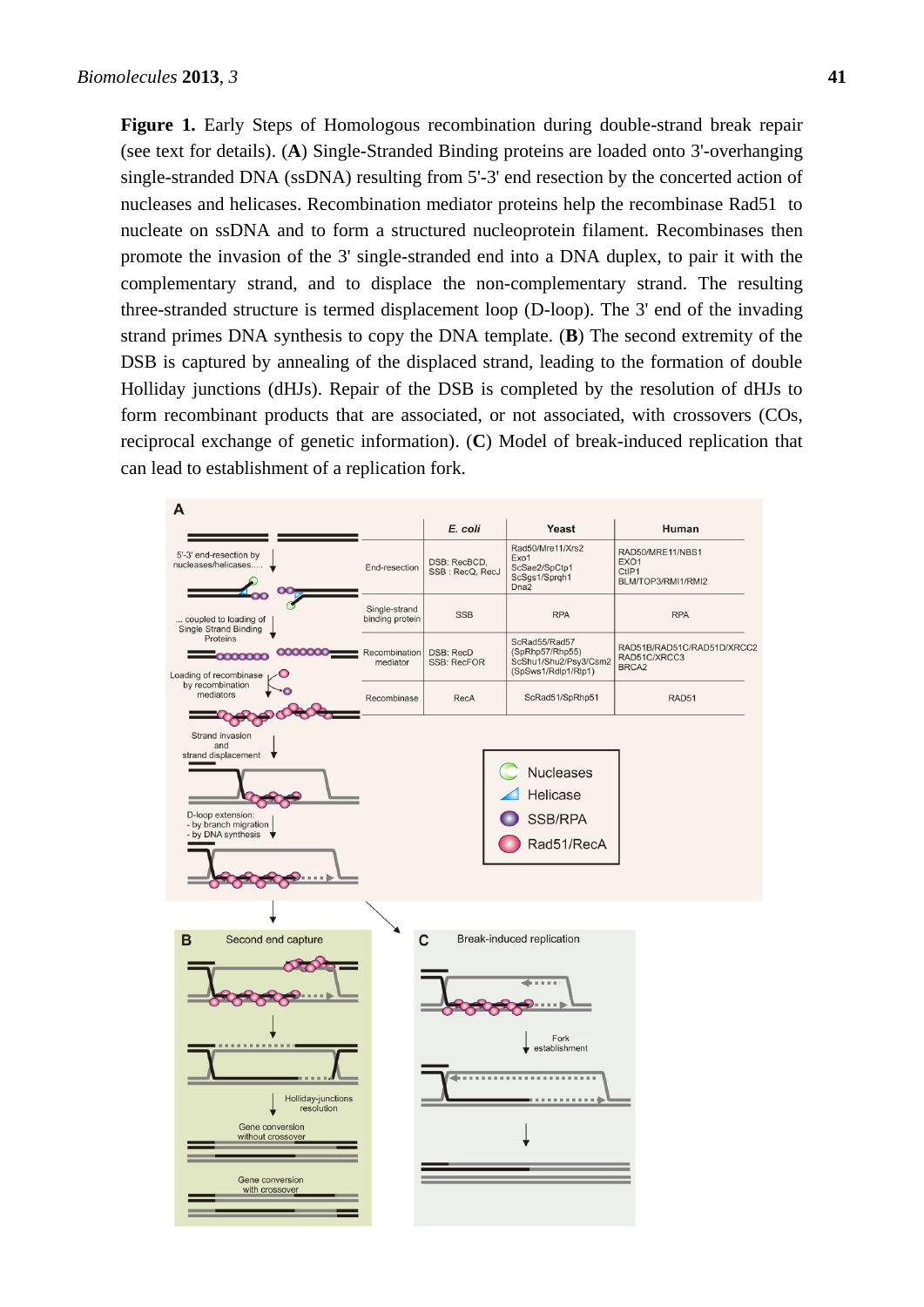In addition to DSBs repair, homologous recombination is an essential mechanism for robust DNA replication. By promoting recombination between sister chromatids, homologous recombination ensures that any ssDNA gaps left behind moving replication forks are correctly sealed (Figures 2C and 3B). Homologous recombination is also involved in the rescue of replication forks impeded in their progression and in the repair of broken forks. In bacteria, homologous recombination contributes to reassembling a functional replisome at inactivated replication forks [\[5\]](#page-21-4). There is various evidence in eukaryotes that homologous recombination is involved in rebuilding replisomes, but details of the mechanism of origin-independent loading of the replisome at inactivated forks have only started to emerge. The mechanisms of genetic exchange during the repair of DSBs have been described by biochemical and molecular studies, whereas the mechanisms by which homologous recombination promotes the resumption of DNA synthesis at inactivated replication forks remain unclear. Recent investigations in human cells and in Xenopus show that homologous recombination has a fork-protection function [\[6\]](#page-21-5). The recombinase Rad51 and its recombination mediator partners might act at impeded replication forks to stabilize them by protecting newly synthesized strands from extensive end-resection. This fork-protection function appears genetically separable from the DSB-repair function of homologous recombination. Work in bacteria suggests a role for RecA and its associated recombination mediators in protecting damaged replication forks from extensive degradation by nucleases. Indeed, a multiplicity of recombination functions at halted forks has been described in *E. coli* and homologous recombination is not necessary only for fork reactivation but also acts as a fork-stabilizer until DNA synthesis is resumed [\[7\]](#page-21-6). In this review, we focus on the support function of homologous recombination for DNA replication, especially at inactivated replication forks.

#### **2. Homologous Recombination during DNA Replication in Bacteria**

Efficient repair of inactivated replication forks is vital to bacteria [\[8\]](#page-21-7). The genome of bacteria generally consists of a single chromosome, although several bacterial species have a genome divided into several molecules. However, in every case, each chromosome is replicated by a single pair of divergent replication forks initially built at a single origin (*oriC*). For circular chromosomes, the two divergent forks terminate their progression at a single termination region, located opposite to *oriC*. Thus, the duplication of the bacterial genome is a perilous process because neither initiation at alternative origins nor the progression of the opposite fork can rescue a halted replication fork. In cases of fork arrest, DNA replication can only be completed by resumption of the inactivated fork. Consequently, multiple pathways have evolved to ensure efficient restart of arrested forks: this includes removal and/or the repair of the damage responsible for the particular fork arrest, and mechanisms for re-assembling the replication machinery (the replisome) at inactivated forks [\[9](#page-21-8)[,10\]](#page-21-9). Impediments to fork progression can arise from various causes and the multiplicity of fork-restart mechanisms corresponds to the need to rescue appropriately forks inactivated in a variety of pathways. In this review, we focus on the functions of homologous recombination at arrested forks in the bacterium *Escherichia coli* (*E. coli*) in which these pathways have been most extensively studied. The restart of inactivated replication forks requires the replisome to be rebuilt; this involves the loading of the replicative helicase DnaB onto the chromosome at a position other than *oriC* and independently of the replication initiator DnaA (Figure 2). To do so, the primosome (composed at least of the replicative helicase DnaBand the primase DnaG) is loaded by restart proteins, and then the holopolymerase III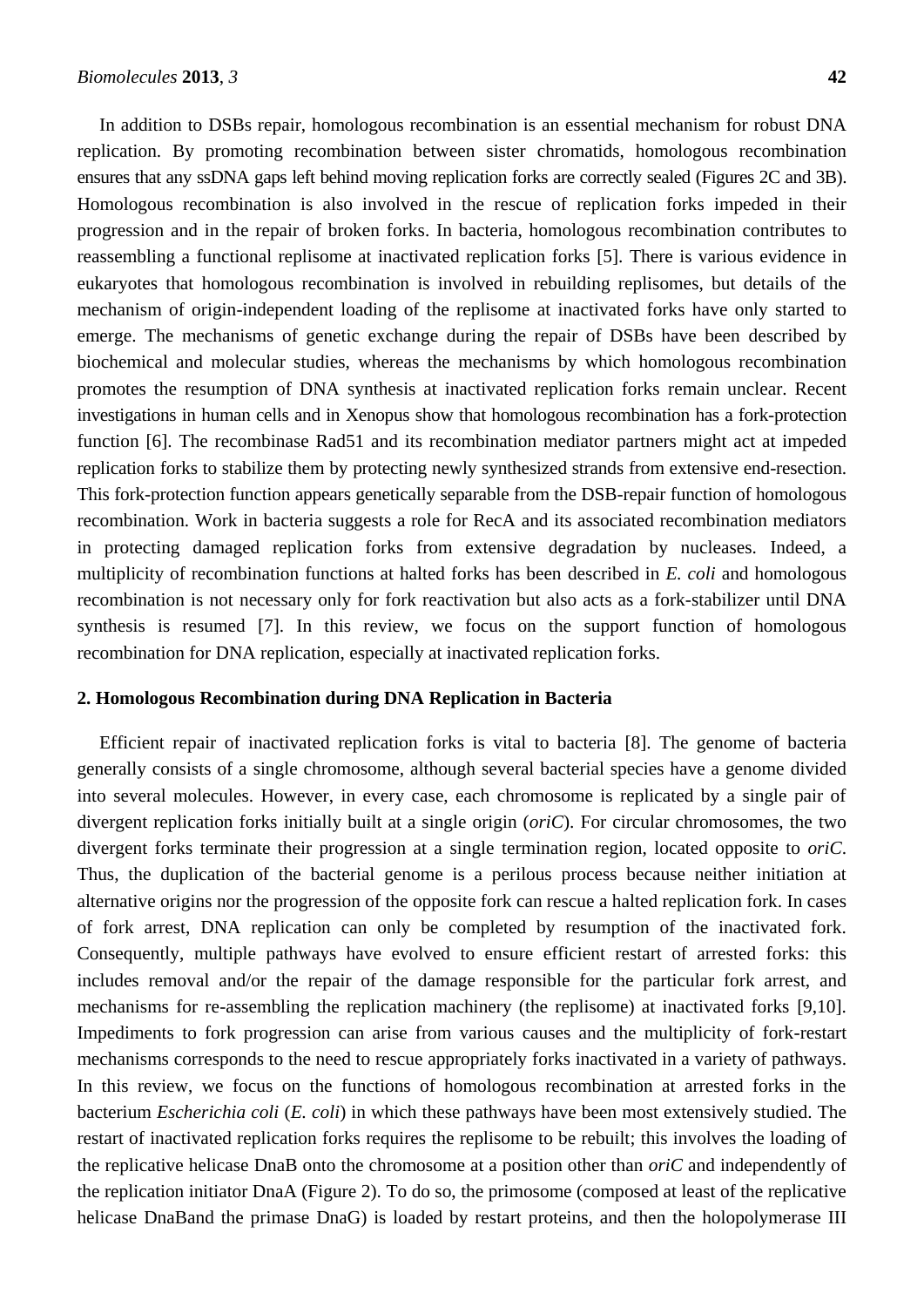(containing replicative DNA polymerases and theirs co-factors) is recruited to form the replisome. In *E. coli*, restart proteins require a helicase activity to load the primosome at arrested forks: either PriA or the PriC/Rep complex, PriA being the major pathway [\[10](#page-21-9)[,11\]](#page-21-10). According to the structure of the arrested fork, it can be either restarted directly by PriA and PriC/Rep pathways, or handled by homologous recombination [\[12\]](#page-21-11). Many thermosensitive replication mutants have been studied to investigate the restart of replication forks inactivated following the loss of a functional replisome [\[5\]](#page-21-4). The recovery of DNA replication after the fork encounters DNA damage (caused by UV-C radiation) and has also been extensively studied. Investigations of homologous recombination in *E. coli* have revealed the pivotal functions of homologous recombination at inactivated forks, and particular roles have been identified according to the cause of the fork arrest.

**Figure2.** Recombination function at replication forks in Bacteria (see text for details). (**A**) Model of fork reactivation at inactivated forks. (**B**) Model of fork-stabilization at damaged-forks, without a strand exchange step by the recombinase. (**C**) Model of post-replication repair of ssDNA gaps left behind moving forks. (**D**) Model of fork-clearance at damaged-forks, without a strand exchange step by the recombinase.

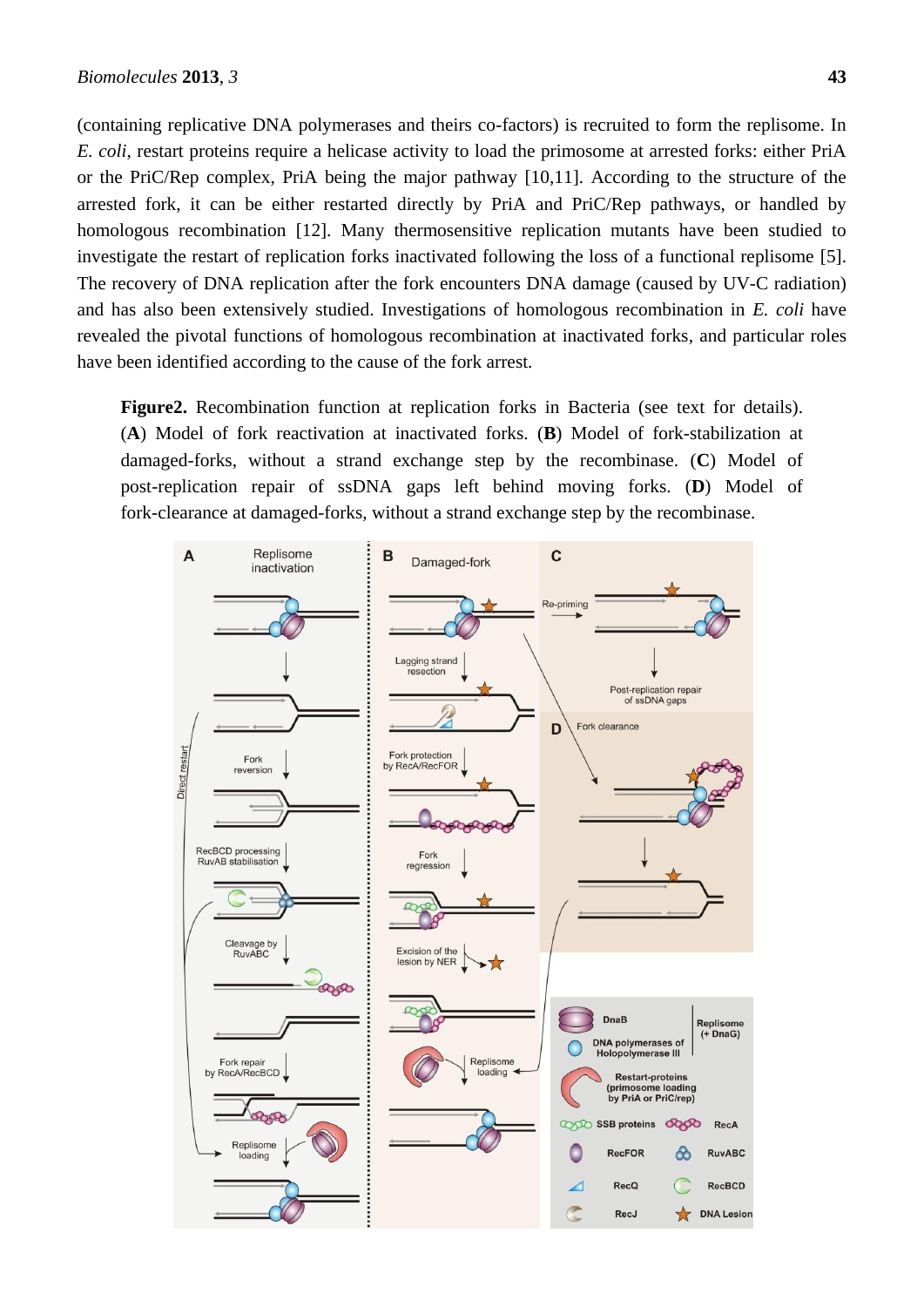#### *2.1. Restart of Inactivated Replication Forks by Homologous Recombination*

Homologous recombination plays a crucial role in the repair of blocked replication forks [5,8,13–15]. At an inactivated replication fork, the homologous recombination machinery remodels the forked structure creating a recombination intermediate recognized by PriA which recruits a replication restart complex; this allows the successive assembly of the primosome and of the replisome such that the fork restarts (Figure 2A and 2B). PriA is able to recognize a D-loop structure and allows the recruitment of the replicative helicase DnaB through its interaction with the restart-proteins PriB/DnaT and the helicase loader DnaC [11,16–21].

Recombination mediator proteins (RMPs) aid the nucleation ofRecA onto ssDNA coated by single-stranded DNA binding protein (SSB). SSB proteins play a dual role in the formation of RecA filament: they have a positive action by preventing the formation of secondary structures in ssDNA; however, RecA nucleation is prevented when ssDNA is covered by SSB [\[22](#page-22-0)[,23\]](#page-22-1). Consequently, RMPs promote the formation of the RecA nucleofilament, either by facilitating the nucleation of RecA and/or by displacing SSB proteins from ssDNA [24–26]. The mechanism of RecA loading depends on the type of the substrate. The two major pathways of RecA loading are the RecFOR pathway for single-strand break lesions and the RecBCD pathway for double-strand break lesions [27–30]. Seven genes are involved in the RecFOR pathway: RecA, RecQ, RecJ, RecF, RecO, RecR and RecN. The loading of RecA at ssDNA gaps requires the concerted action of the 3'-5' DNA helicase RecQand the 5'-3' exonuclease RecJ [31–34]. Then, the RMPs RecF, RecO and RecR form a complex facilitating RecA loading onto the ssDNA. RecFOR can load RecA at the junction between ssDNA-dsDNA, and prevents RecA filament extension on dsDNA beyond the ssDNA gap [\[35\]](#page-22-2). At double-strand breaks, the nuclease activities of RecBCD resect blunt-ends extremities, and at Chi sites, RecBCD generates a 3' single-stranded end. RecBCD is also responsible for RecA loading onto ssDNA and helps its nucleation, but is not considered to be a formal RMP protein [\[28](#page-22-3)[,36\]](#page-22-4).

Replication defects due to the inactivation of one or more components of the replisome can result in chromosomal breakage [37–40]. It is estimated that around 1% of cells, in a population growing under normal conditions, experience either a double- or a single-strand break due to impediments to replication forks [\[28,](#page-22-3)[41\]](#page-23-0). Replication-coupled dsDNA ends are produced either when the fork encounters a nick or a ssDNA gap, or during the processing of inactivated forks [\[5](#page-21-4)[,28\]](#page-22-3). Thermosensitive mutants of the holopolymerase III (mutated for a component of the clamp loader HolD, the beta clamp DnaN or the replicative DNA-polymerase DnaE) and mutants of the replicative helicase DnaB require the RecBCD pathway for cell survival at semi-permissive temperature for growth, indicating the occurrence of dsDNA ends [\[5\]](#page-21-4). Similarly, Pulsed-Field Gel Electrophoresis (PFGE) experiments showed that defects in the holopolymerase III or DnaB lead to chromosomal breakage that results from the activity of the RuvABC complex, the bacterial resolvase [\[38](#page-22-5)[,40](#page-23-1)[,42\]](#page-23-2). Loss of a functional replisome at active replication forks leads to the annealing of the two nascent strands, resulting in a 4-branched structure called a reversed fork and resembling a Holliday junction (Figure 2A). The reversed fork is then cleaved by RuvABC, creating a DSB which is resected by RecBCD. The recombinase RecA is then recruited onto ssDNA generated by RecBCD and remodels the fork into a structure recognized by PriA, thus allowing the primosome and then the replisome to be loaded at the inactivated fork [\[5\]](#page-21-4). This fork-restart model involving cleavage of the reversed fork by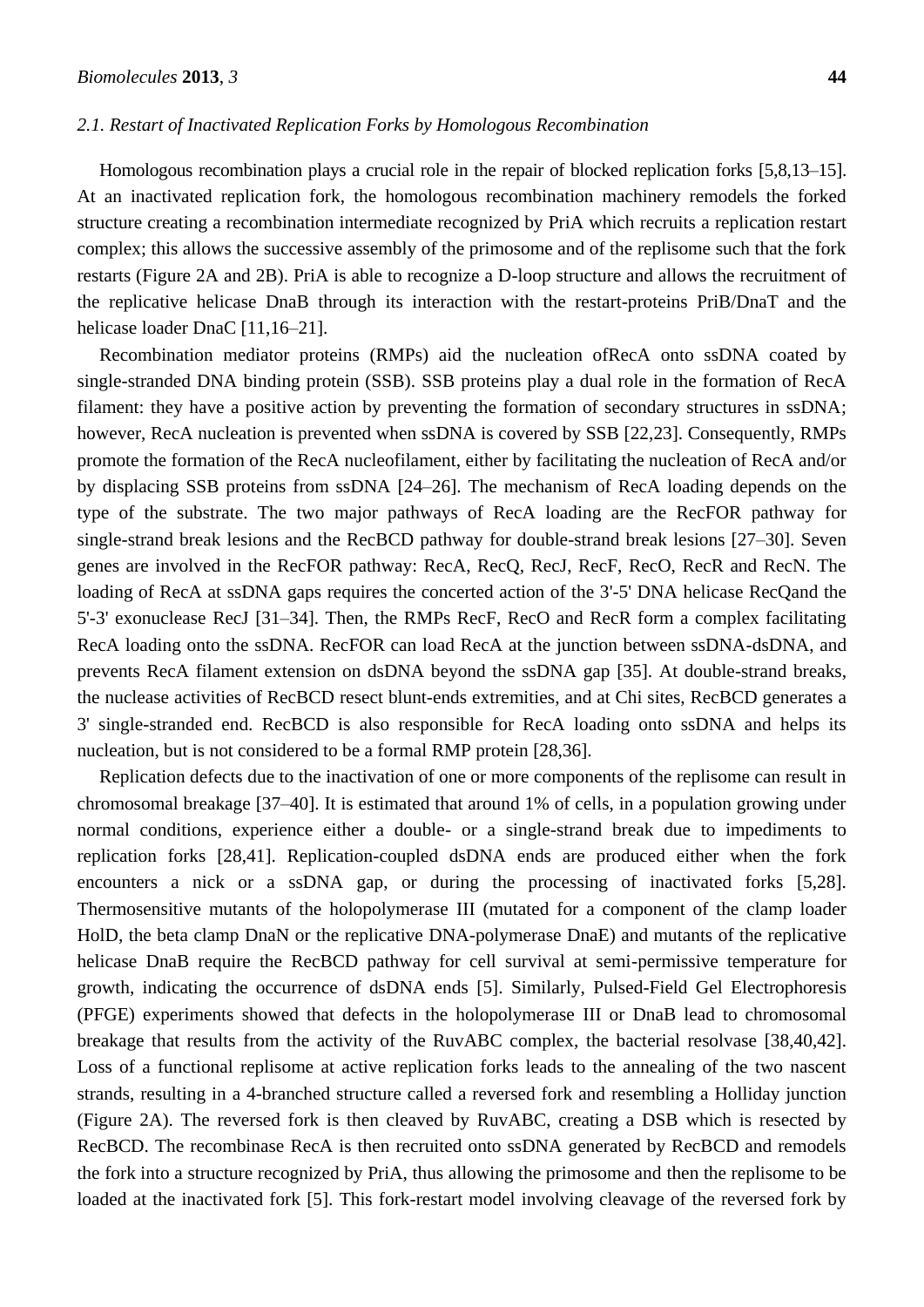RuvABC applies to other mutations affecting DNA replication, for instance mutations in the accessory helicase Rep and mutations that specifically inactivate PriA helicase activity [\[42](#page-23-2)[,43\]](#page-23-3). Alternatively, the dsDNA end of the reversed fork is resected by RecBCD to recruit PriA and the primosome directly, independent of the cleavage of the reversed fork by RuvABC and of RecA recruitment. This last model has also been proposed recently to explain the direct restart of replication forks that collapse following collision with the transcription machinery [\[44\]](#page-23-4).

The reversal of the fork results either from topological stress, or is actively driven by enzymes. Several proteins have been shown to be able to reverse inactivated forks *in vivo* or *in vitro*: the helicases RuvAB and RecG, the recombinase RecA, and the beta clamp DnaN itself [37,38,40,43,45–48]. When the processivity of the replisome is compromised (in *dnaE* or *dnaN* mutants), the helicase UvrD favors fork reversal but mainly by promoting the disassembly of the RecA filament formed on ssDNA gaps at inactivated forks. In this case, RecA loading at replication forks requires the RecQJFOR pathway, consistent with RecA being recruited before the formation of DSB [\[49](#page-23-5)[,50\]](#page-23-6). *In vitro*, RecA is able to reverse a model forked structure containing assDNA gap on the leading strand. The reaction is stimulated by the presence of SSB proteins, but is inhibited by the presence of the recombination mediator proteins RecFOR [\[48\]](#page-23-7). *In vivo*, RecA causes fork reversal upon loss of a functional replicative helicase (in a *dnaB* mutant) and the ability of RecA to reverse the fork is independent of both known RecA loading mechanisms (RecFOR and RecBCD pathways) and independent of the induction of the SOS system [\[45\]](#page-23-8). The induction of the SOS system involves the formation of a RecA filament on ssDNA. Possibly, a small amount of RecA bound to ssDNA, below the threshold necessary to induce the SOS response, might be sufficient to reverse the replication fork. Alternatively, there may be a third uncharacterized RecA-loading pathway in *E. coli*. Indeed, both the genetics and the molecular details of replication fork reversal by RecA remain poorly understood.

Thus, the machinery of homologous recombination is clearly involved in the restart of inactivated replication forks by a mechanism that involves a DSB (RecBCD pathway) resulting from the cleavage of reversed forks. RecA also acts at inactivated forks before the cleavage of the reversed fork, being recruited to ssDNA gaps with the assistance of the RecFOR pathway. In addition, RecA promotes the reversal of inactivated forks by an unknown mechanism. One possible function for the RecA/RecFOR recombination machinery at ssDNA gaps during DNA replication is to protect the inactivated fork from extensive DNA resection. The RecQJFOR pathway has been extensively studied in response to DNA damage and especially to UV-C irradiation.

# *2.2. Replication Fork Protection by Homologous Recombination*

Replication forks are halted by many types of DNA damage and there have been numerous studies in *E. coli* to determine how DNA synthesis proceeds on a damaged template. UV-C irradiation induces predominantly pyrimidine dimers, which are repaired by nucleotide excision repair (NER) involving the excinuclease UvrABC, and has been widely used for such studies [51–54]. Pyrimidine dimers do not impede the replicative helicase but stop the DNA polymerase. The replisome acts as a molecular motor, catalyzing nucleotide polymerization and unwinding of the DNA template, and pyrimidine dimers may impede the progression of the replication fork and a transient uncoupling between the replicative helicase and DNA polymerase [\[51](#page-23-9)[,55](#page-23-10)[,56\]](#page-23-11). The excision of such lesions by the UvrABC pathway generates assDNA gap, and this may also impede the progression of the replication fork [\[57\]](#page-23-12).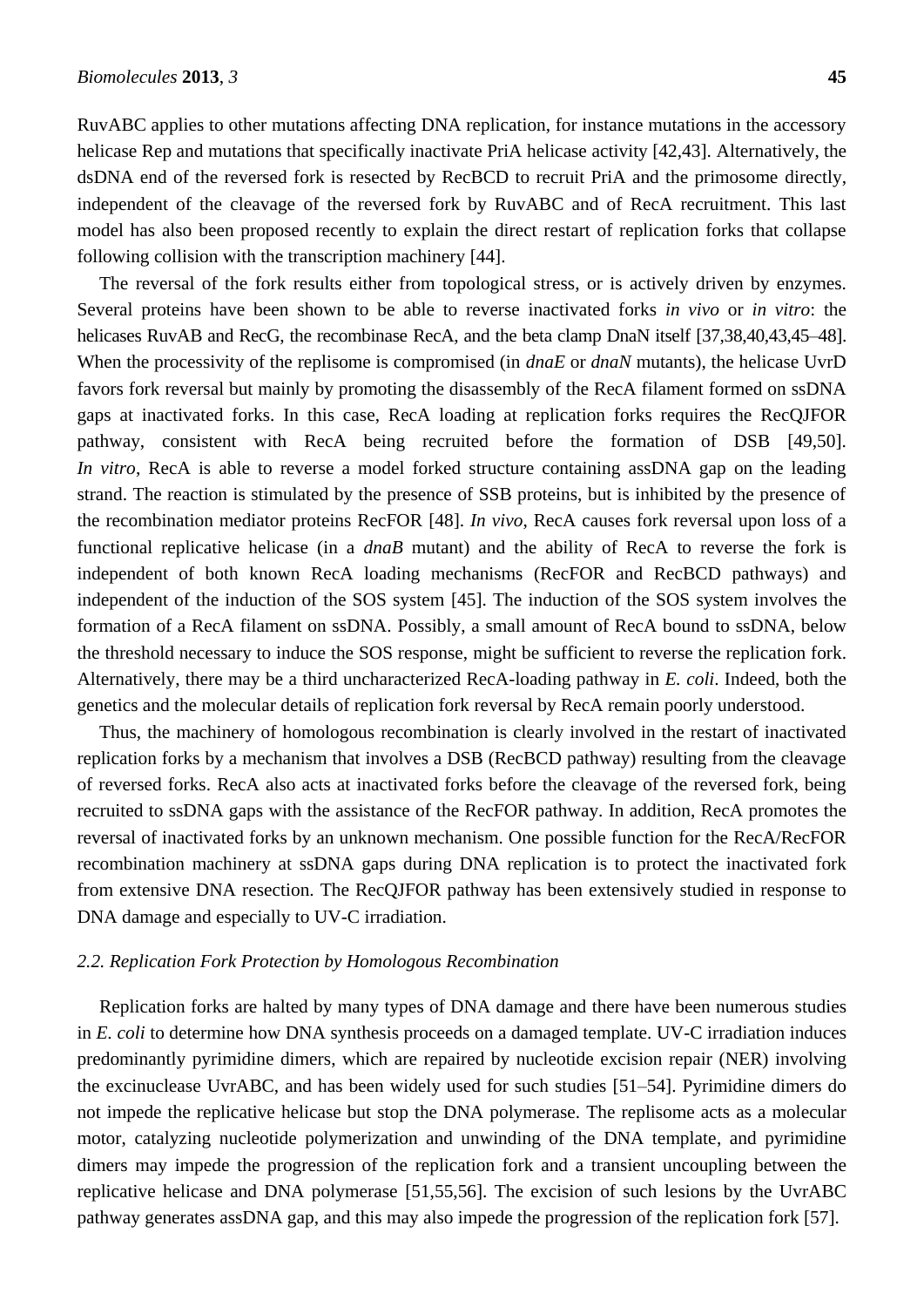The consequences of DNA lesions encountered by the fork depend on the strand affected. It is thought that a blocking lesion on the lagging strand has little impact on the efficiency of DNA synthesis, because the repeated priming for Okazaki fragments allows DNA synthesis to be primed downstream from the lesion. AssDNA gap is then left behind the moving fork and is subsequently filled by the RecA/RecFOR recombination machinery acting in a post-replicative manner [33,58–61]. The consequences of a blocking lesion on the leading strand remainthe subject of debate. Until recently, the prevailing model was that the replisome cannot bypass a blocking lesion, and thus the resumption of DNA synthesis would require fork-restart mechanisms (either by homologous recombination or by a direct restart via the helicases PriA and PriC/Rep). Blocking lesions on the leading strand may also result in a transient uncoupling of the DNA synthesis of the leading strand from that on the lagging strand [\[62,](#page-24-0)[63\]](#page-24-1). However, a recent *in vitro* study showed that the bacterial replisome is tolerant to DNA damage: the replisome is able to re-prime DNA synthesis downstream from a single pyrimidine dimer on the leading strand (Figure 2C). This re-priming on the leading strand does not require fork-restart proteins, including PriA or PriC/Rep, and does not involve dissociation of the replisome [\[64\]](#page-24-2). Re-initiation of DNA synthesis downstream from the DNA lesion on the leading strand thus results in a ssDNA gap left behind the moving fork that could be repaired by homologous recombination. Re-priming of this type may be sufficient for efficient DNA synthesis in situations of normal spontaneous DNA damage, but the intrinsic ability of the replisome to replicate on a damaged template might be overwhelmed when cells are exposed to exogenous DNA damage, for example when exposed to UV-C irradiation.

Upon UV-C-induced DNA damage, DNA synthesis stops and then resumes synchronously after a delay of 15 to 20 minutes [65–68]. It has been suggested that this delay is the time needed to process impeded forks (*i.e.*, repair of damaged nucleotides and/or restart of replication forks). The inhibition and the resumption of DNA synthesis after irradiation have been studied by following the incorporation of radio-labeled nucleotides post-irradiation. Several proteins are involved in the recovery of DNA replication, including NER proteins, the RecQJFOR recombination machinery, the recombinase RecA, the fork-restart proteins including PriA, and DnaC, the loader of the replicative helicase. Genetic analysis indicates that the resumption of DNA synthesis on a damaged template requires the excision of the lesion, the recruitment of homologous recombination machinery and the re-assembly of a replisome to restart inactivated forks [34,65–72]. The concomitant action of the RecQ helicase and the RecJ exonuclease at damaged replication forks allows the controlled resection of the lagging strand, resulting in RecA loading by RecFOR and regression of the fork (*i.e.*, the two parental strands re-annealed together without annealing of the nascent strands). The regression of the fork allows the DNA lesion to be excised from duplex DNA by the NER. Finally, the reassembly of the replisome triggered by PriA permits the replication fork to restart [\[7,](#page-21-6)[34](#page-22-6)[,73\]](#page-24-3) (Figure 2B).

Homologous recombination appears to have an important function in addition to restarting inactivated forks and filling ssDNA gaps left behind the moving fork. It stabilizes inactivated forks by protecting nascent strands from extensive resection by RecQJ. The resection of nascent strands has been studied by radio-labeling before exposure to UV-C irradiation. In the absence of RecA or RecFOR, nascent strands at inactivated forks are extensively degraded and replication resumption is compromised [7,59,67–69,71]. Thus, the homologous recombination machinery is required to maintain the integrity of the damaged fork until the restart occurs. The resumption of DNA synthesis following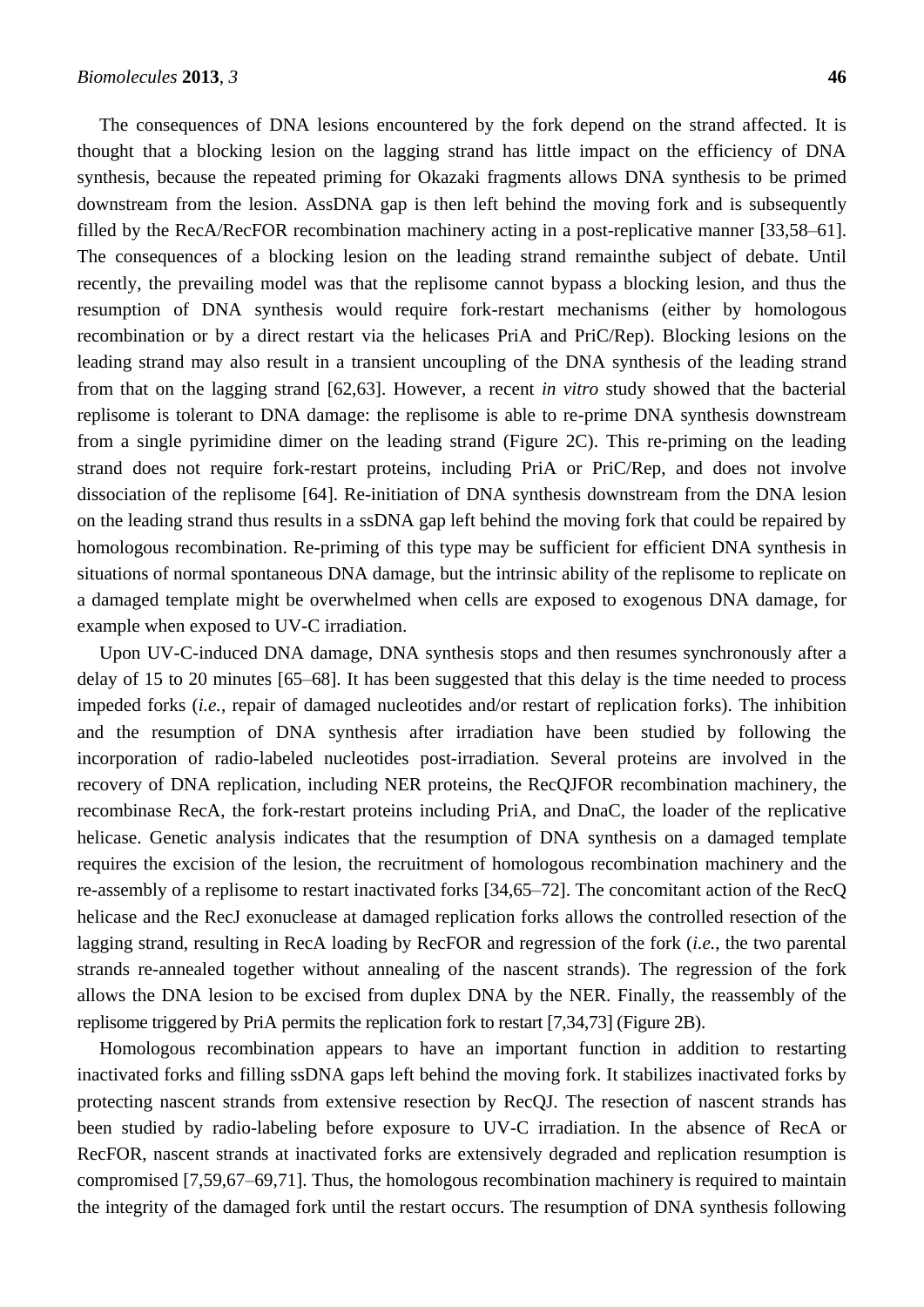UV-C irradiation also requires restart-proteins (PriA, PriB or PriC) and the accessory replicative helicase (Rep). Nascent strands are transiently resected in the absence of restart-proteins, but there is no uncontrolled degradation of inactivated forks as observed in RecFOR mutants [\[72\]](#page-24-4). Therefore, the extensive resection of nascent forks cannot be merely the consequence of a defect in restarting the fork; RecA/RecFOR appear to have a specific role in protecting inactivated forks by limiting degradation of nascent strands. However, extensive degradation of nascent forks is observed in cells mutated for *dnaC*, the loader of the replicative helicase DnaB, in which inactivated forks are unable to resume DNA synthesis [\[68\]](#page-24-5). The extensive resection of nascent strands in the *dnaC* mutant is dependent on both the RecJ nuclease and the RecBCD pathway, indicating that there are DSBs, or at least dsDNA ends, formed in the absence of DnaC following UV-C irradiation. Thus, cells mutated for *dnaC* suffer from problems in addition to defects in restarting replication forks halted byDNA lesions.

In the restart model proposed by J.Courcelle, and reinforced by other groups, homologous recombination has two functions at forks halted by DNA lesions: it facilitates the removal of the DNA lesion, and it has a fork-protection function (Figure 2B). Nonetheless, it is unclear whether excision of the lesion by the NER during DNA replication requires regression of the fork and its stabilization by the RecA/RecFOR machinery. Also, an interesting issue is whether the fork-protection function is necessary and sufficient for efficient restart of inactivated forks. It has been suggested that the RecA/RecFOR pathway acts at damage-induced halted forks to dislodge the holopolymerase III blocked by a DNA lesion on the leading strand [\[74\]](#page-24-6). The driving force of the RecA filament may be strong enough to allow protein-mediated displacement, such that RecA has a previously undescribed fork-clearance function (Figure 2D). While the fork-restart function of the homologous recombination machinery, especially when a DSB is involved, is mechanistically well understood, the fork-protection and the fork-clearance functions of RecA/RecFOR remain poorly characterized. It is also unclear whether these two functions are important for the resumption of DNA synthesis on a damaged template. The ability of RecA to restart a broken replication fork or to reverse an inactivated fork requires its ability to promote strand invasion and exchange. By contrast, the loading of RecA by RecFOR at ssDNA gaps might be sufficient for fork-protection and fork-clearance functions, without the need for a strand invasion step as previously suggested by J. Courcelle [\[75](#page-25-0)[,76\]](#page-25-1). In this case, the fork-stabilization function by the recombination machinery might refer to a strand exchange-free mechanism (SEX-free fork-escort function). However, there is no direct evidence that the fork-stabilization function by recombination enzymes is independent of a strand invasion step.

Interestingly, an old but intriguing RecA mutant has been characterized as a potential separation-of-function mutant: the *recA433* mutant contains a single mutation leading to an arginine to histidine substitution at residue 243, located in the core region conserved in the Rad51-family homologue [\[77\]](#page-25-2). Rec $A^{R243H}$  supports conjugational and transductional recombination and the induction of the SOS system, suggesting that the mutated protein is able to bind ssDNA and to promote a strand exchange reaction. However,  $RecA^{R243H}$  is defective for resumption of DNA synthesis, resulting in a high sensitivity to UV-C. In the *recAR243H*mutant there is extensive degradation of nascent forks as in the absence of RecA/RecFOR [\[77\]](#page-25-2). Trans-lesion synthesis is in part compromised in *recAR243H* , but this defect is unlikely to explain the inability of the mutant to resume DNA replication after UV-C irradiation, because trans-lesion synthesis is not essential for resumption of DNA replication on a damaged template [\[66\]](#page-24-7). Thus, the single amino acid substitution in  $RecA<sup>R243H</sup>$  seems to specifically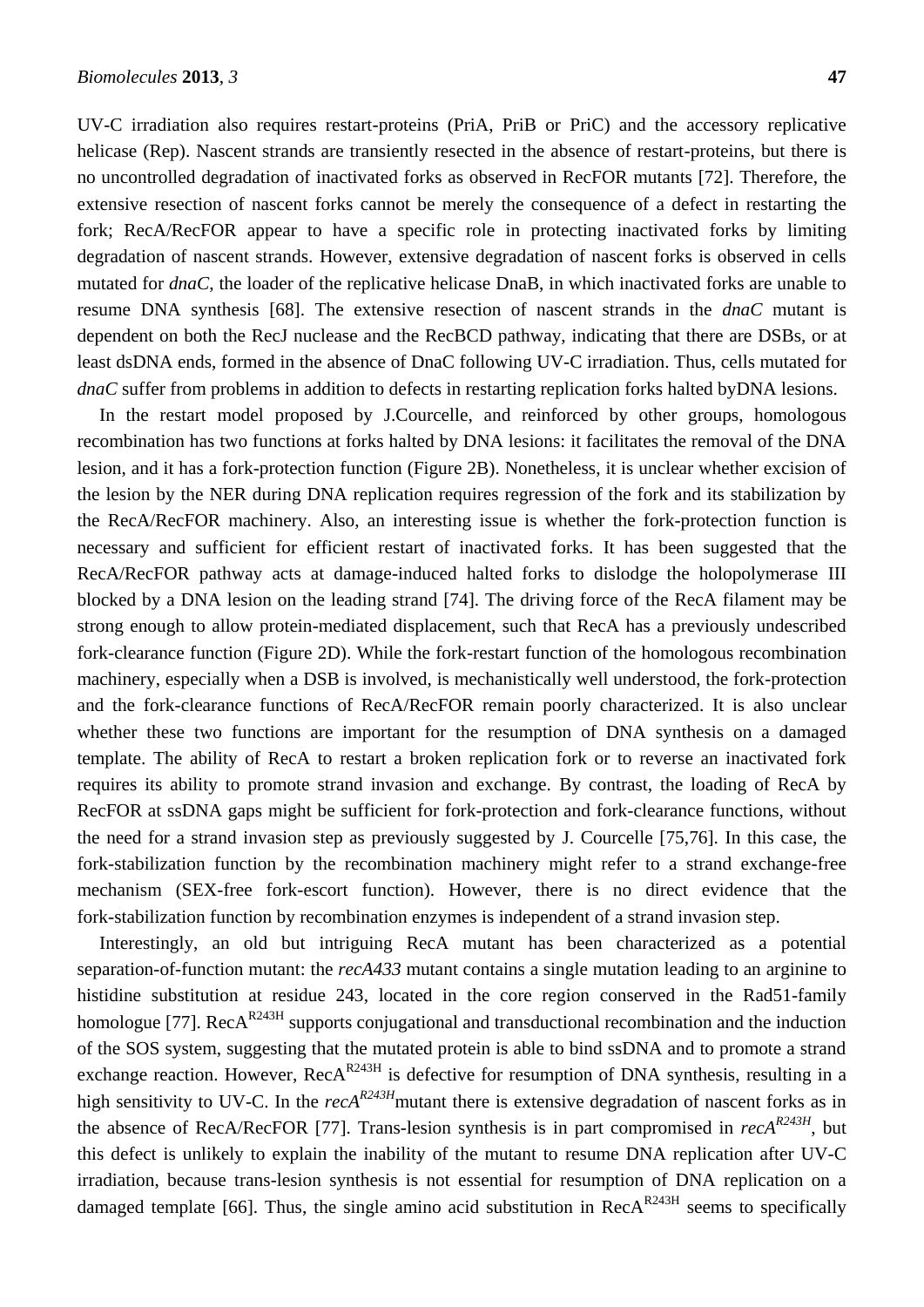affect RecA function linked to the RecFOR pathway, but not the function linked to the RecBCD pathway. The details of the loss of function (either in protein-protein interactions or in biochemical properties) associated with the substitution in Rec $A^{R243H}$  are unknown, but these observations suggest that the functions of RecA in restarting broken replication forks and in fork-clearance/stabilization are genetically separable.

### *2.3. Homologous Recombination as an Escort of Fork Progression*

Over the last decade, cell imaging based on the use of fluorescent-protein fusions has contributed to elucidating the dynamics of fork-restart and repair mechanisms. The emerging view is that some components of the fork-restart machineries, including proteins of the homologous recombination pathway, are associated with the moving replication fork, whereas other factors, including the recombinase RecA, are recruited only once the fork has encountered a DNA lesion. In *E. coli*, RecA forms up to five foci in 10%–15% of a cell population growing under normal laboratory conditions. RecA foci are thought to correspond to sites of RecA nucleofilament bound to ssDNA. Following UV-C irradiation, RecA localizes at the cell center in most cells, suggesting that it is recruited by replication factories [\[78\]](#page-25-3). Similar observations were made in *Bacillus subtilis* (*B. subtilis*), in which establishment of a replication fork is necessary forRecA foci to form following DNA damage [\[79\]](#page-25-4). RecA focus assembly results from the redistribution of existing RecA molecules in the cell to the site of a halted replication fork, supporting the view that RecA is not pre-associated with the replication machinery, but is recruited at halted forks. By contrast, other recombination factors, particularly RecO, RecQ and RecJ, and restart-proteins, including PriA, are associated with the moving replication fork through their interaction with the SSB protein [\[80,](#page-25-5)[81\]](#page-25-6). Thus, the replication fork appears to have a substantial escort of enzymes involved in DNA metabolism during its progression; this escort is thus available to deal with stretches of ssDNA. These fork-escort pathways include some component of the homologous recombination machinery, but not the recombinase itself. The SSB protein, with its interactome, might have a pivotal function in the orchestration of the appropriate response to fork-arrest according to the initial cause of the impediment to fork progression.

# **3. Homologous Recombination during DNA Replication in Eukaryotes**

In eukaryotes, DNA replication of linear chromosomes is initiated at multiple replication origins that are activated with different efficiencies, according to a spatio-temporal program [82–84]. In *S. cerevisiae*, each origin is characterized by a defined efficiency and a related timing of firing. In mammalian cells, the firing of replication origins is more stochastic and origins are clustered into replication domains of 400–800 Kb that are replicated either early or late. Once activated, a replication origin gives birth to two replication forks that progress in bi-directional directions until they merge with a converging fork at a replication termination site, such that DNA synthesis of the replicon is completed. Replication termination in eukaryotes is thought to occur randomly. However, unlike replication initiation that has been extensively studied, little is known about how eukaryotic cells orchestrate DNA synthesis during fusion of converging forks. Once established, a single replication fork will replicate several tens of thousands of bases before meeting a converging fork. The fork does not progress at a constant rate and many obstacles slow transiently or robustly arrest fork movements.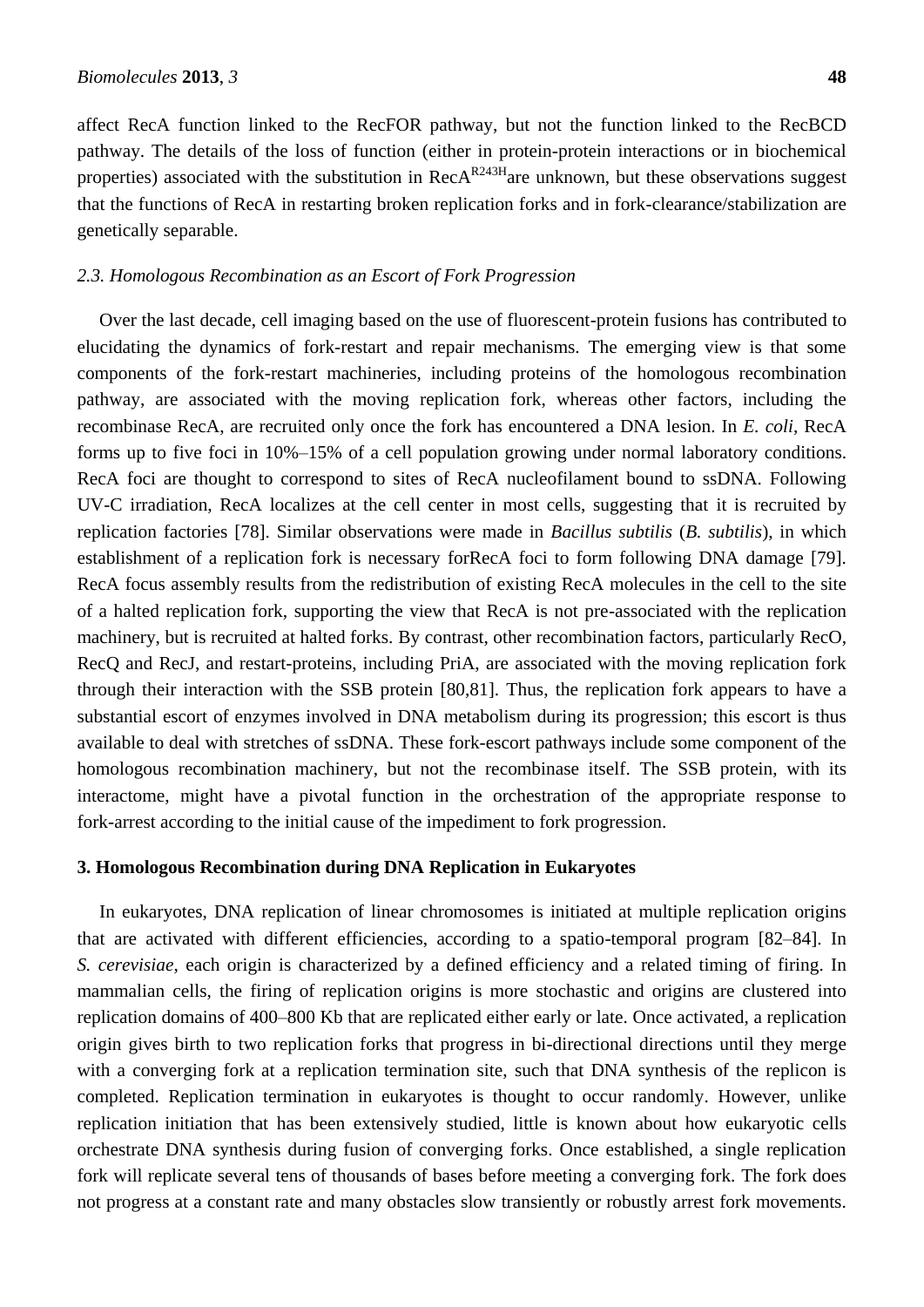Non-histone proteins tightly bound to DNA, structure-forming sequences, conflict with DNA metabolic processes including transcription, chromatin organization (at repressed genes for example) as well as DNA damage and are all liable to impede fork progression [85–87].

A single halted fork does not necessarily prevent the completion of DNA replication because a fork progressing in the opposite direction from an adjacent origin will replicate up to the site of the fork arrest. Thus, unlike bacterial chromosome replication, where the rescue of impeded forks by fork-restart mechanisms is essential, activation of dormant origins in eukaryotes can complete chromosomal replication following fork arrest [88–91]. Indeed, eukaryotic genomes contain more origins than are needed to replicate the genome. Forks traveling long distances might be at greater risk of accident and therefore fork-restart mechanisms might be essential in regions poor in origins, like human fragile sites. The same applies to regions with unidirectional replication (as the ribosomal DNA locus, see below), or when two converging forks are impeded [\[92](#page-26-0)[,93\]](#page-26-1). Hindrances to fork progression are factors for replisome malfunction, induction of recombination and genetic instability in yeast models. Therefore, as in bacteria, completion of DNA replication requires replication forks to be well-escorted to ensure their stability, reactivation and merging with converging forks. A multiplicity of fork-restart pathways has been described in yeast models and mammalian cells; both the DNA replication checkpoint and homologous recombination are pivotal mechanisms in escorting the progression of replication forks. Defects in homologous recombination pathways result in a decreased fork velocity, evidence that the recombination machinery acts as a fork-escort mechanism favoring robust DNA replication [\[94\]](#page-26-2). The integrity of replication forks is guaranteed by the DNA replication checkpoint that maintains DNA polymerases at the site of nucleotide incorporation to keep the replisomein a replication-competent state [95–97]. There is still debate about how the DNA replication checkpoint modulates replisome activities to maintain it in a functional state at halted forks. Nonetheless, the DNA replication checkpoint also regulates nuclease activities (such as Exo1, Mus81 and Dna2) to preserve the integrity of forked structures [98–101]. In cases of replisome malfunction (referred to as collapsed forks in the literature) or loss of components of the replisome at broken forks, the replisomemust be rebuilt for DNA synthesis to resume (Figure 3A). No PriA or PriC homologues (or putative genes) have been identified in eukaryotes and the loading of components of the replisomeat sites other than replication origins is poorly documented. Nonetheless, in addition to sealing ssDNA gaps during DNA replication, the homologous recombination machinery in eukaryotes appears able to rebuild a replisome at inactivated forks. A fork-stabilizer function for the homologous recombination machinery has also recently been evidenced.

#### *3.1. Recombination Mediator Proteins in Eukaryotes*

As in bacteria, the nucleation of Rad51 onto RPA-coated ssDNAin eukaryotes requires RMP activities. In *E. coli*, RecFOR and RecBCD define two distinct pathways for RecA loading onto ssDNA gaps and dsDNA ends, respectively. In eukaryotes, Rad51 loading onto distinct substrates has not been so clearly established genetically and biochemically. Eukaryotic RMPs were recently reviewed in detail by Kreijci *et al.* so we focus here on the main activities of RMPs and their potential function in distinguishing between recombination substrates [\[3\]](#page-21-2).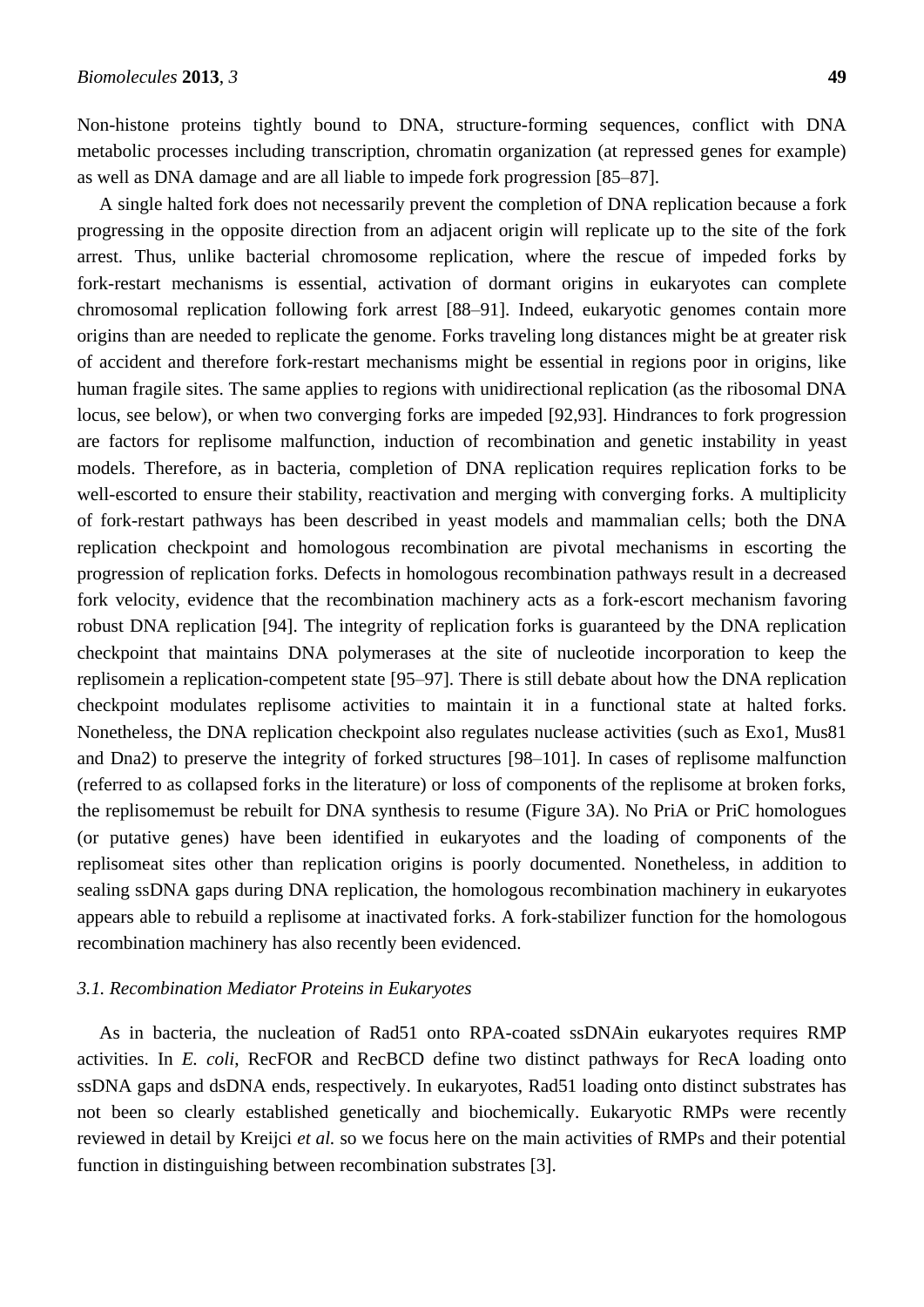**Figure 3.** Recombination function at replication forks in eukaryotes (see text for details). (**A**)Model of repair of broken forks. (**B**) Model of post-replication repair of ssDNA gaps left behind moving forks. (**C**) Model of polymerase-switch at damaged-forks (recombination independent). (**D**) Model of fork reversal at damaged forks (the role of recombination in this pathway remains unclear). (**E**) Model of fork-stabilization upon inhibition of the elongation step, without a strand exchange step by the recombinase.



In yeasts, the main RMP is the Rad52 family protein (Rad52 in *S. cerevisiae* and Rad22 in *S. pombe*). Rad52 binds both RPA and Rad51, and helps Rad51 nucleation by displacing RPA from ssDNA [\[3\]](#page-21-2). Rad52 alsohas a ssDNA annealing activity which serves as a recombination function independently of Rad51, for example to capture the second DNA end during the repair of DSB(Figure 1B) [\[102](#page-26-3)[,103\]](#page-26-4). In mammalian cells, the pivotal RMP is BRCA2: loss of BRCA2 function predisposes to breast and ovarian cancer. BRCA2 binds Rad51 and facilitates Rad51 nucleation onto ssDNA by inhibiting its ssDNA-dependent ATPase activity [\[104](#page-26-5)[,105\]](#page-26-6). BRCA2 stabilizes the nascent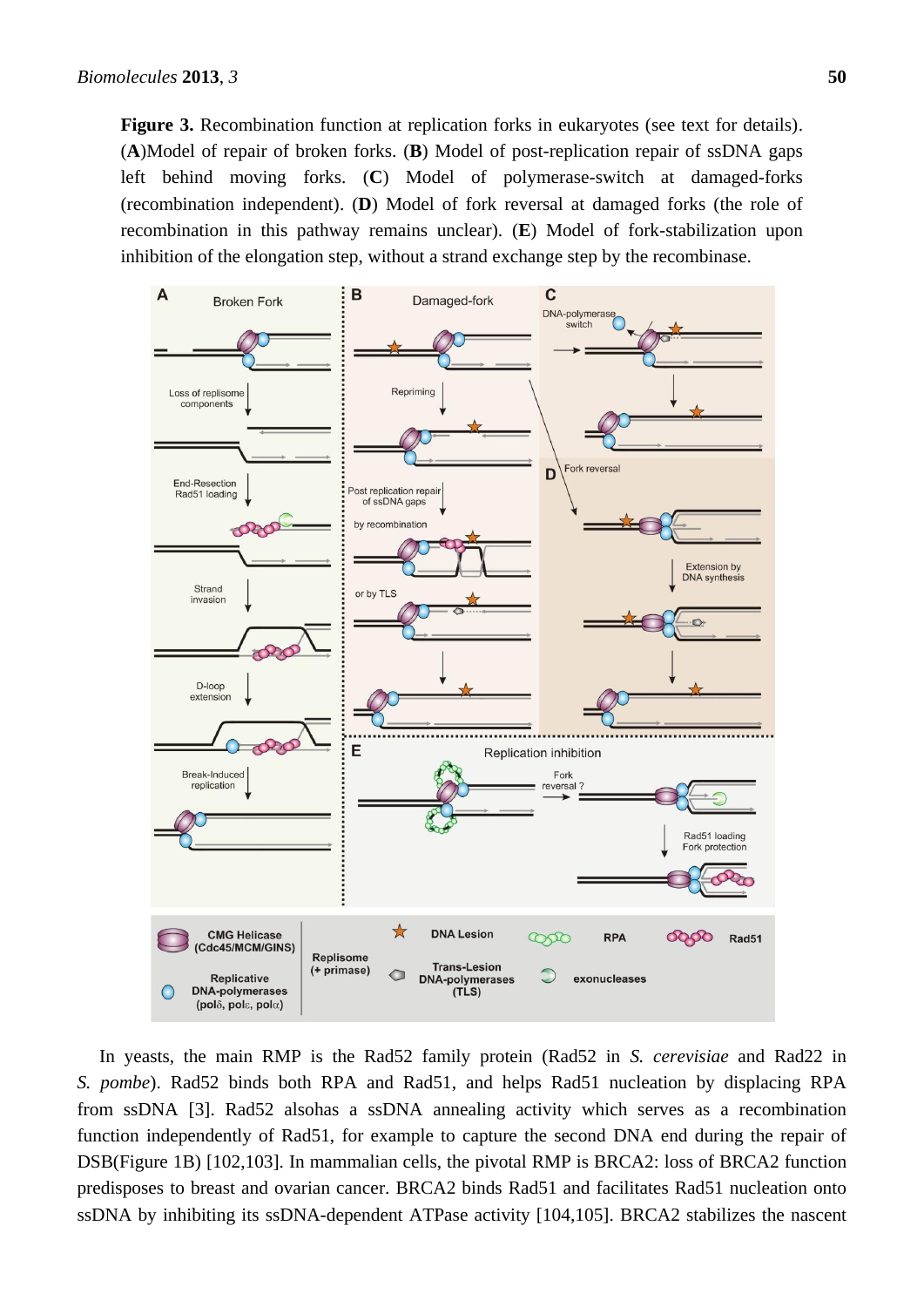filament by blocking turnover of Rad51 from the DNA and thereby stimulating the strand exchange reaction. It is unclear whether the ability of BRCA2 to displace RPA from ssDNA is required for promoting Rad51 nucleation. Rad51 proteins have more affinity for dsDNA than does RecA, and a key function of BRCA2 is to prevent Rad51 nucleation onto dsDNA beyond the junction between ssDNA and dsDNA. Human cells also express a Rad52 homologue which has a strand annealing activity, but its RMP function is poorly documented and it seems to have only a minor role in Rad51 nucleation [\[105\]](#page-26-6). Human Rad52 seems to make a larger contribution to homologous recombination mechanisms when DNA replication is compromised than during the repair of DSB, suggesting that in humans distinct ssDNA substrates might require different RMPs [\[106\]](#page-26-7).

In addition to Rad52 and BRCA2, RMP complexes containing paralogues of Rad51 have been identified from their homology with Rad51, and genetically as factors of homologous recombination both in yeast and human cells. For example, the yeast heterodimer Rad55/Rad57 binds Rad51 and helps to stabilize the Rad51 filament [\[3](#page-21-2)[,107](#page-26-8)[,108\]](#page-27-0). In mammals, two RAD51 paralogue complexes serve as RMPs: one composed of RAD51B/RAD51C/RAD51D/XRCC2 and the other RAD51C/XRCC3. The related RAD51D protein in *C. elegans*, RFS-1, is not essential for the repair of DSBs or broken replication forks but is required for Rad51 recruitment at ssDNA gaps induced by UV-C treatment or at forks halted by inter-cross-links or torsional strains [\[109\]](#page-27-1). RFS-1 may have a specific function in promoting recombination events at ssDNA gaps rather than at DSBs. Another identified RMP is the Shu complex, composed of Shu1/Shu2/Psy3/Csm2 in *S. cerevisiae* and of Sws1/Rdlp1/Rlp1 in *S. pombe*; this complex is probably conserved in mammals. The biochemical functions of the Shu complex are not well understood. Genetic studies indicate that loss of this complex leads to sensitivity to replication blocking agents but not to DSB-inducing agents; therefore the Shu complex may have a specific function in facilitating replication-induced homologous recombination [110–113]. Similarly, it has been suggested that the fission yeast Shu complex has a recombination mediator function dedicated to Rad51 loading onto ssDNA gaps [\[114\]](#page-27-2).

Another strategy used by eukaryotes to discriminate between different recombination substrates is the regulation of homologous recombination by negative regulators and by post-translational modifications, especially phosphorylation and SUMOylation, of RMPs (see review [\[3\]](#page-21-2) for an extensive list of post-translational modifications).Of particular interest is the anti-recombinase helicase Srs2 involved in the disassembly of Rad51 filaments from ssDNA. The RMP complex Rad55/Rad57 forms a co-filament with Rad51 and the resulting filament is more resistant than the Rad51 filament itself to dissociation by Srs2 [\[115\]](#page-27-3). Thus, the RMPs used to stabilize Rad51-filament might influence its fate. In addition, Srs2 interacts with PCNA, the clamp loader of replicative DNA polymerases, an interaction that requires the SUMOylation of PCNA [\[116,](#page-27-4)[117\]](#page-27-5). The SUMOylated form of PCNA may allow the recruitment of Srs2 at replication forks where the anti-recombinase prevents deleterious recombination events.Rad55 is phosphorylated on serines 2, 8 and 14by the checkpoint kinase Rad53 in response to DNA damage and replication inhibition [\[118](#page-27-6)[,119\]](#page-27-7).This may enhance the recombination mediator function of Rad55. AnunphosphorylableRad55 mutant exhibits defects in the recovery of DNA damage-induced halted forks, but remains proficient in promoting repair of chromosomal DSBs and of gapped plasmids by homologous recombination [\[119\]](#page-27-7). These data suggest that phosphorylation of Rad55 affect its discrimination between different recombination substrates: ssDNA gaps at halted forks and ssDNA extremities. Understanding how Rad55 phosphorylation affects the activity of Srs2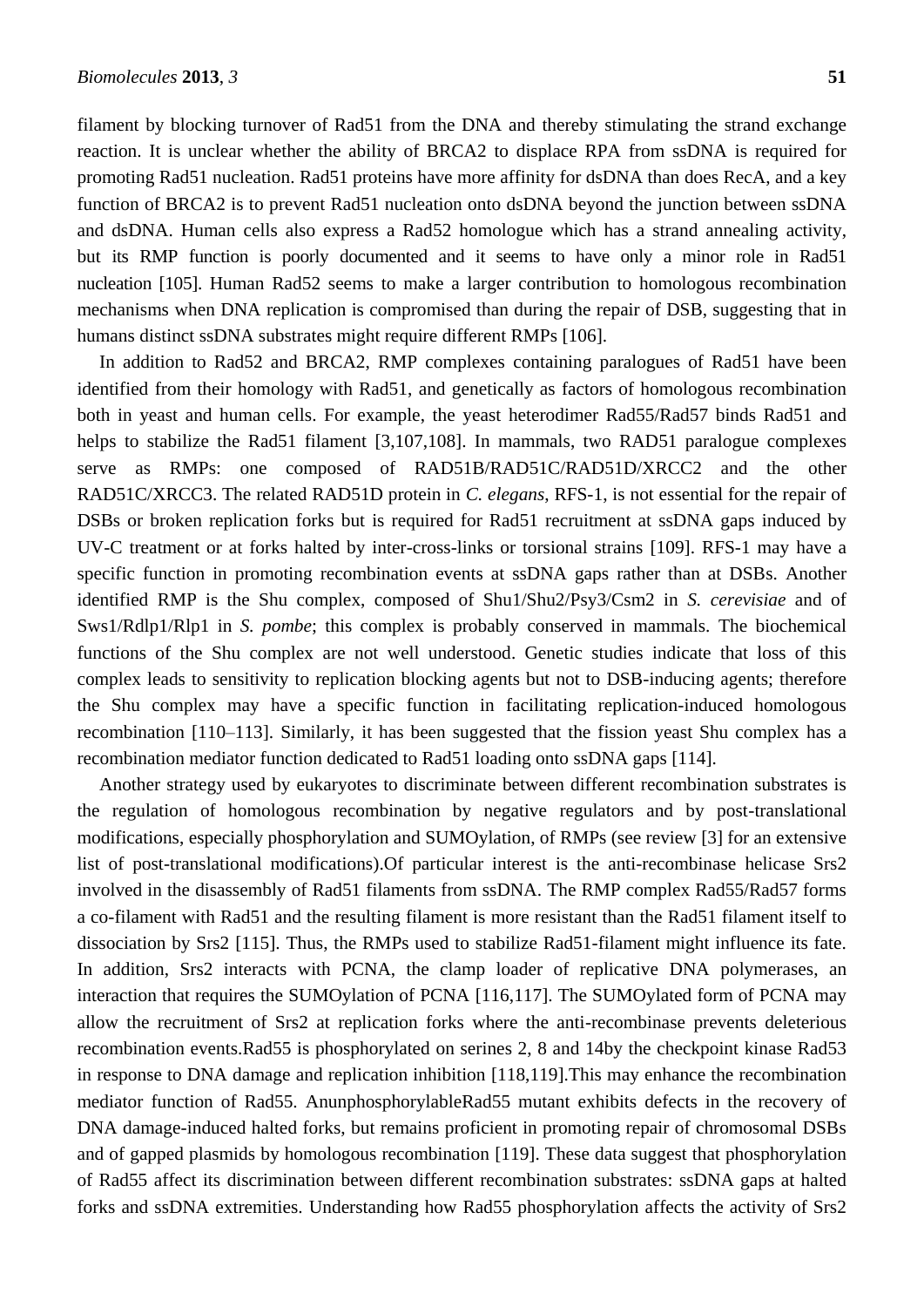at halted forks will provide important clues about the regulation of Rad51 loading during repair of replication-associated DNA lesions.

# *3.2. Homologous Recombination Is Coupled to DNA Replication*

In mammalian cells, *in situ* immunofluorescence-based studies have shown that Rad51 and BRCA2 form punctuate nuclear foci during S-phase. Following DNA damage or replication inhibition, Rad51 and BRCA2 co-localize within foci at sites of ssDNA that also contain RPA [120–124]. These Rad51 foci are called recombinational centers, because they are believed to be the sites of DNA repair by recombination. Recombination foci are preferentially associated with the replicative chromatin, consistent with the homologous recombination machinery acting during DNA replication and as a post-replication repair mechanism [\[125\]](#page-28-0). A subset of S-phase specific or damage-induced recombination foci also contains the replication factor PCNA, suggesting that recombination centers are also sites of DNA synthesis [126–128]. The association of Rad51-foci with a replication factor during S-phase led to the view that homologous recombination can be coupled to DNA replication. Recombination centers were then identified in yeast models and their dynamics investigated with fluorescently tagged proteins [\[107](#page-26-8)[,129\]](#page-28-1). Genetic studies and real-time cell imaging indicate that recombination foci are sites of DNA repair, but it remains unclear whether each recombination repair event gives rise to a single recombination focus. Further evidence for a link between DNA replication and homologous recombination is that spontaneous Rad52 foci form mainly during S-phase in budding yeast and that defects in the DNA polymerase alpha increase the numbers of recombination foci in S-phase [\[130\]](#page-28-2). Work with conditional site-specific fork arrests in fission yeast showed that Rad22, the homologue of Rad52, is recruited at blocked forks to ensure their restart, establishing a direct connection between homologous recombination and DNA replication in eukaryotes [131–133].

Some of the first evidence of a physical link between homologous recombination and DNA replication was from a study in budding yeast by Rothstein's lab in 1997. Zou and Rothstein identified recombination structures resembling Holliday junctions at the ribosomal DNA (rDNA)array in *S. cerevisiae* [\[134\]](#page-28-3). The rDNA locus is organized as 100-200 direct repeats, each repeat containing the sequences encoding the 35S rRNA transcribed by RNA-polymerase I, the 5S rRNA transcribed by RNA polymerase III and a replication origin (ARS). To avoid head-on collisions between the transcription machinery of RNA-polymerase I and the replication fork apparatus, there is a polar replication fork barrier (RFB) within the non-transcribed region. This RFB blocks the progression of the replication fork moving in the opposite direction to the transcription bubble [\[135\]](#page-28-4). Such RFBs are potential substrates for homologous recombination. Zou and Rothstein therefore exploited the rDNA array for the analysis of the formation of potential recombination structures(or joint-molecules, JMs) using two-dimensional gel electrophoresis (2DGE). Defects in the DNA polymerases alpha or delta, but not epsilon, and thus in the DNA synthesis of the lagging strand, resulted in the accumulation of JMs during the replication of the rDNA. Surprisingly, accumulation of JMs was dependent on the main RMP Rad52 but not on the recombinase Rad51. Although it was not demonstrated in this study that accumulation of JMs was linked to the active RFB, this work provided experimental evidence for homologous recombination being active during DNA replication. It also supports the view that accumulation of ssDNA gaps on the lagging strand stimulates homologous recombination [\[134\]](#page-28-3).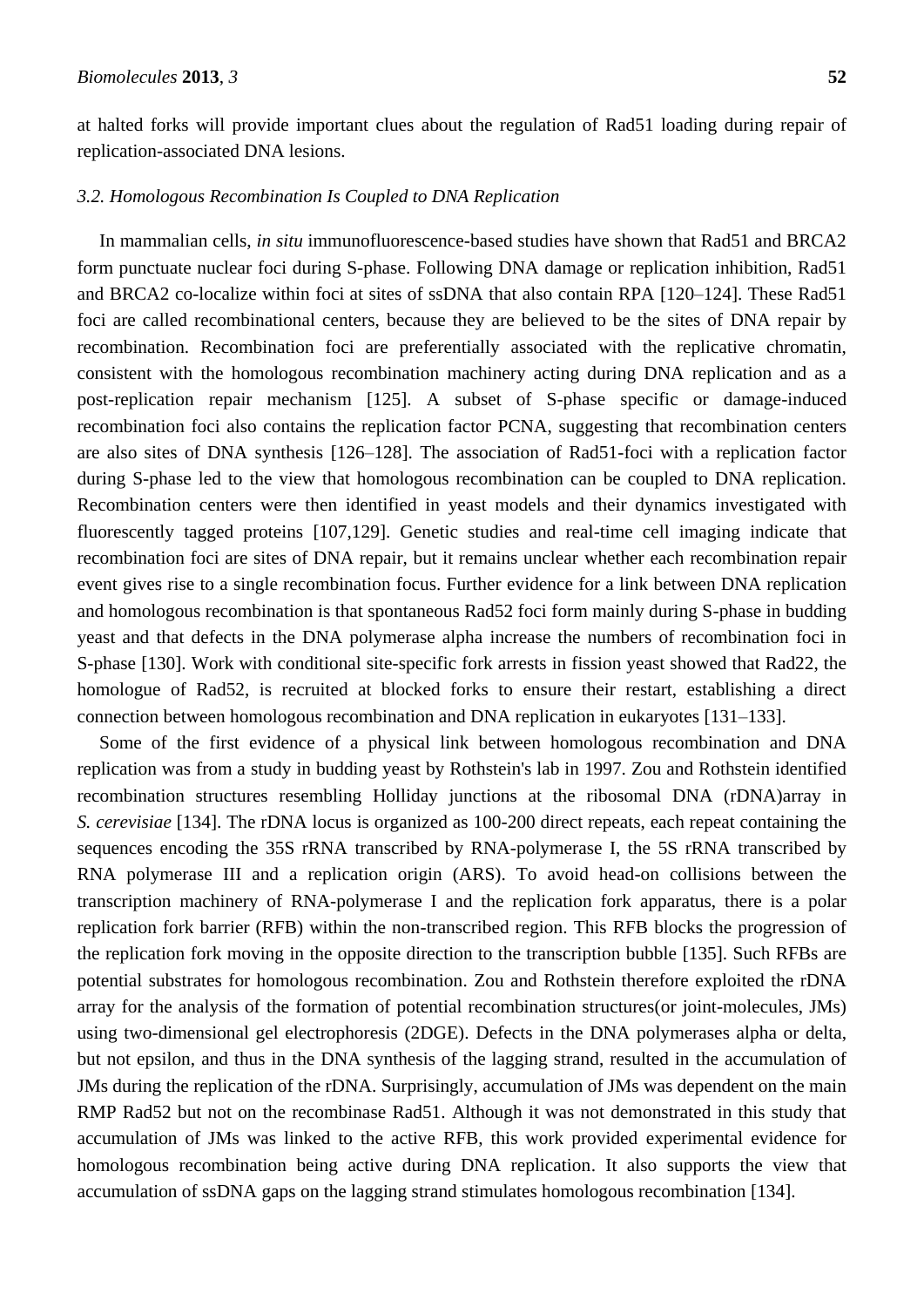A recent study has revealed in detail the contribution of the homologous recombination machinery to repairing DSB in S-phase [\[136\]](#page-28-5). In human cells, DSBs are repaired either by homologous recombination or by non-homologous end joining (NHEJ). NHEJ consists of the ligation of the two dsDNA ends at the break, a process that is mainly error-free. In view of the relative radiation sensitivities of cell lines defective for either homologous recombination or NHEJ, it was thought that DSBs are mainly repaired by NEHJ in mammals, in contrast to what is observed in yeast models. By analyzing recombination and NHEJ centers, Karanam and co-authors showed that NHEJ is indeed the major DSB repair pathway in G1 and G2 cells, whereas homologous recombination becomes gradually more important for the repair of DSBs as DNA replication activity increases [\[136\]](#page-28-5).

The connection between DNA replication and homologous recombination is now well established and, as in bacteria, the homologous recombination machinery probably serves as a fork-escort to ensure complete and faithful genome replication. Although several checkpoint mediators involved in fork stabilization escort the replication fork through physical interactions with components of the replisome, the potential interactions between recombination factors and the replication machinery remain poorly understood. Human Rad51 interacts with RPA and the N-terminal part of BRCA2 was reported to interact with RPA but this interaction was not confirmed by tests with the full-length BRCA2 [\[105,](#page-26-6)122[,137\]](#page-28-6). Nonetheless, direct interaction between a RMP and the eukaryotic single-stranded DNA binding protein would support the view that homologous recombination proteins act as fork-escorts, available if there is an impediment to fork progression. The first interaction between recombination and replication factors was described by Shukla *et al.* They reported that purified human Rad51 and Rad52 interact with the MCM (Mini Chromosome Maintenance) complex, a component of the replicative helicase [\[138\]](#page-28-7). In fission yeast and human cells, interactions have also been described between Rad51 and MCM (MCM4 interacting with Rhp51 in *S. pombe* and MCM7 interacting with Rad51 in Hela cells) [\[139\]](#page-29-0). These interactions occur either during normal S-phase or when DNA replication is slowed by treatment with replication inhibitors. It has been suggested that interaction between the recombinase Rad51 and the MCM helicase promotes the recovery of stalled forks, but the significance of these interactions remains to be established. Finally, in *Trypanosome brucei*, the essential replication factor Cdc45 interacts with the BRCA2 orthologue [\[140\]](#page-29-1). However, there is no evidence either in yeast or human cells that homologous recombination factors are associated with replication factories during normal cell growth. The current view is rather that homologous recombination enzymes are recruited at replication forks once their progression is impeded. It is unclear whether protein-protein interactions described above contribute to the recruitment of the homologous recombination machinery at the site of halted forks, or contribute to the recruitment of replication factors during rescue of halted forks by recombination to rebuild a replisome (see below).

# *3.3. Post-Replication Repair by Homologous Recombination*

Homologous recombination efficiently sea lsssDNA gaps behind moving forks that have encountered DNA lesions(Figure 3B). Analysis of DNA fibers in budding yeast treated with methyl methane sulfonate (MMS, a base alkylating agent)shows that ssDNA gaps accumulate in the absence of Rad51, and therefore that the homologous recombination machinery is required to complete DNA replication when the parental DNA is damaged [\[141\]](#page-29-2). This damage tolerance pathway implies that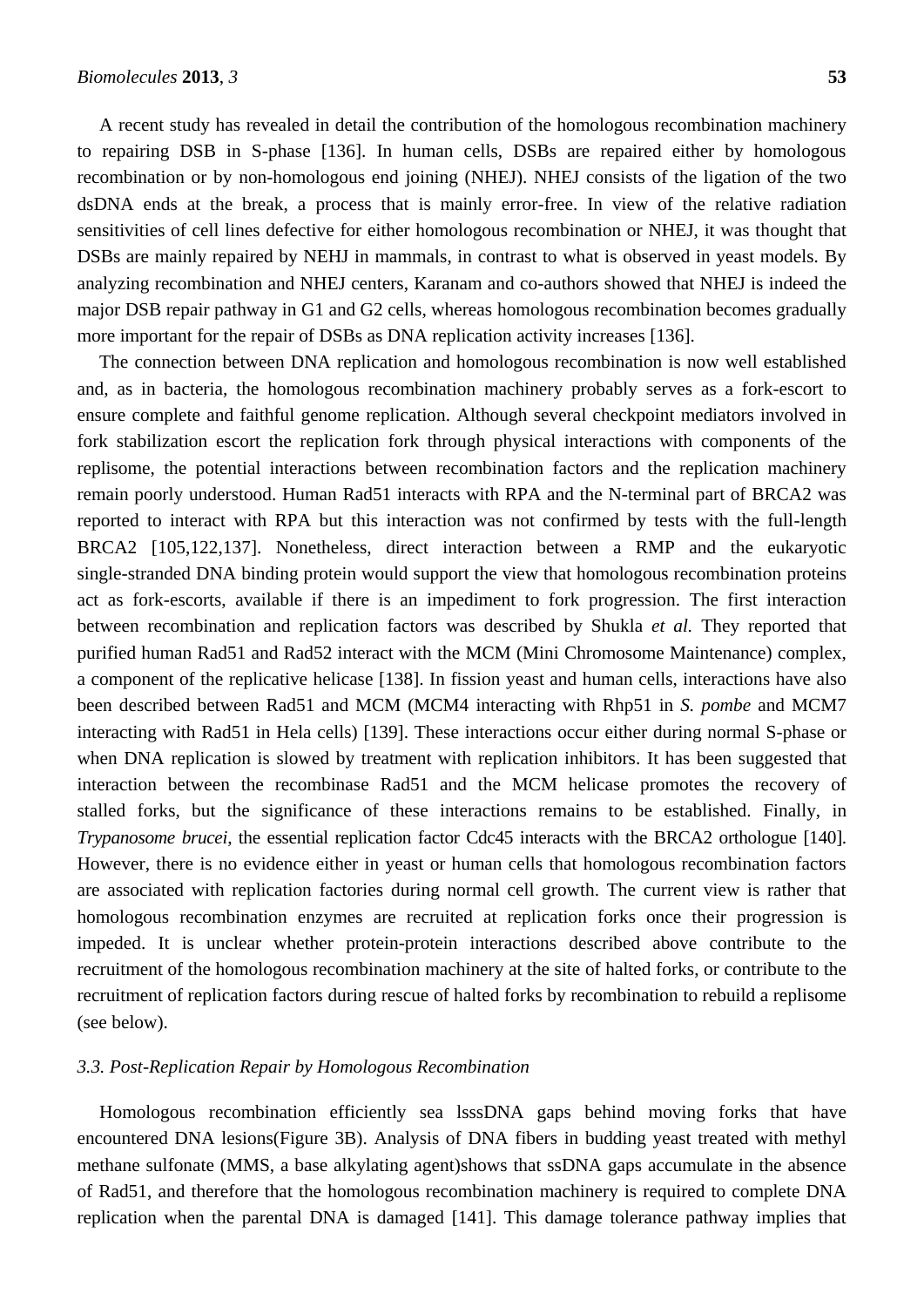there is a re-priming event at the blocked leading strand. Analysis of purified damaged replication forks *in vivo* by electronic microscopy have shown that ssDNA gaps accumulate both just at and behind the moving fork on both sister-chromatids, especially in the absence of post-replication repair pathways, including homologous recombination [\[142](#page-29-3)[,143\]](#page-29-4). These observations, both in budding yeast and Xenopus, support the existence of re-priming of the leading strand in eukaryotes, but the tolerance of eukaryotic replisome to DNA damage remains to be explored (Figure 3B–3D).

To seal ssDNA gaps, the homologous recombination process copies the information from the undamaged sister-chromatid. This mechanism, often called template switching in the literature, is expected to involve the formation of recombination intermediates between sister-chromatids. Using 2DGE, joint-molecules formed between sister-chromatids have been identified in S-phase cells replicating parental DNA damaged by MMS treatment [\[144](#page-29-5)[,145\]](#page-29-6). Although the exact nature of these joint-molecules is not clearly understood, genetic analyses indicate that they correspond to recombination intermediates resulting from a strand exchange reaction driven by Rad51 between an intact and a gapped sister-chromatid behind replication forks. Sister-chromatid joint-molecules are believed to be resolved by the concerted action of the helicase Sgs1 and its partner topoisomerase 3 [\[146,](#page-29-7)[147\]](#page-29-8). The mechanisms involved in post-replication repair of ssDNA gaps following UV-C irradiation and in the formation of sister-chromatid junctions have a common genetic requirement; this is also consistent with joint-molecules being formed behind moving forks and not at halted fork *sperse* [\[148\]](#page-29-9). RPA, the RMPs Rad52 and Rad55/Rad57, the 5'-3' nuclease Exo1 and the replicative DNA polymerase delta, but not epsilon, are all required for the formation of sister-chromatid junctions during the replication of damaged templates. Thus, as described in bacteria, it is possible that ssDNA gaps have to be firstly resected to recruit RMPs and to nucleate Rad51 on ssDNA gaps [\[149\]](#page-29-10). Following strand invasion (either by the Rad51-coated ssDNA gap itself or by the 3' end of the newly synthesized strand of the gapped sister-chromatid), DNA polymerase delta and its accessory subunit Pol32 may then seal the gap by extending the 3' end. As stated above, although basic recombination mechanisms are conserved between bacteria and eukaryotes, there are differences in the signaling and the regulation of recombination processes. Indeed, post-replicative homologous recombination in eukaryotes is tightly regulated by the poly-ubiquitination and SUMOylation of PCNA [\[145](#page-29-6)[,148\]](#page-29-9). However, it remains unclear if post-translational modifications of PCNA act as positive regulators by ensuring that homologous recombination enzymes are recruited to the right substrate at the right time, or if they act as negative regulators, for example by regulating the anti-recombinase helicase Srs2 to avoid undesirable recombination processes at replication forks.

#### *3.4. Replication Fork Restart and Repair by Homologous Recombination*

Homologous recombination is essential for restarting replication forks both in yeast models and mammalian cells. Fork passage over a ssDNA nick or gap in the parental DNA results in a broken fork with one sister chromatid becoming physically detached from the forked structure(Figure 3A). Such broken forks are efficiently repaired by the homologous recombination machinery [150–153]. Inter-strand cross-link (ICL) is another kind of DNA damage that impedes the progression of the fork, by preventing unwinding of parental DNA ahead of the fork. The ICL at arrested forks are cleaved by endonucleases, resulting in a broken replication fork repaired by homologous recombination [\[154\]](#page-29-11).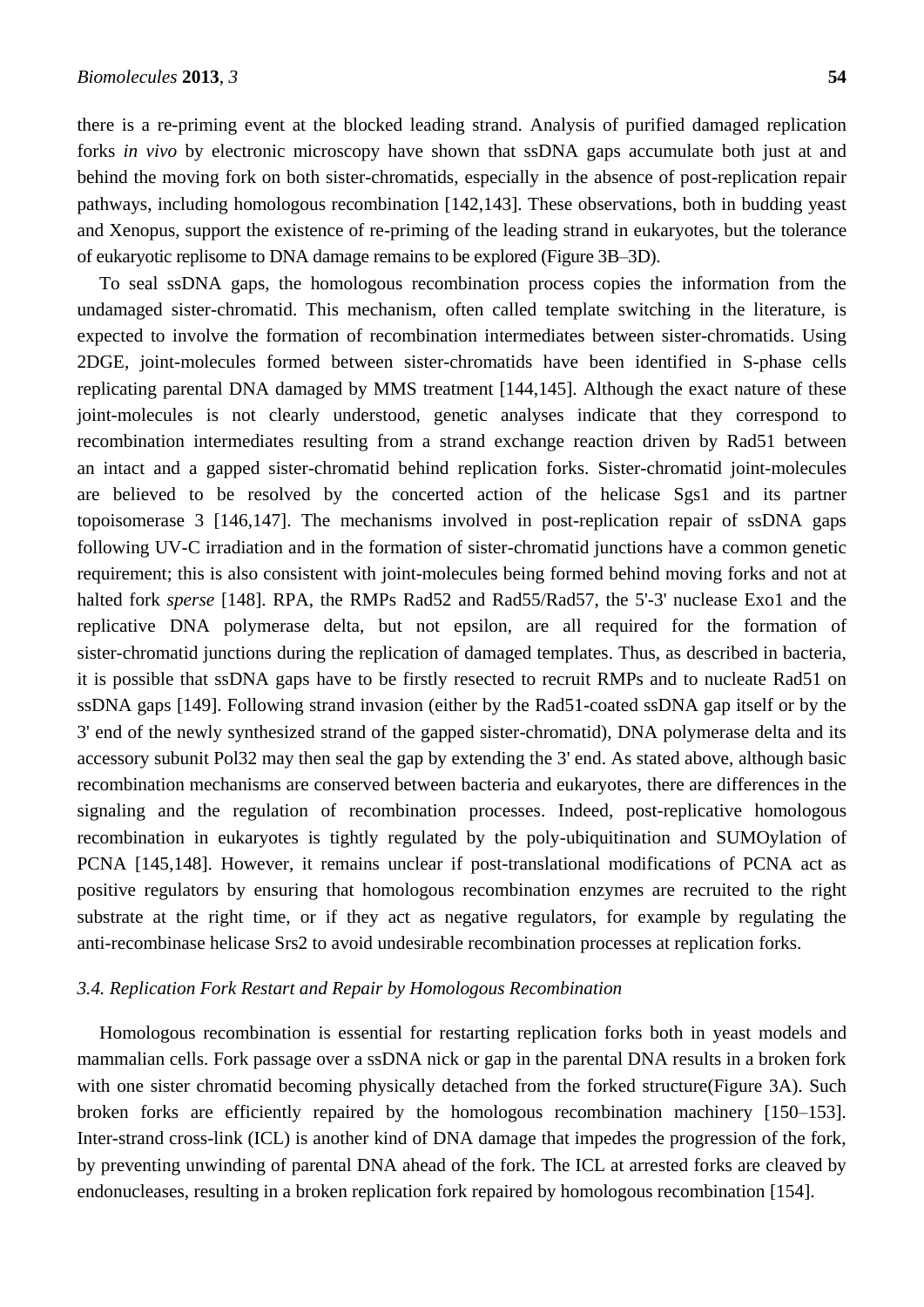There is evidence that fork can be restarted by homologous recombination independently of DSBs, and that DSBs at replication forks are not essential for recruitment of recombination factors [131–133,143,155–157]. In yeast models, recruitment of recombination factors at halted forks appears to be linked to replisome malfunction. Indeed, replication fork stalling due to hydroxyurea treatment (an inhibitor of the ribonucleotide reductase leading to defective bulk synthesis of dNTP during S-phase) is not sufficient for recombination factors to be recruited [\[107,](#page-26-8)[158\]](#page-30-0). By contrast, disruption of the DNA replication checkpoint, which leads to replisome dysfunction at the site of nucleotide incorporation, leads to recruitment of recombination factors at stalled forks. More precisely, homologous recombination appears to be actively repressed upon inhibition of DNA synthesis by HU treatment, and this repression by the Mrc1-branch of the DNA replication checkpoint limits end-resection [\[141\]](#page-29-2). These data suggest that, at least in yeast models, recruitment of the homologous recombination machinery at stalled forks is undesirable while the replisome remains functional. This contrasts with the situation in mammals in which controlled exposure to HU induces the association of Rad51 with replicative chromatin [\[159](#page-30-1)[,160\]](#page-30-2). In mammals, prolonged treatments with HU lead to replicative DSBs, a phenomenon that is observed only in the absence of the checkpoint pathway in yeast models [99,161–163]. HU-induced DSBs are thought to result from inactivation of replication forks followed by their breakage, a process also regulated by the DNA replication checkpoint and the endonuclease Mus81 [\[99](#page-26-9)[,100](#page-26-10)[,159](#page-30-1)[,163\]](#page-30-3). It has been suggested that mammalian Rad51 first protects stalled forks and then repairs broken replication forks by mechanisms that are mechanistically and temporally distinct and separated [\[160\]](#page-30-2).

In addition to repairing broken replication forks, the homologous recombination process is also required to rebuild replisomesat inactivated forks to allow DNA synthesis to resume. Genetic analysis of the break-induced replication (BIR) mechanism has improved our understanding of the ability of homologous recombination to build a replisome during repair of DSBs (Figures 1C and 3A). BIR efficiently repairs DSBs at which the homology with the donor molecule is limited to one end of the DSB. After strand invasion, extension of the 3' invaded-end leads to DNA synthesis over hundreds of kilo bases and can thereby restore the duplication of a full chromosome arm [\[164,](#page-30-4)[165\]](#page-30-5). Because long stretches of DNA can be synthesized during BIR, it has been suggested that BIR may be able to repair a broken fork thus ensuring completion of DNA replication, and maintaining telomere length in the absence of telomerase [\[166\]](#page-30-6). BIR has mainly been studied in cells arrested in G2, although recent work supports the view that BIR can indeed act during DNA replication to repair forks encountering a single strand nick [\[150\]](#page-29-12). BIR requires homologous recombination factors—including the main RMP Rad52, the recombinase Rad51 and the RMPs Rad55/Rad57—and the leading and lagging strand apparatus. The DNA polymerases alpha and delta are necessary for the initial extension step, and the DNA polymerase epsilon is required subsequently, only after the first 30 Kb of DNA has been synthesized [\[167\]](#page-30-7). These observations suggest that the establishment of a fully functional replication fork apparatus at DSBs requires time after the initial steps and thus maturation. BIR requires all components of the replicative helicase (Cdc45, the MCM2-7and GINS complexes, the CMG helicase) but replication factors (ORC and cdc6) involved in pre-replication complex (Pre-RC) assembly at replication origins are not essential for DNA synthesis during BIR [\[168\]](#page-30-8). How replicative helicase is loaded onto DNA other than at replication origins remains unclear, but all factors necessary for the recruitment of the CMG helicase (except Cdc6), the initial unwinding of DNA and the initial elongation step are also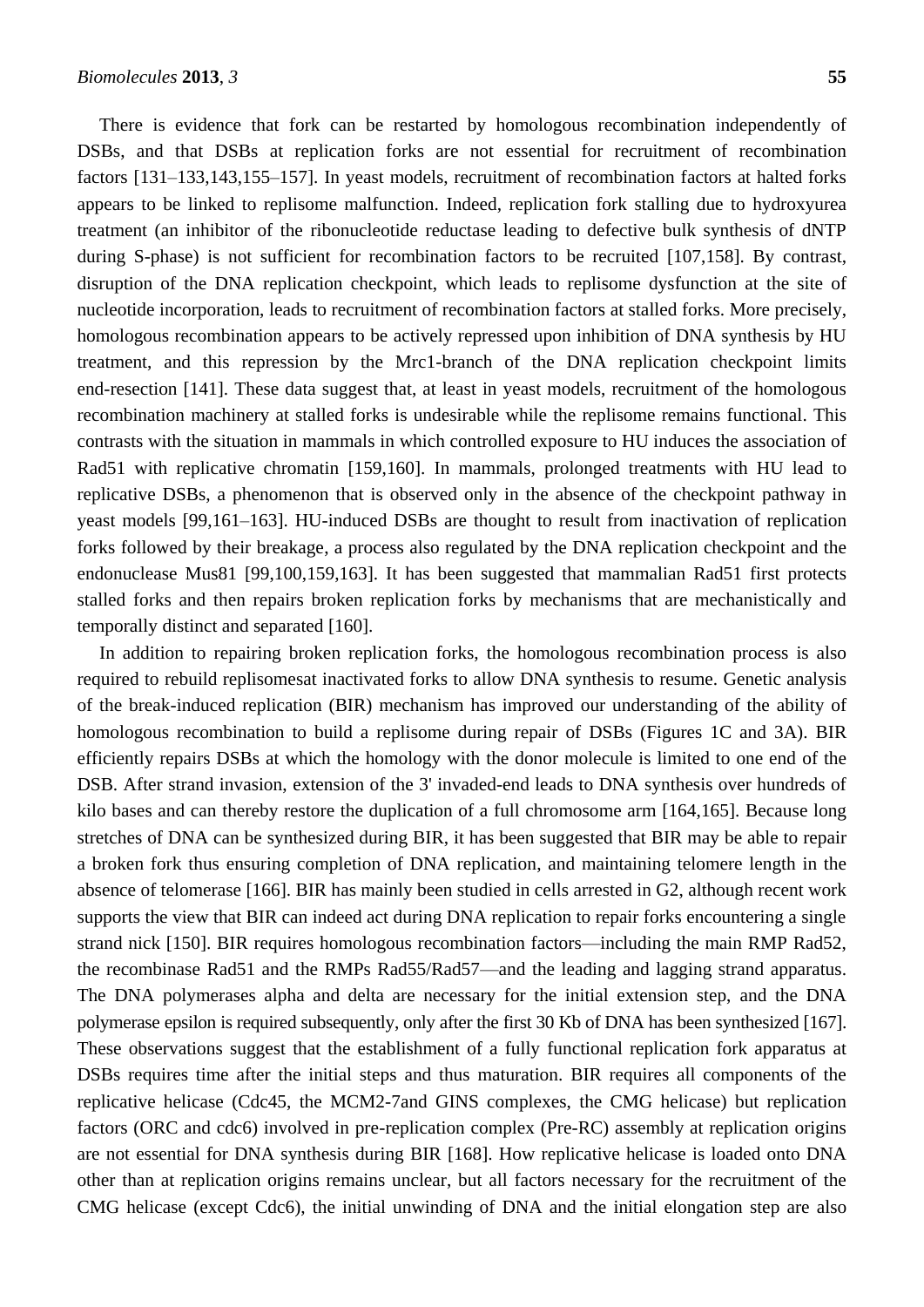necessary for efficient DNA synthesis during BIR (Cdt1, Cdc7, Dpb11, Sld3, Mcm10 and Ctf4). Thus, BIR appears to be a mechanism for replication apparatus assembly away from replication origins. There are differences between replication forks built through BIR and replisomes assembled at replication origins: DNA synthesis associated with BIR requires Pol32, a subunit of the DNA polymerase delta, which is not required for conventional DNA replication [\[167\]](#page-30-7). More surprisingly, BIR results in the progression of a mutagenic fork, contrasting with canonical replication forks that are very much more error-free [\[169\]](#page-30-9). In fission yeast, fork shalted by a protein tightly bound to DNA are restarted by homologous recombination factors through a mechanism independent of a DSB. These restarted forks are also mutagenic and prone to replication slippage and template switches [\[170](#page-31-0)[,171\]](#page-31-1). Therefore, the process of homologous recombination allows the assembly of a replisome, sufficiently functional to ensure synthesis of hundreds of kilo bases of DNA, but not accurate DNA synthesis.

The dynamics of loss and reloading of replisome components at broken replication forks have been recently investigated in Xenopus [\[152\]](#page-29-13). Upon fork passage through a nick, only a subset of components of the fork apparatus is lost, challenging the view that the replisome needs to be completely rebuilt during the repair of broken forks. The GINS subunit (SLD5 and PSF2), and the DNA polymerase epsilon, but not alpha, are uncoupled from the forked structure. Their re-loading requires the repair of the broken fork by recombination mediated by Rad51 and Mre11. Mre11 expresses the nuclease activity of the Mre11/Rad50/NBS1 complex essential for end-resection at DSBs [\[172\]](#page-31-2). Surprisingly, repair of the fork also leads to the recruitment of the trans-lesion-synthesis (TLS) DNA polymerase eta [\[152\]](#page-29-13). It is unclear whether this DNA polymerase is strictly required to initiate DNA synthesis after the strand invasion step or if its recruitment simply reveals that the restarted replisome has components not present in replisomes built at replication origins.

The mechanisms by which recombination promotes the loading of a new replisomein eukaryotes have not been fully elucidated and many questions remain. Components of the fork apparatus itself appear to be involved: two mutated alleles of PCNA (pol30–89 carrying F248A and F249A substitutions and pol30–92 carrying a R80A substitution) are defective for supporting BIR [\[168\]](#page-30-8). These two PCNA mutations are associated with impaired recruitment of Rad51 and the DNA polymerase eta at broken forks in Xenopus [\[152\]](#page-29-13). These data suggest that PCNA has an early function in fork repair by recombination, and not solely a function later during replisome rebuilding after the strand-invasion step.

#### *3.5. A Fork-Protection Function for the Homologous Recombination Machinery*

The restart of replication forks provides the first clues to understanding the fork-escort function of the homologous recombination machinery. Recent investigations provide new insights by revealing a fork-stabilizer function for recombination proteins and how this function contributes to the robustness of replication fork progression. The first description of the role of BRCA2 in stabilizing halted replication forks came from the lab of Venkitaraman in 2003 [\[173\]](#page-31-3). In this study, the stability of unidirectional replication forks in the rDNA region in embryonic murine fibroblasts was examined by 2DGE. Under normal replication condition, fork progression was not affected by the absence of BRCA2. However, inhibition of DNA replication by HU treatment led to forks being unstable and liable to breakage in the absence of BRCA2. Despite an analysis of the incorporation of radio-labeled nucleotides, the authors were unable to detect there section of stalled forks, and the occurrence of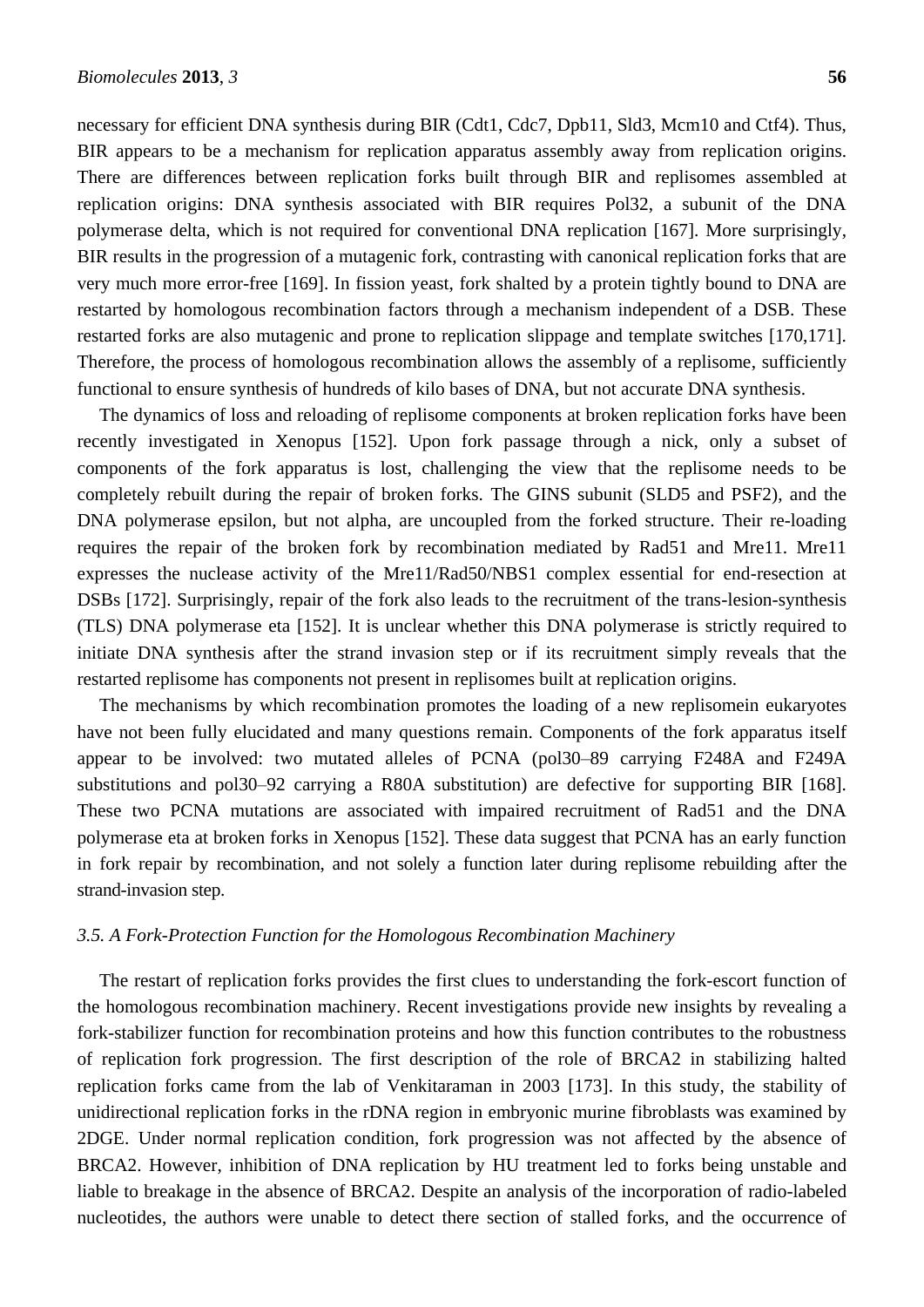neither localized nor limited resections could be excluded. Thus, a fork-stabilizer function for BRCA2 was proposed but without mechanistic explanation.

The fork-stabilizer function has been studied at the molecular level. Schlacher and co-authors used DNA fiber techniques to analyze the dynamics of DNA synthesis upon inhibition and resumption of the elongation step. Newly replicated DNA at the fork, synthesized before the inhibition of DNA synthesis, is extensively resected, at a rate of 1.8 Kb/hour, in the absence of BRCA2 or Rad51 [\[174\]](#page-31-4). Resection of the nascent strands is dependent on Mre11, but the nuclease activity itself was not shown to be directly involved; it is therefore possible that MRN regulates the activity of alternative nucleases at stalled forks. BRCA2 protects the fork by stabilizing the Rad51 filament, a function connected to the Fanconi anemia (Fanc) pathway [\[175\]](#page-31-5). These findings show that the homologous recombination machinery, in addition to repairing replicative-DNA lesions, has a specific function in protecting the integrity of nascent strands at halted replication forks.

It has been suggested that Rad51 protects nascent strands in Xenopus [\[143\]](#page-29-4). Direct visualization of purified *in vivo* forked structures by electron microscopy shows that ssDNA gaps accumulate at replication forks upon Rad51 depletion: gaps are observed behind the moving fork and at the three-way branched structure of the fork. ssDNA gaps behind moving forks result from the activity of the MRN complex, involved in end-resection at DSBs. End-resection and homologous recombination compete with each other during DSB repair [\[176\]](#page-31-6). Thus, ssDNA gaps behind the moving fork are likely to result from defects in sealing by recombination and allow extensive resection by MRN. More surprising are the ssDNA gaps at the fork that are not dependent on the MRN complex; they may reflect the involvement of the recombination machinery in preventing uncoupling between leading and lagging strand synthesis. Even in the absence of exogenous DNA damage, 50% of replication forks contain ssDNA of at least 200 nt at the forked structure when Rad51 is depleted. How homologous recombination maintains the coupling between leading and lagging strand synthesis is unclear. Nevertheless, these observations support the view that the recombination machinery escorts fork progression to ensure robust DNA replication, and provide hints about themolecular basis for the decreased fork speed in recombination-defective cells [\[94\]](#page-26-2).

How important is the fork-stabilizer function of homologous recombination? Replication-associated DSBs are often observed in cells defective for homologous recombination. The initial view was that recombination is required to repair spontaneous DSBs associated with the process of DNA replication [\[177\]](#page-31-7). However, incomplete DNA replication due to accumulation of halted forks might result in secondary DNA damage as DSB during the next round of replication [\[178\]](#page-31-8). Thus, homologous recombination proteins may prevent DNA breaks by stabilizing replication forks, rather thanmerely repairing them.

Stabilization of halted replication forks may be important for the completion of DNA replication. In budding yeast, replication termination zones (TER), which are binding sites for the topoisomerase 2 (Top2), overlap with elements that impedes fork movements [\[179\]](#page-31-9). Among the 71 TERs identified, 67 contain one or more fork-pausing elements and 55 are also binding sites for Top2. Top2 is involved in many DNA transactions during S-phase, and mediates topological transitions at replication forks to ensure their movement and stability. Top2 also facilitates the merging of converging forks that could potentially interfere with each other [\[180\]](#page-31-10). The observation that TERs overlap both with known RFBs and Top2-binding sites suggests that fork pausing is relevant to the fusion of converging forks, with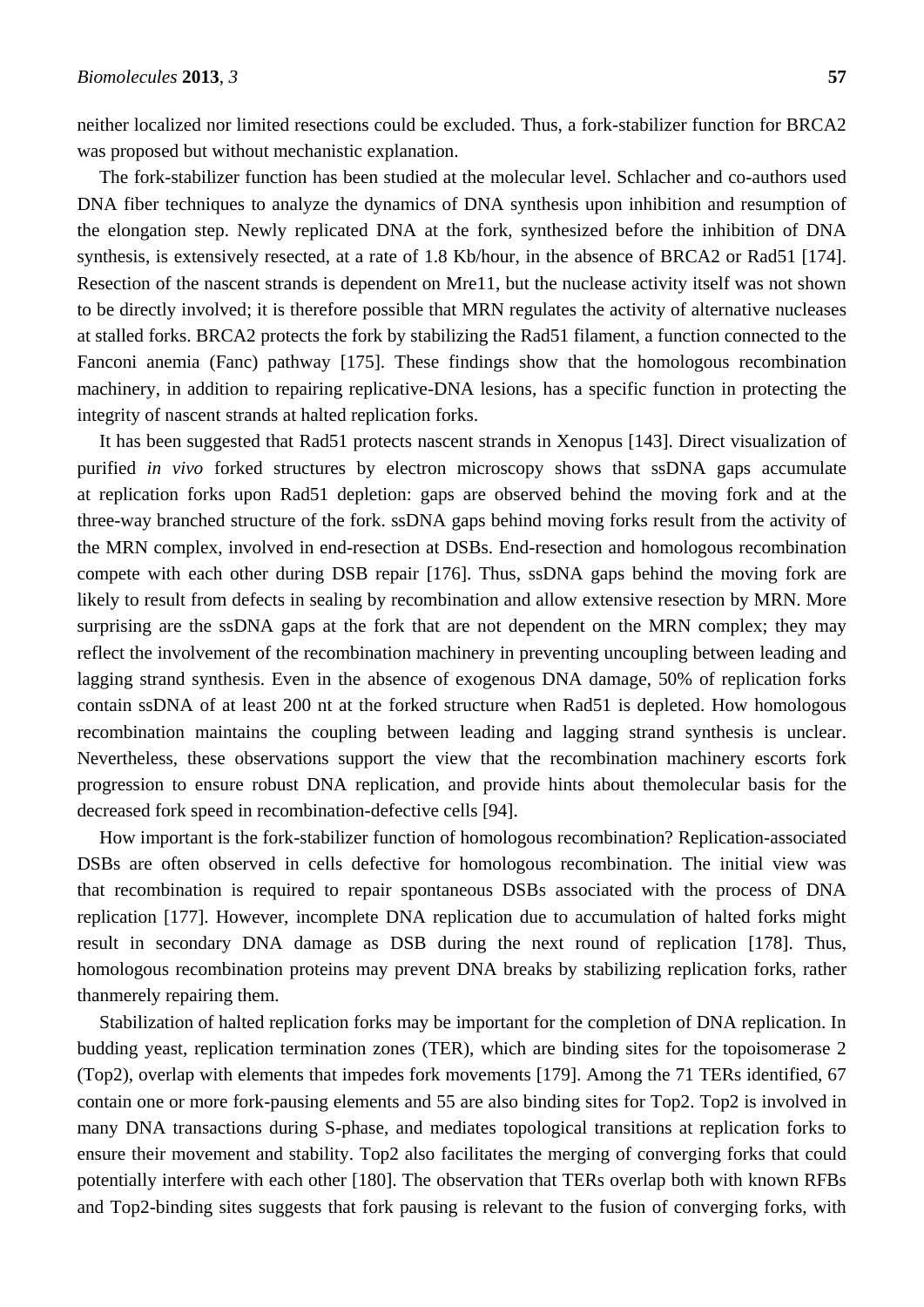the movement of one incoming fork being slowed to provide a suitable topology for forks to merge at termination sites. Thus, stabilizing a halted replication fork might facilitate its merging with a converging fork. Note that in fission yeast, homologous recombination restarts forks blocked by a polar RFB mediated by DNA-bound protein. In the absence of recombination, fork restart is impaired and merging of converging forks has been observed by 2DGE. However, this resulted in cell death, showing that the progression of the opposite fork was not sufficient to rescue the defect in fork restart [\[131,](#page-28-8)[132\]](#page-28-9). One possible explanation is that recombination stabilizes the impeded fork to maintainit in a structure allowing its merging with the opposite fork. It is also relevant that termination sites, when not correctly processed, are hot spots of recombination [\[181\]](#page-31-11).

# *3.6. A Possible Separation of Function*

Several studies have tried to uncouple the function of recombination in supporting robustness of DNA replication from its DNA repair function. For example, in *Ustilagomaydis*, distinct domains of Brh2, the orthologue of BRCA2, are involved in the regulation of homologous recombination; the role of Brh2 in promoting recombination in response to UV-C irradiation can be uncoupled from its role in promoting recombination in response to replication inhibition [\[182\]](#page-31-12).

The DSB-repair and the fork stabilizer functions of the homologous recombination machinery are genetically separable. BRCA2 contains several functional domains: a domain containing BRC repeats and binding to Rad51, a DNA-binding domain (DBD) and a C-terminal part also interacting with Rad51. The contribution of these domains to the DSB repair and the fork stabilization functions of BRCA2 have been investigated [\[174,](#page-31-4)[175\]](#page-31-5). The DBD domain is neither required for DSB repair nor for fork-stabilization functions. It appears that the ability of BRCA2 to load Rad51 onto ssDNA is sufficient to promote DSB repair but not to stabilize replication forks. By contrast, Rad51-filament stabilization by the BRCA2 C-terminal domain is not required for DSB repair but is required to protect stalled forks. The overexpression of a Rad51 mutant defective for its ATPase activity (K133R) is sufficient to protect nascent strands from end-resection in the absence of BRCA2. Therefore, BRCA2 may stabilize Rad51 filaments at stalled forks by regulating its ATPase activity. The stability of the Rad51 filament, guaranteed by BRCA2, is thus essential for fork stabilization but not for DSB repair functions. The mechanisms by which BRCA2 ensures efficient repair of a DSB are thus different from the mechanisms by which it protects nascent forks from degradation. The fork stabilizer properties of Rad51 and BRCA2 do not involve the RMP Rad54. The exact recombination mediator functions of Rad54 are not clear, although it plays a crucial role after the strand invasion step during the repair of DSB (post-synaptic function) [\[183\]](#page-31-13). In mammals, it is possible to uncouple the essential function of Rad51 in cell proliferation from its function in promoting strand exchange to repair DNA lesions. Indeed, dominant negative forms of Rad51 have been identified that strongly inhibit spontaneous, DNA-damage induced and replication-associated recombination events, without affecting the ability of cells to proliferate [\[184\]](#page-31-14).

Because the DSB repair function and the fork-stabilizer function of homologous recombination are genetically separable, it is possible, as proposed in bacteria, that fork-stabilization by recombination proteins refers to a strand exchange-free mechanism (SEX-free fork escort function). The use of the recombination machinery to recover or stabilize inactivated forks without a strand exchange step being engaged might support the robustness of DNA replication while limiting deleterious non allelic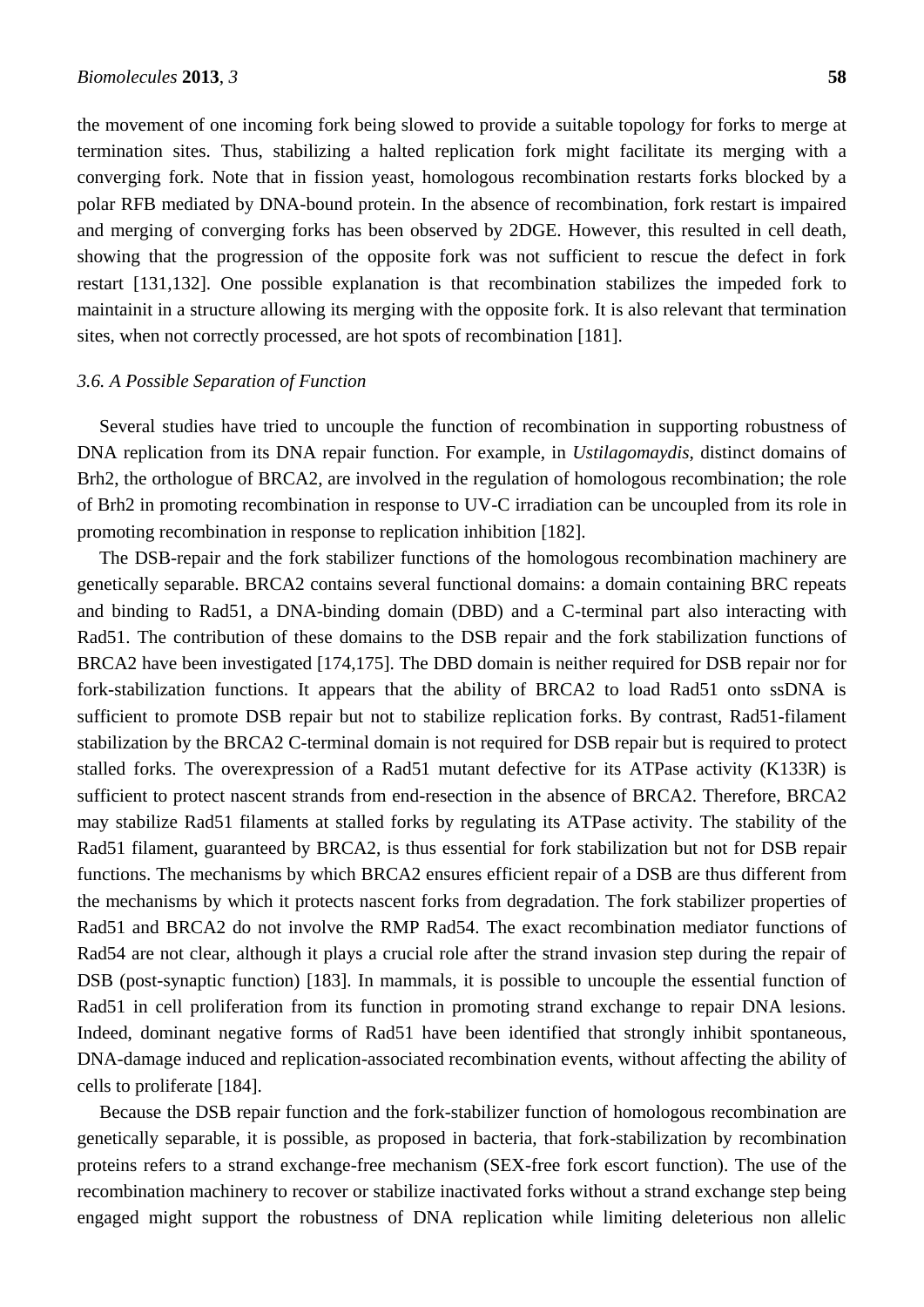homologous recombination. Indeed, human chromosomes contain up to 10% of repeated sequences dispersed throughout the genome. Non allelic homologous recombination between low copy number repeats is responsible for recombination-mediated chromosomal rearrangements included translocations, deletions, inversions and loss of heterozygosity both in mitosis and meiosis [\[185\]](#page-31-15). In fission yeast, a single collapsed fork can trigger translocation and genomic deletion in a recombination-dependent manner, showing that homologous recombination proteins allow fork restart but at the expense of genome instability [\[132,](#page-28-9)[170\]](#page-31-0). Thus, a mechanism permitting the recruitment of recombination proteins at halted forks to stabilize them while preventing a strand exchange reaction might help to alleviate the double-edge sword effect of homologous recombination on genome maintenance.

#### **4. Concluding Remarks**

The homologous recombination machinery acts as a replication fork-escort to support the efficiency of DNA replication by multiple mechanisms, including sealing of ssDNA gaps within newly replicated DNA, rebuilding of replisome at inactivated forks, and stabilization of halted forks. We propose that some fork-escort functions of the homologous recombination machinery might involve only the loading of recombination proteins onto single-stranded DNA without a strand exchange step. Activation of the DNA damage response has been observed in precancerous cells and during early-stages of malignancies, due to endogenous replication stress resulting from unbalanced DNA replication [\[186\]](#page-32-0). Initiation of DNA replication while all the conditions necessary for efficient DNA synthesis are not combined, such as a well-balanced dNTP pool, results ultimately in the slowdown of fork progression, fork collapse and breakage [\[187,](#page-32-1)[188\]](#page-32-2). The completion and robustness of chromosome replication in such stress conditions are likely to rely on fork-escort mechanisms including checkpoint pathways and homologous recombination. Consistent with this, defects or malfunctions of the homologous recombination machinery are associated with cancer predisposition [\[189\]](#page-32-3). The homologous recombination pathway becomes a drug target for anti-cancer therapy. Thus, it remains of high importance to decipher the molecular mechanisms by which the homologous recombination machinery ensures efficient DNA synthesis at defective replication forks in order to optimize inhibitors to target cell proliferation of cancers cells without inducing replication defects in healthy tissues.

### **Acknowledgments**

We thank members of Lambert's lab, Patrice Polard and Vincenzo Costanzo for helpful discussions and comments on the manuscript. Research in Lambert's lab is supported by funding from the Institute Curie, the CNRS, ANR grants ANR-Piribio09-44854 and ANRJCJC10-1203 01, and la Liguecontre le cancer (comitéEssonne). AC is funded by l'Association pour la Recherche sur le Cancer (ARC).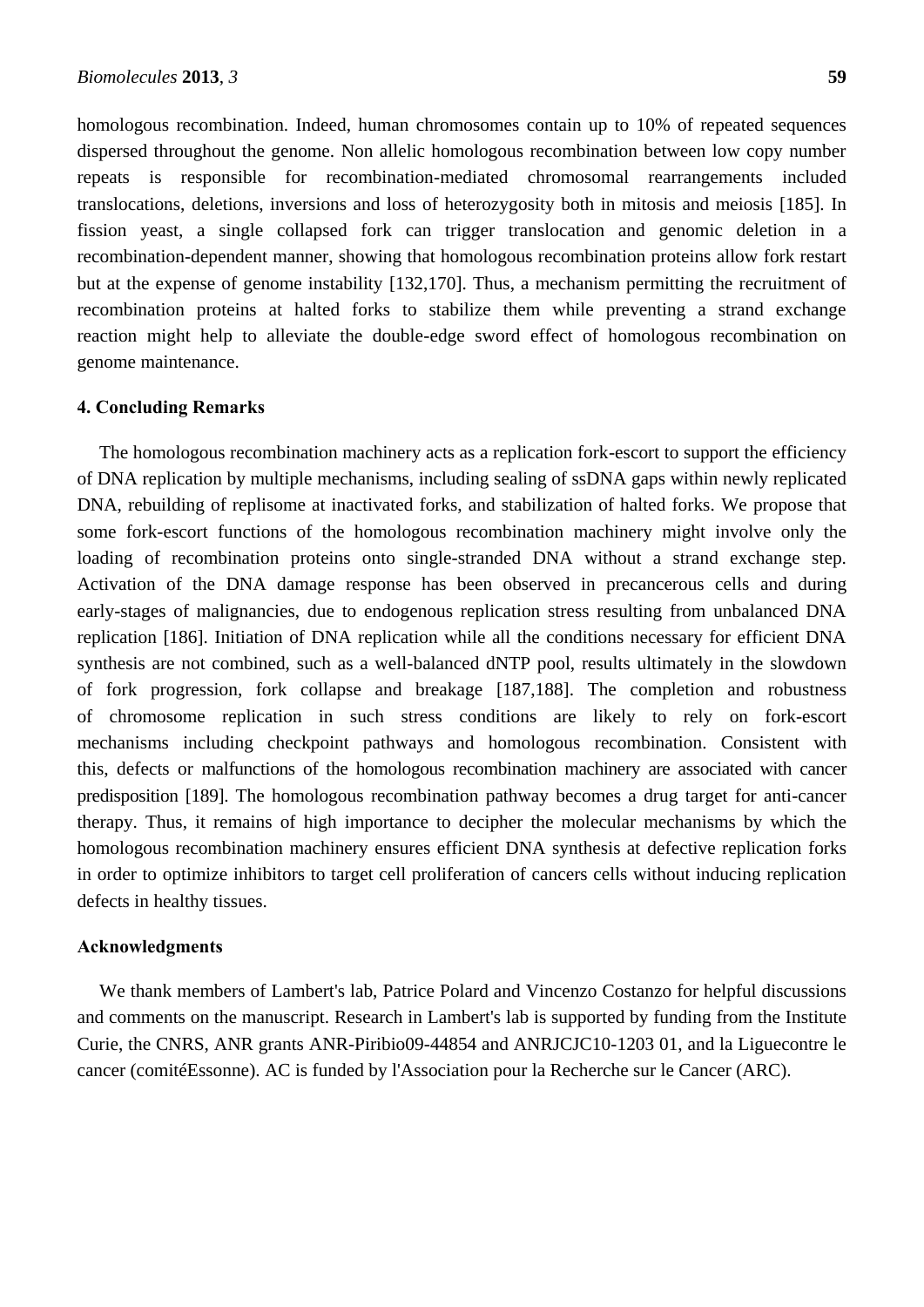# **References**

- <span id="page-21-0"></span>1. West, S.C. Molecular views of recombination proteins and their control. *Natl. Rev. Mol. Cell Biol.* **2003**, *4*, 435–445.
- <span id="page-21-1"></span>2. Cox, M.M. Regulation of bacterial reca protein function. *Crit. Rev. Biochem. Mol. Biol.* **2007**, *42*, 41–63.
- <span id="page-21-2"></span>3. Krejci, L.; Altmannova, V.; Spirek, M.; Zhao, X. Homologous recombination and its regulation. *Nucleic Acids Res.* **2012**, *40*, 5795–5818.
- <span id="page-21-3"></span>4. Deakyne, J.S.; Mazin, A.V. Fanconi anemia: At the crossroads of DNA repair. *Biochem. Biokhimiia* **2011**, *76*, 36–48.
- <span id="page-21-4"></span>5. Michel, B.; Boubakri, H.; Baharoglu, Z.; LeMasson, M.; Lestini, R. Recombination proteins and rescue of arrested replication forks. *DNA Repair* **2007**, *6*, 967–980.
- <span id="page-21-5"></span>6. Costanzo, V. Brca2, rad51 and mre11: Performing balancing acts on replication forks. *DNA Repair* **2011**, *10*, 1060–1065.
- <span id="page-21-6"></span>7. Courcelle, J.; Hanawalt, P.C. Reca-dependent recovery of arrested DNA replication forks. *Annu. Rev. Genet.* **2003**, *37*, 611–646.
- <span id="page-21-7"></span>8. Cox, M.M.; Goodman, M.F.; Kreuzer, K.N.; Sherratt, D.J.; Sandler, S.J.; Marians, K.J. The importance of repairing stalled replication forks. *Nature* **2000**, *404*, 37–41.
- <span id="page-21-8"></span>9. Heller, R.C.; Marians, K.J. Replication fork reactivation downstream of a blocked nascent leading strand. *Nature* **2006**, *439*, 557–562.
- <span id="page-21-9"></span>10. Heller, R.C.; Marians, K.J. Replisome assembly and the direct restart of stalled replication forks. *Nat.Rev. Mol. Cell Biol.* **2006**, *7*, 932–943.
- <span id="page-21-10"></span>11. Gabbai, C.B.; Marians, K.J. Recruitment to stalled replication forks of the pria DNA helicase and replisome-loading activities is essential for survival. *DNA Repair* **2010**, *9*, 202–209.
- <span id="page-21-11"></span>12. Heller, R.C.; Marians, K.J. The disposition of nascent strands at stalled replication forks dictates the pathway of replisome loading during restart. *Mol. Cell* **2005**, *17*, 733–743.
- 13. Kowalczykowski, S.C. Initiation of genetic recombination and recombination-dependent replication. *Trends Biochem. Sci.* **2000**, *25*, 156–165.
- 14. Lusetti, S.L.; Cox, M.M. The bacterial reca protein and the recombinational DNA repair of stalled replication forks. *Annu. Rev. Biochem.* **2002**, *71*, 71–100.
- 15. Kuzminov, A. DNA replication meets genetic exchange: Chromosomal damage and its repair by homologous recombination. *Proc. Natl. Acad. Sci. USA* **2001**, *98*, 8461–8468.
- 16. Liu, J.; Marians, K.J. Pria-directed assembly of a primosome on d loop DNA. *J. Biol. Chem.*  **1999**, *274*, 25033–25041.
- 17. Ng, J.Y.; Marians, K.J. The ordered assembly of the phix174-type primosome. Ii. Preservation of primosome composition from assembly through replication. *J. Biol. Chem.* **1996**, *271*, 15649–15655.
- 18. Liu, J.; Nurse, P.; Marians, K.J. The ordered assembly of the phix174-type primosome. III Prib facilitates complex formation between pria and dnat.*J. Biol. Chem.* **1996**, *271*, 15656–15661.
- 19. Xu, L.; Marians, K.J. Pria mediates DNA replication pathway choice at recombination intermediates. *Mol. Cell* **2003**, *11*, 817–826.
- 20. Nurse, P.; Liu, J.; Marians, K.J. Two modes of pria binding to DNA. *J. Biol. Chem.* **1999**, *274*, 25026–25032.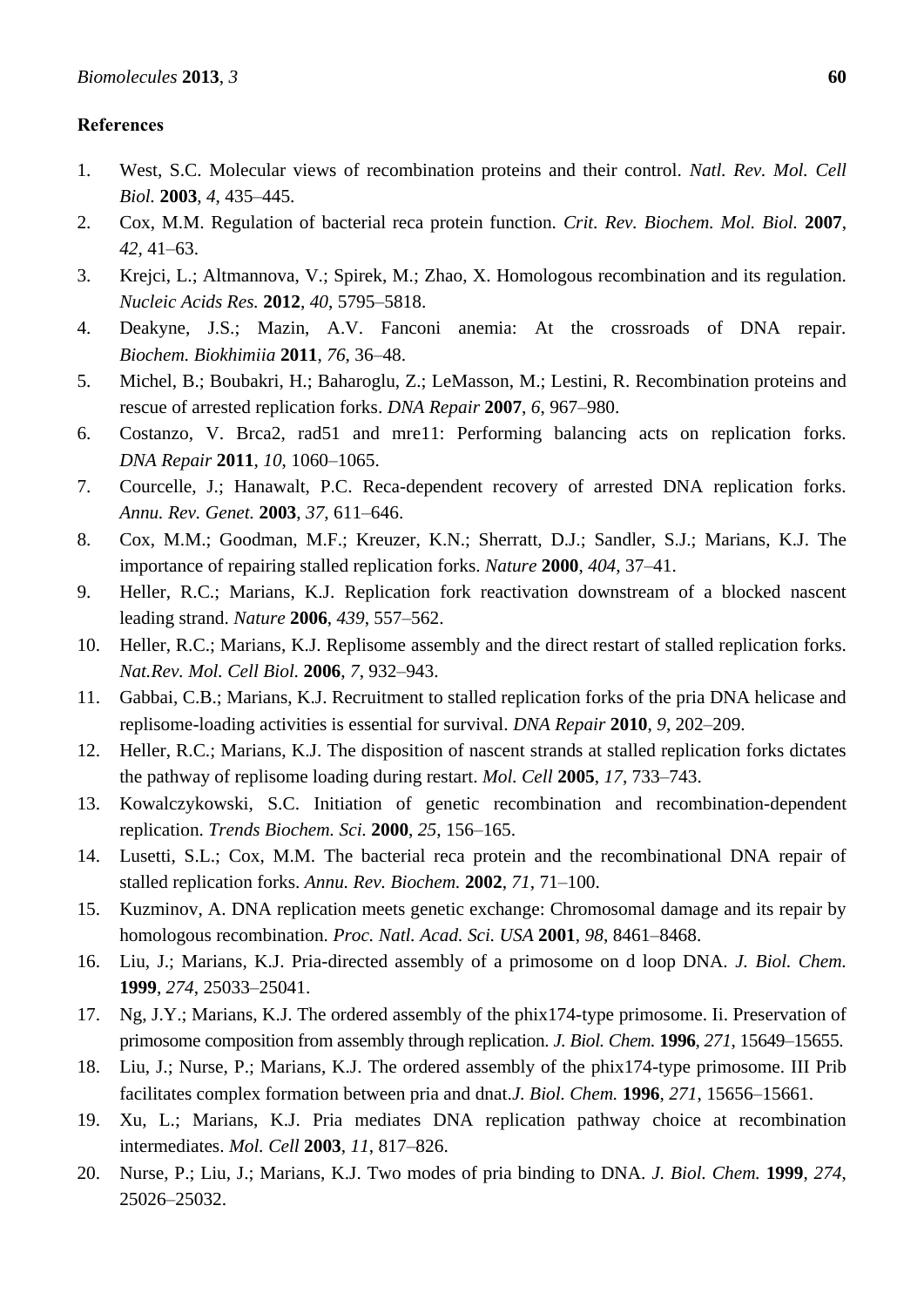- 21. McGlynn, P.; Al-Deib, A.A.; Liu, J.; Marians, K.J.; Lloyd, R.G. The DNA replication protein pria and the recombination protein recg bind d-loops. *J. Mol. Biol.* **1997**, *270*, 212–221.
- <span id="page-22-0"></span>22. Kowalczykowski, S.C.; Krupp, R.A. Effects of *escherichia coli* ssb protein on the single-stranded DNA-dependent atpase activity of *escherichia coli* reca protein. Evidence that ssb protein facilitates the binding of reca protein to regions of secondary structure within single-stranded DNA. *J. Mol. Biol.* **1987**, *193*, 97–113.
- <span id="page-22-1"></span>23. Roy, R.; Kozlov, A.G.; Lohman, T.M.; Ha, T. Ssb protein diffusion on single-stranded DNA stimulates reca filament formation. *Nature* **2009**, *461*, 1092–1097.
- 24. Umezu, K.; Kolodner, R.D. Protein interactions in genetic recombination in *escherichia coli*. Interactions involving reco and recr overcome the inhibition of reca by single-stranded DNA-binding protein. *J. Biol. Chem.* **1994**, *269*, 30005–30013.
- 25. Umezu, K.; Chi, N.W.; Kolodner, R.D. Biochemical interaction of the *escherichia coli* recf, reco, and recr proteins with reca protein and single-stranded DNA binding protein. *Proc. Natl. Acad. Sci. USA* **1993**, *90*, 3875–3879.
- 26. Beernink, H.T.; Morrical, S.W. Rmps: Recombination/replication mediator proteins. *Trends Biochem. Sci.* **1999**, *24*, 385–389.
- 27. Kuzminov, A.; Stahl, F.W. Double-strand end repair via the recbc pathway in *escherichia coli* primes DNA replication. *Genes Dev.* **1999**, *13*, 345–356.
- <span id="page-22-3"></span>28. Dillingham, M.S.; Kowalczykowski, S.C. Recbcd enzyme and the repair of double-stranded DNA breaks. *Microbiol. Mol. Biol. Rev.* **2008**, *72*, 642–671.
- 29. Yeeles, J.T.; Dillingham, M.S. The processing of double-stranded DNA breaks for recombinational repair by helicase-nuclease complexes. *DNA Repair* **2010**, *9*, 276–285.
- 30. Sakai, A.; Cox, M.M. Recfor and recor as distinct reca loading pathways. *J. Biol. Chem.* **2009**, *284*, 3264–3272.
- 31. Lovett, S.T.; Kolodner, R.D. Identification and purification of a single-stranded-DNA-specific exonuclease encoded by the recj gene of *escherichia coli*. *Proc. Natl. Acad. Sci. USA* **1989**, *86*, 2627–2631.
- 32. Umezu, K.; Nakayama, K.; Nakayama, H. *Escherichia coli* recq protein is a DNA helicase. *Proc. Natl. Acad. Sci. USA* **1990**, *87*, 5363–5367.
- 33. Tseng, Y.C.; Hung, J.L.; Wang, T.C. Involvement of recf pathway recombination genes in postreplication repair in uv-irradiated *escherichia coli* cells. *Mut. Res.***1994**, *315*, 1–9.
- <span id="page-22-6"></span>34. Courcelle, J.; Hanawalt, P.C. Recq and recj process blocked replication forks prior to the resumption of replication in uv-irradiated *escherichia coli*. *Mol. Gen. Genet.* **1999**, *262*, 543–551.
- <span id="page-22-2"></span>35. Webb, B.L.; Cox, M.M.; Inman, R.B. Recombinational DNA repair: The recf and recr proteins limit the extension of reca filaments beyond single-strand DNA gaps. *Cell* **1997**, *91*, 347–356.
- <span id="page-22-4"></span>36. Anderson, D.G.; Kowalczykowski, S.C. The translocating recbcd enzyme stimulates recombination by directing reca protein onto ssdna in a chi-regulated manner. *Cell* **1997**, *90*, 77–86.
- 37. Baharoglu, Z.; Petranovic, M.; Flores, M.J.; Michel, B. Ruvab is essential for replication forks reversal in certain replication mutants. *EMBO J.* **2006**, *25*, 596–604.
- <span id="page-22-5"></span>38. Flores, M.J.; Bierne, H.; Ehrlich, S.D.; Michel, B. Impairment of lagging strand synthesis triggers the formation of a ruvabc substrate at replication forks. *EMBO J.* **2001**, *20*, 619–629.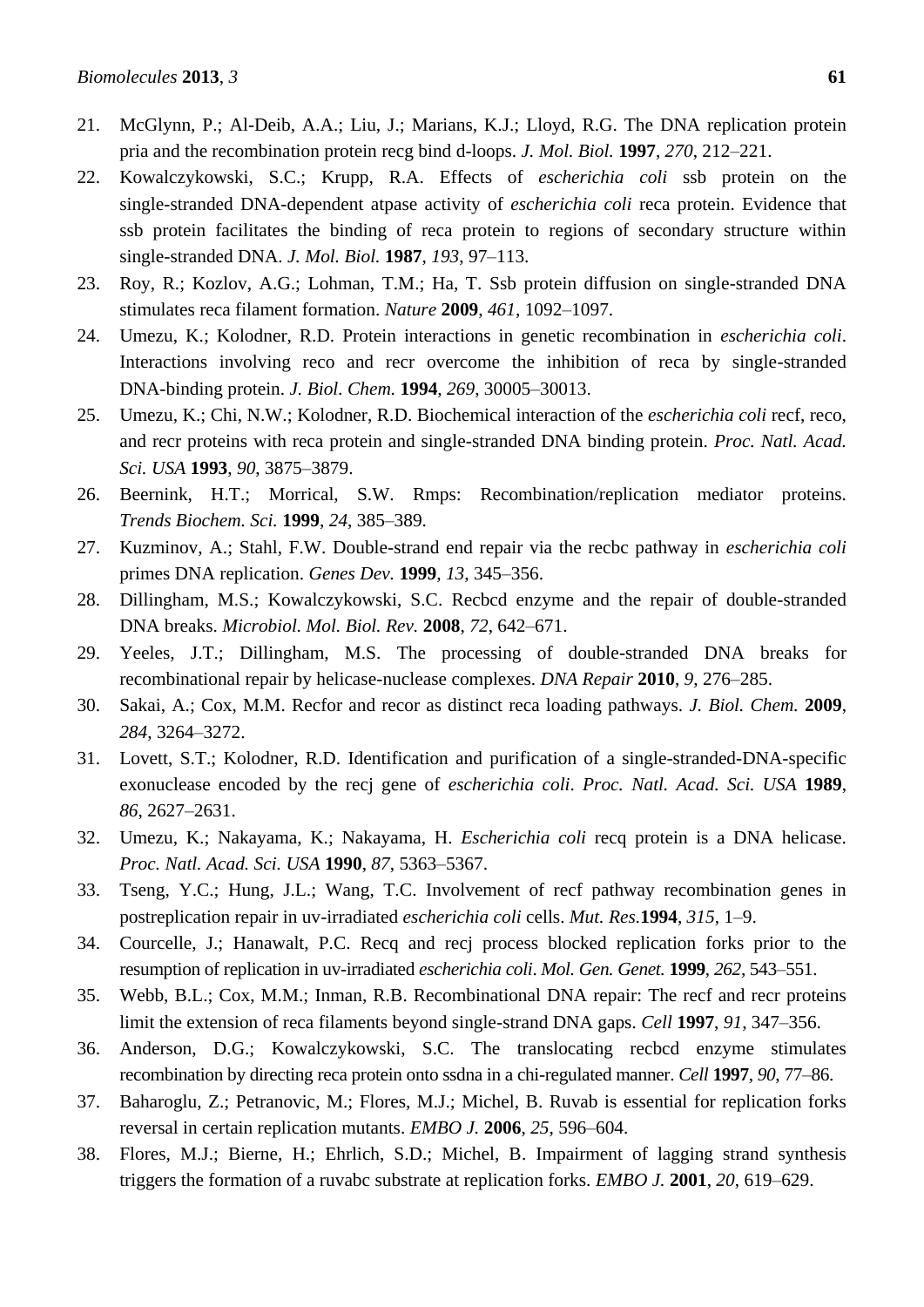- 39. Michel, B.; Ehrlich, S.D.; Uzest, M. DNA double-strand breaks caused by replication arrest. *EMBO J.* **1997**, *16*, 430–438.
- <span id="page-23-1"></span>40. Grompone, G.; Seigneur, M.; Ehrlich, S.D.; Michel, B. Replication fork reversal in DNA polymerase III mutants of *escherichia coli*: A role for the beta clamp. *Mol. Microbiol.* **2002**, *44*, 1331–1339.
- <span id="page-23-0"></span>41. Pennington, J.M.; Rosenberg, S.M. Spontaneous DNA breakage in single living *escherichia coli* cells. *Nat.Genet.* **2007**, *39*, 797–802.
- <span id="page-23-2"></span>42. Seigneur, M.; Bidnenko, V.; Ehrlich, S.D.; Michel, B. Ruvab acts at arrested replication forks. *Cell* **1998**, *95*, 419–430.
- <span id="page-23-3"></span>43. Grompone, G.; Ehrlich, D.; Michel, B. Cells defective for replication restart undergo replication fork reversal. *EMBO Rep.* **2004**, *5*, 607–612.
- <span id="page-23-4"></span>44. De Septenville, A.L.; Duigou, S.; Boubakri, H.; Michel, B. Replication fork reversal after replication-transcription collision. *PLoS Genet.* **2012**, *8*, doi:10.1371/journal.pgen.1002622.
- <span id="page-23-8"></span>45. Seigneur, M.; Ehrlich, S.D.; Michel, B. Ruvabc-dependent double-strand breaks in dnabts mutants require reca. *Mol. Microbiol.* **2000**, *38*, 565–574.
- 46. McGlynn, P.; Lloyd, R.G. Genome stability and the processing of damaged replication forks by recg. *Trends Genet.* **2002**, *18*, 413–419.
- 47. McGlynn, P.; Lloyd, R.G.; Marians, K.J. Formation of holliday junctions by regression of nascent DNA in intermediates containing stalled replication forks: Recg stimulates regression even when the DNA is negatively supercoiled. *Proc. Natl. Acad. Sci. USA* **2001**, *98*, 8235–8240.
- <span id="page-23-7"></span>48. Robu, M.E.; Inman, R.B.; Cox, M.M. Reca protein promotes the regression of stalled replication forks *in vitro*. *Proc. Natl. Acad. Sci. USA* **2001**, *98*, 8211–8218.
- <span id="page-23-5"></span>49. Flores, M.J.; Bidnenko, V.; Michel, B. The DNA repair helicase uvrd is essential for replication fork reversal in replication mutants. *EMBO Rep.* **2004**, *5*, 983–988.
- <span id="page-23-6"></span>50. Flores, M.J.; Sanchez, N.; Michel, B. A fork-clearing role for uvrd. *Mol. Microbiol.* **2005**, *57*, 1664–1675.
- <span id="page-23-9"></span>51. Setlow, R.B. Cyclobutane-type pyrimidine dimers in polynucleotides. *Science* **1966**, *153*, 379–386.
- 52. Koehler, D.R.; Courcelle, J.; Hanawalt, P.C. Kinetics of pyrimidine(6–4)pyrimidone photoproduct repair in *escherichia coli*. *J. Bacteriol.* **1996**, *178*, 1347–1350.
- 53. Howard-Flanders, P.; Boyce, R.P.; Theriot, L. Three loci in *escherichia coli* k-12 that control the excision of pyrimidine dimers and certain other mutagen products from DNA. *Genetics* **1966**, *53*, 1119–1136.
- 54. Howard-Flanders, P.; Theriot, L. Mutants of *escherichia coli* k-12 defective in DNA repair and in genetic recombination. *Genetics* **1966**, *53*, 1137–1150.
- <span id="page-23-10"></span>55. Smith, D.W.; Hanawalt, P.C. Repair replication of DNA in ultraviolet irradiated mycoplasma laidlawii b. *J. Mol. Biol.* **1969**, *46*, 57–72.
- <span id="page-23-11"></span>56. Villani, G.; Spadari, S.; Boiteux, S.; Defais, M.; Caillet-Fauquet, P.; Radman, M. Replication of chemically modified DNA. *Biochimie* **1978**, *60*, 1145–1150.
- <span id="page-23-12"></span>57. Truglio, J.J.; Karakas, E.; Rhau, B.; Wang, H.; DellaVecchia, M.J.; Van Houten, B.; Kisker, C. Structural basis for DNA recognition and processing by uvrb. *Nat. Struct. Mol. Biol.* **2006**, *13*, 360–364.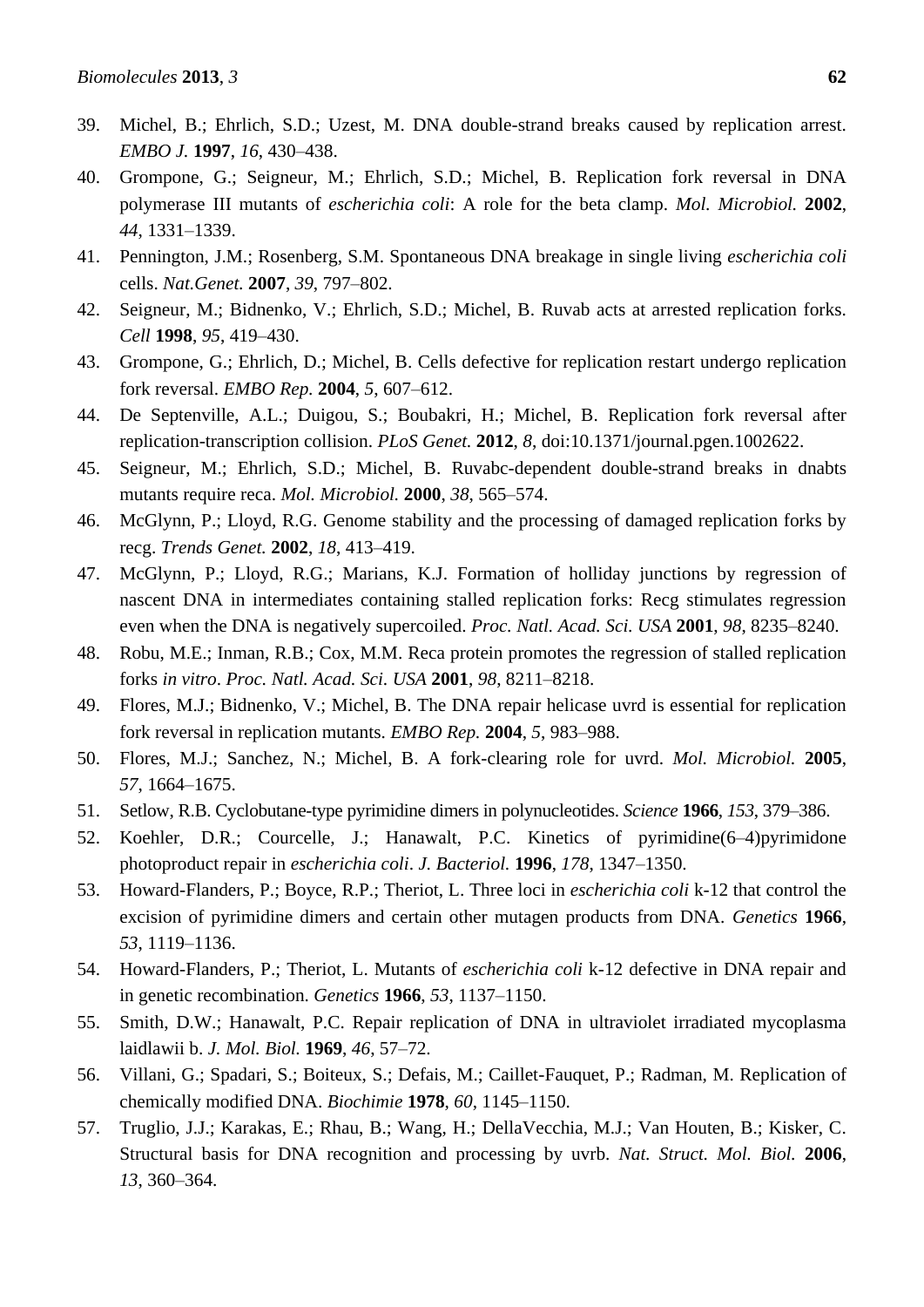- 58. Wang, T.C.; Smith, K.C. Mechanisms for recf-dependent and recb-dependent pathways of postreplication repair in uv-irradiated *escherichia coli* uvrb. *J. Bacteriol.* **1983**, *156*, 1093–1098.
- 59. Donaldson, J.R.; Courcelle, C.T.; Courcelle, J. Ruvabc is required to resolve holliday junctions that accumulate following replication on damaged templates in *escherichia coli*. *J. Biol. Chem.*  **2006**, *281*, 28811–28821.
- 60. Rupp, W.D.; Wilde, C.E., III.; Reno, D.L.; Howard-Flanders, P. Exchanges between DNA strands in ultraviolet-irradiated *escherichia coli*. *J. Mol. Biol.* **1971**, *61*, 25–44.
- 61. Howard-Flanders, P.; Rupp, W.D. Recombinational repair in uv-irradiated *escherichia coli*. *Johns Hopkins Med. J.* **1972**, *1*, 212–225.
- <span id="page-24-0"></span>62. Pages, V.; Fuchs, R.P. Uncoupling of leading- and lagging-strand DNA replication during lesion bypass *in vivo*. *Science* **2003**, *300*, 1300–1303.
- <span id="page-24-1"></span>63. Higuchi, K.; Katayama, T.; Iwai, S.; Hidaka, M.; Horiuchi, T.; Maki, H. Fate of DNA replication fork encountering a single DNA lesion during oric plasmid DNA replication *in vitro*. *Genes to Cells: Devoted to Molecular and Cellular Mechanisms* **2003**, *8*, 437–449.
- <span id="page-24-2"></span>64. Yeeles, J.T.; Marians, K.J. The *Escherichia coli* replisome is inherently DNA damage tolerant. *Science* **2011**, *334*, 235–238.
- 65. Khidhir, M.A.; Casaregola, S.; Holland, I.B. Mechanism of transient inhibition of DNA synthesis in ultraviolet-irradiated *E. coli*: Inhibition is independent of reca whilst recovery requires reca protein itself and an additional, inducible sos function. *Mol. Gen. Genet.* **1985**, *199*, 133–140.
- <span id="page-24-7"></span>66. Courcelle, C.T.; Belle, J.J.; Courcelle, J. Nucleotide excision repair or polymerase v-mediated lesion bypass can act to restore uv-arrested replication forks in *escherichia coli. J. Bacteriol.*  **2005**, *187*, 6953–6961.
- 67. Rudolph, C.J.; Upton, A.L.; Lloyd, R.G. Replication fork stalling and cell cycle arrest in uvirradiated *escherichia coli*. *Genes Dev.* **2007**, *21*, 668–681.
- <span id="page-24-5"></span>68. Rudolph, C.J.; Upton, A.L.; Lloyd, R.G. Maintaining replication fork integrity in uv-irradiated *escherichia coli* cells. *DNA Repair* **2008**, *7*, 1589–1602.
- 69. Courcelle, J.; Carswell-Crumpton, C.; Hanawalt, P.C. Recf and recr are required for the resumption of replication at DNA replication forks in *escherichia coli*. *Proc. Natl. Acad. Sci. USA* **1997**, *94*, 3714–3719.
- 70. Courcelle, J.; Crowley, D.J.; Hanawalt, P.C. Recovery of DNA replication in uv-irradiated *escherichia coli* requires both excision repair and recf protein function. *J. Bacteriol.* **1999**, *181*, 916–922.
- 71. Chow, K.H.; Courcelle, J. Reco acts with recf and recr to protect and maintain replication forks blocked by uv-induced DNA damage in *escherichia coli*. *J. Biol. Chem.* **2004**, *279*, 3492–3496.
- <span id="page-24-4"></span>72. Courcelle, C.T.; Landstrom, A.J.; Anderson, B.; Courcelle, J. Cellular characterization of the primosome and rep helicase in processing and restoration of replication following arrest by uv-induced DNA damage in *escherichia coli*. *J. Bacteriol.* **2012**, *194*, 3977–3986.
- <span id="page-24-3"></span>73. Hishida, T.; Han, Y.W.; Shibata, T.; Kubota, Y.; Ishino, Y.; Iwasaki, H.; Shinagawa, H. Role of the *escherichia coli* recq DNA helicase in sos signaling and genome stabilization at stalled replication forks. *Genes Dev.* **2004**, *18*, 1886–1897.
- <span id="page-24-6"></span>74. McInerney, P.; O'Donnell, M. Replisome fate upon encountering a leading strand block and clearance from DNA by recombination proteins. *J. Biol. Chem.* **2007**, *282*, 25903–25916.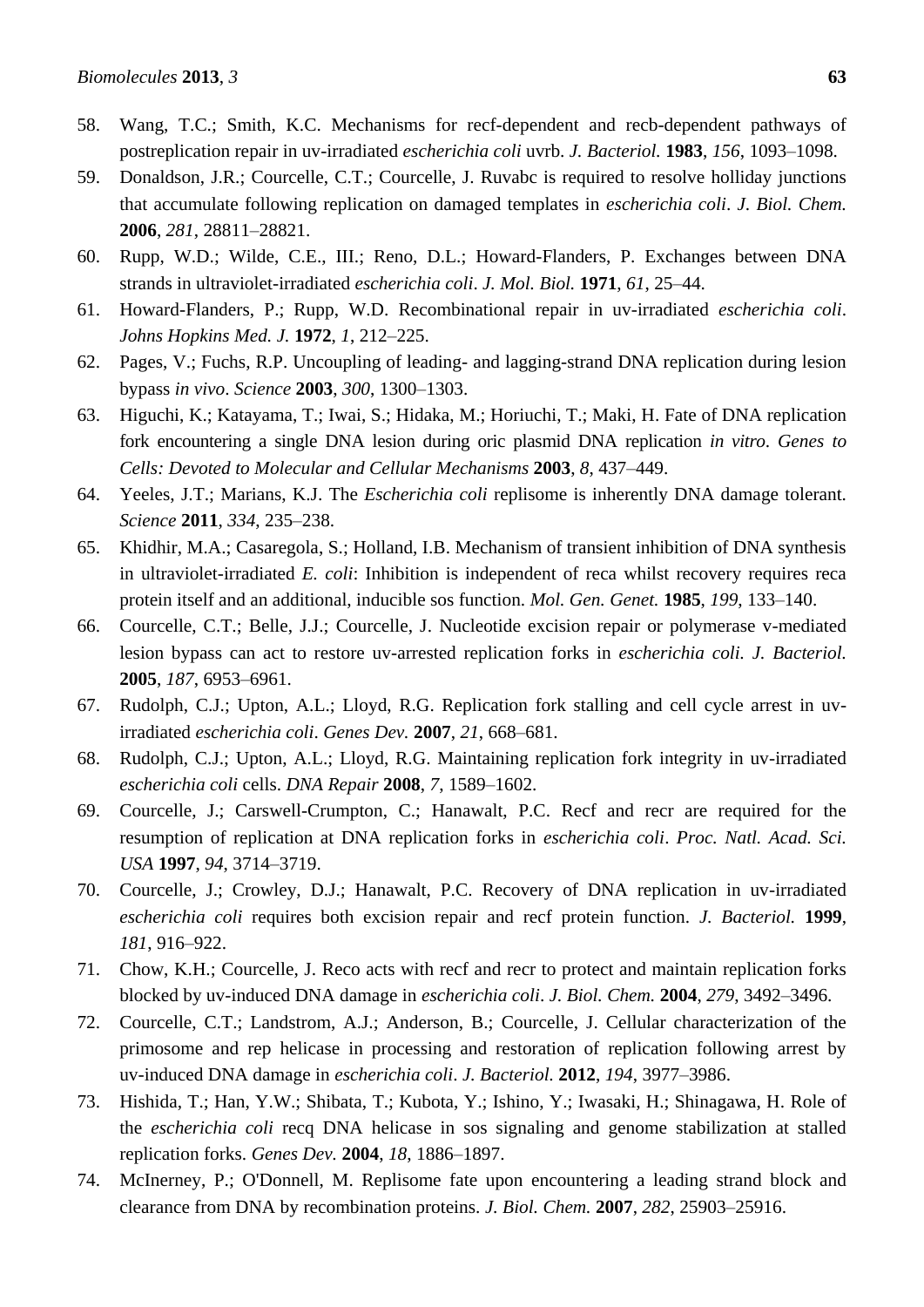- <span id="page-25-0"></span>75. Courcelle, J.; Hanawalt, P.C. Participation of recombination proteins in rescue of arrested replication forks in uv-irradiated *escherichia coli* need not involve recombination. *Proc. Natl. Acad. Sci. USA* **2001**, *98*, 8196–8202.
- <span id="page-25-1"></span>76. Courcelle, J.; Ganesan, A.K.; Hanawalt, P.C. Therefore, what are recombination proteins there for? *BioEssays* **2001**, *23*, 463–470.
- <span id="page-25-2"></span>77. Al-Hadid, Q.; Ona, K.; Courcelle, C.T.; Courcelle, J. Reca433 cells are defective in recf-mediated processing of disrupted replication forks but retain recbcd-mediated functions. *Mut. Res.* **2008**, *645*, 19–26.
- <span id="page-25-3"></span>78. Renzette, N.; Gumlaw, N.; Nordman, J.T.; Krieger, M.; Yeh, S.P.; Long, E.; Centore, R.; Boonsombat, R.; Sandler, S.J. Localization of reca in *escherichia coli* k-12 using reca-gfp. *Mol. Microbiol.* **2005**, *57*, 1074–1085.
- <span id="page-25-4"></span>79. Simmons, L.A.; Grossman, A.D.; Walker, G.C. Replication is required for the reca localization response to DNA damage in bacillus subtilis. *Proc. Natl.Acad. Sci. USA* **2007**, *104*, 1360–1365.
- <span id="page-25-5"></span>80. Lecointe, F.; Serena, C.; Velten, M.; Costes, A.; McGovern, S.; Meile, J.C.; Errington, J.; Ehrlich, S.D.; Noirot, P.; Polard, P. Anticipating chromosomal replication fork arrest: Ssb targets repair DNA helicases to active forks. *EMBO J.* **2007**, *26*, 4239–4251.
- <span id="page-25-6"></span>81. Costes, A.; Lecointe, F.; McGovern, S.; Quevillon-Cheruel, S.; Polard, P. The c-terminal domain of the bacterial ssb protein acts as a DNA maintenance hub at active chromosome replication forks. *PLoS Genet.***2010**, *6*, doi:10.1371/journal.pgen.1001238.
- 82. Mechali, M. Eukaryotic DNA replication origins: Many choices for appropriate answers. *Nat. Rev. Mol. Cell Biol.* **2010**, *11*, 728–738.
- 83. Cayrou, C.; Coulombe, P.; Mechali, M. Programming DNA replication origins and chromosome organization. *Chrom. Res.* **2010**, *18*, 137–145.
- 84. Kelly, T.J.; Brown, G.W. Regulation of chromosome replication. *Annu. Rev. Biochem.* **2000**, *69*, 829–880.
- 85. Lambert, S.; Froget, B.; Carr, A.M. Arrested replication fork processing: Interplay between checkpoints and recombination. *DNA Repair* **2007**, *6*, 1042–1061.
- 86. Mirkin, E.V.; Mirkin, S.M. Replication fork stalling at natural impediments. *Microbiol. Mol. Biol. Rev.* **2007**, *71*, 13–35.
- 87. Szilard, R.; Jacques, P.; Laramée, L.; Cheng, B.; Galicia, S.; Bataille, A.; Yeung, M.; Mendez, M.; Bergeron, M.; Robert, F.; *et al.* Systematic identification of fragile sites via genome-wide location analysis of gamma-h2ax. *Nat. Struct. Mol. Biol.* **2010**, *17*, 299–305.
- 88. Helleday, T. Homologous recombination in cancer development, treatment and development of drug resistance. *Carcinogenesis* **2010**, *31*, 955–960.
- 89. Kawabata, T.; Luebben, S.W.; Yamaguchi, S.; Ilves, I.; Matise, I.; Buske, T.; Botchan, M.R.; Shima, N. Stalled fork rescue via dormant replication origins in unchallenged s phase promotes proper chromosome segregation and tumor suppression. *Mol. Cell* **2011**, *41*, 543–553.
- 90. Woodward, A.M.; Gohler, T.; Luciani, M.G.; Oehlmann, M.; Ge, X.; Gartner, A.; Jackson, D.A.; Blow, J.J. Excess mcm2–7 license dormant origins of replication that can be used under conditions of replicative stress. *J. Cell Biol.* **2006**, *173*, 673–683.
- 91. Ge, X.Q.; Jackson, D.A.; Blow, J.J. Dormant origins licensed by excess mcm2–7 are required for human cells to survive replicative stress. *Genes Dev.* **2007**, *21*, 3331–3341.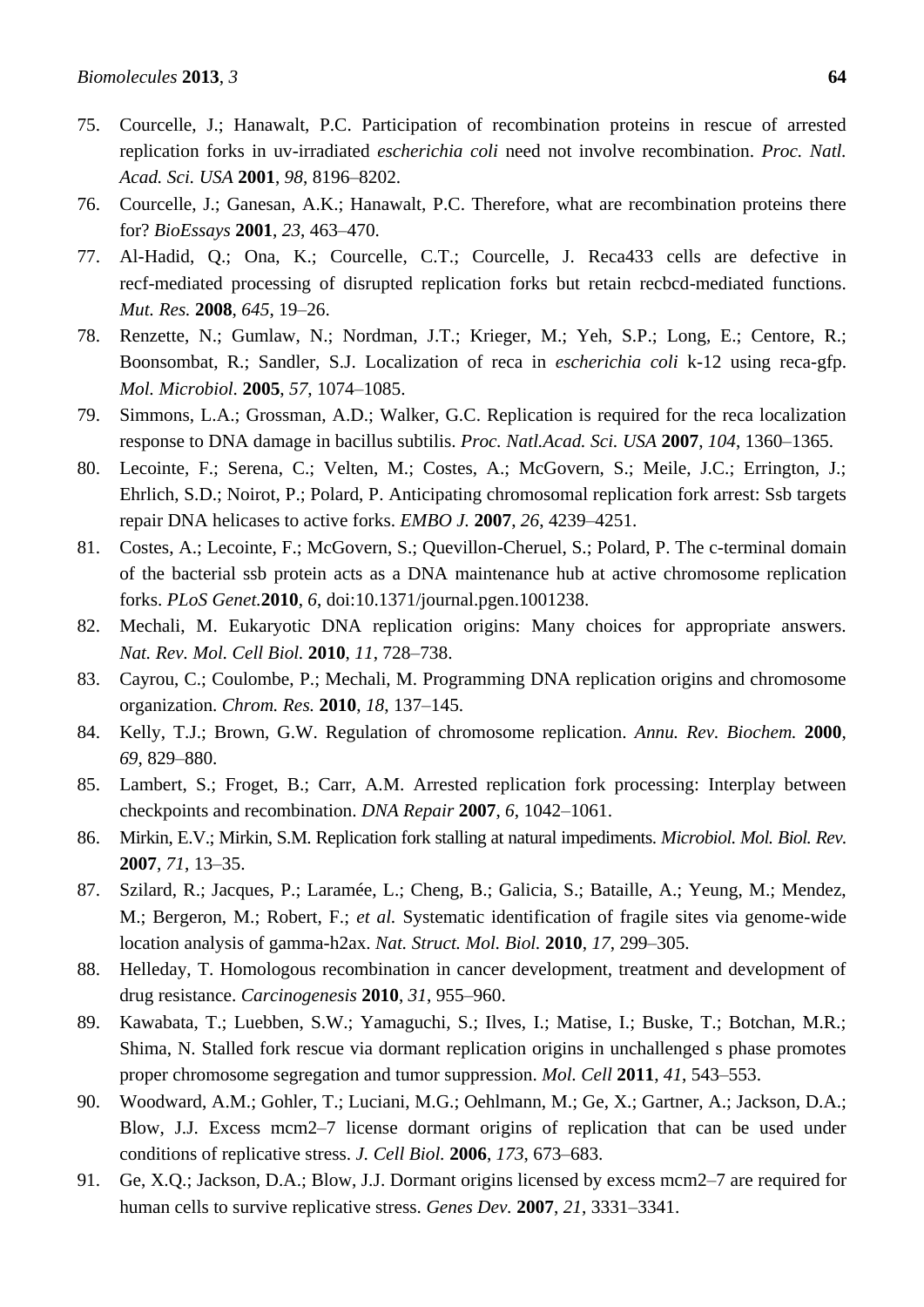- <span id="page-26-0"></span>92. Le Tallec, B.; Dutrillaux, B.; Lachages, A.M.; Millot, G.A.; Brison, O.; Debatisse, M. Molecular profiling of common fragile sites in human fibroblasts. *Nat. Struc. Mol. Biol.* **2011**, *18*, 1421–1423.
- <span id="page-26-1"></span>93. Letessier, A.; Millot, G.A.; Koundrioukoff, S.; Lachages, A.M.; Vogt, N.; Hansen, R.S.; Malfoy, B.; Brison, O.; Debatisse, M. Cell-type-specific replication initiation programs set fragility of the fra3b fragile site. *Nature* **2011**, *470*, 120–123.
- <span id="page-26-2"></span>94. Daboussi, F.; Courbet, S.; Benhamou, S.; Kannouche, P.; Zdzienicka, M.Z.; Debatisse, M.; Lopez, B.S. A homologous recombination defect affects replication-fork progression in mammalian cells. *J. Cell Sci.* **2008**, *121*, 162–166.
- 95. Branzei, D.; Foiani, M. Maintaining genome stability at the replication fork. *Nat. Rev. Mol. Cell Biol.* **2010**, *11*, 208–219.
- 96. Katou, Y.; Kanoh, Y.; Bando, M.; Noguchi, H.; Tanaka, H.; Ashikari, T.; Sugimoto, K.; Shirahige, K. S-phase checkpoint proteins tof1 and mrc1 form a stable replication-pausing complex. *Nature* **2003**, *424*, 1078–1083.
- 97. De Piccoli, G.; Katou, Y.; Itoh, T.; Nakato, R.; Shirahige, K.; Labib, K. Replisome stability at defective DNA replication forks is independent of s phase checkpoint kinases. *Mol. Cell* **2012**, *45*, 696–704.
- 98. Cotta-Ramusino, C.; Fachinetti, D.; Lucca, C.; Doksani, Y.; Lopes, M.; Sogo, J.; Foiani, M. Exo1 processes stalled replication forks and counteracts fork reversal in checkpoint-defective cells. *Mol. Cell* **2005**, *17*, 153–159.
- <span id="page-26-9"></span>99. Froget, B.; Blaisonneau, J.; Lambert, S.; Baldacci, G. Cleavage of stalled forks by fission yeast mus81/eme1 in absence of DNA replication checkpoint. *Mol. Biol. Cell* **2008**, *19*, 445–456.
- <span id="page-26-10"></span>100. Kai, M.; Boddy, M.N.; Russell, P.; Wang, T.S. Replication checkpoint kinase cds1 regulates mus81 to preserve genome integrity during replication stress. *Genes Dev.* **2005**, *19*, 919–932.
- 101. Hu, J.; Sun, L.; Shen, F.; Chen, Y.; Hua, Y.; Liu, Y.; Zhang, M.; Hu, Y.; Wang, Q.; Xu, W.; *et al.* The intra-s phase checkpoint targets dna2 to prevent stalled replication forks from reversing. *Cell* **2012**, *149*, 1221–1232.
- <span id="page-26-3"></span>102. Nimonkar, A.V.; Sica, R.A.; Kowalczykowski, S.C. Rad52 promotes second-end DNA capture in double-stranded break repair to form complement-stabilized joint molecules. *Proc. Natl. Acad. Sci. USA* **2009**, *106*, 3077–3082.
- <span id="page-26-4"></span>103. McIlwraith, M.J.; West, S.C. DNA repair synthesis facilitates rad52-mediated second-end capture during dsb repair. *Mol. Cell* **2008**, *29*, 510–516.
- <span id="page-26-5"></span>104. Carreira, A.; Hilario, J.; Amitani, I.; Baskin, R.J.; Shivji, M.K.; Venkitaraman, A.R.; Kowalczykowski, S.C. The brc repeats of brca2 modulate the DNA-binding selectivity of rad51. *Cell* **2009**, *136*, 1032–1043.
- <span id="page-26-6"></span>105. Jensen, R.B.; Carreira, A.; Kowalczykowski, S.C. Purified human brca2 stimulates rad51 mediated recombination. *Nature* **2010**, *467*, 678–683.
- <span id="page-26-7"></span>106. Wray, J.; Liu, J.; Nickoloff, J.A.; Shen, Z. Distinct rad51 associations with rad52 and bccip in response to DNA damage and replication stress. *Cancer Res.* **2008**, *68*, 2699–2707.
- <span id="page-26-8"></span>107. Lisby, M.; Barlow, J.H.; Burgess, R.C.; Rothstein, R. Choreography of the DNA damage response: Spatiotemporal relationships among checkpoint and repair proteins. *Cell* **2004**, *118*, 699–713.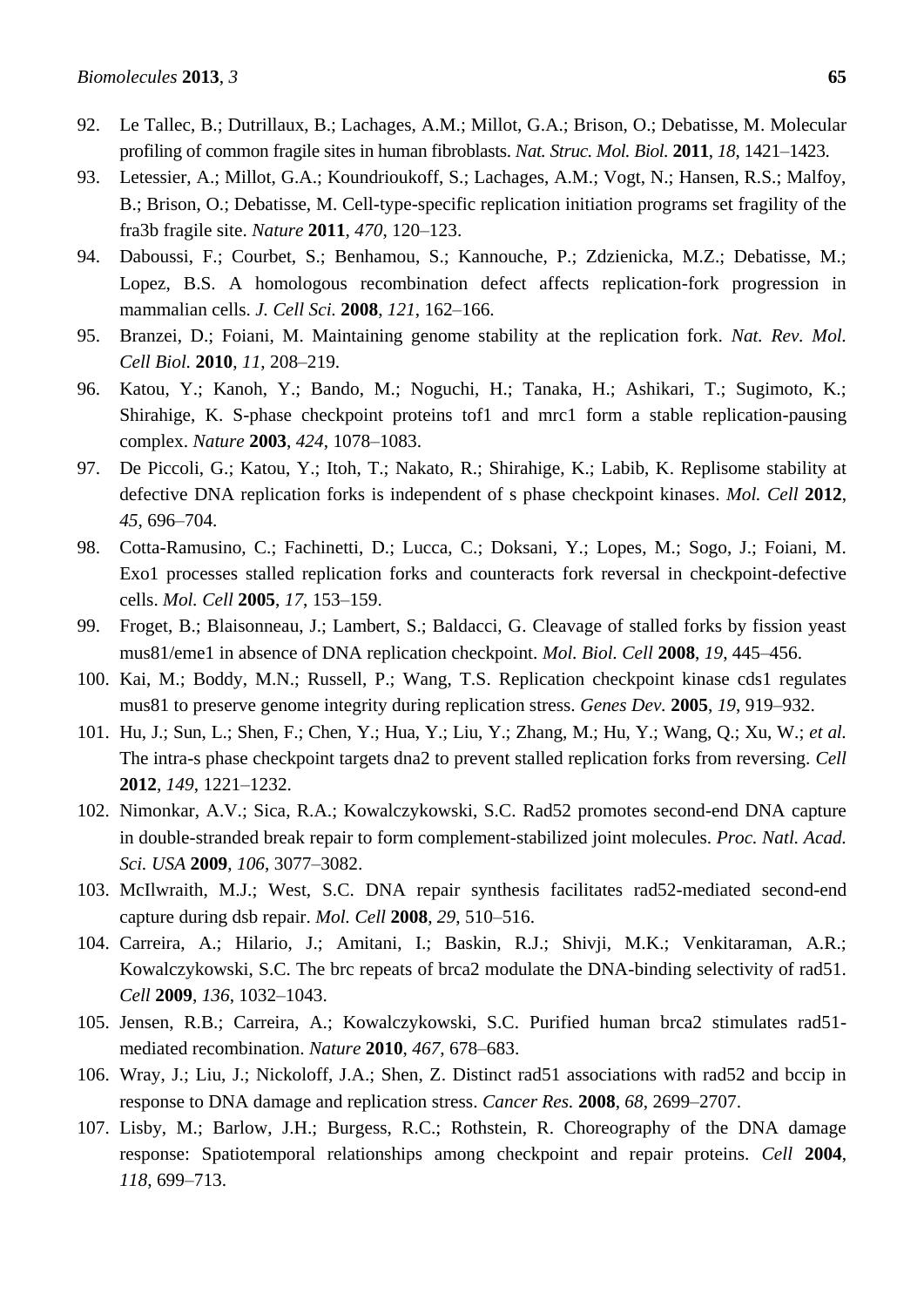- <span id="page-27-0"></span>108. Sung, P. Yeast rad55 and rad57 proteins form a heterodimer that functions with replication protein a to promote DNA strand exchange by rad51 recombinase. *Genes Dev.* **1997**, *11*, 1111–1121.
- <span id="page-27-1"></span>109. Ward, J.D.; Barber, L.J.; Petalcorin, M.I.; Yanowitz, J.; Boulton, S.J. Replication blocking lesions present a unique substrate for homologous recombination. *EMBO J.* **2007**, *26*, 3384–3396.
- 110. Mankouri, H.W.; Ngo, H.P.; Hickson, I.D. Shu proteins promote the formation of homologous recombination intermediates that are processed by sgs1-rmi1-top3. *Mol. Biol Cell* **2007**, *18*, 4062–4073.
- 111. Shor, E.; Weinstein, J.; Rothstein, R. A genetic screen for top3 suppressors in saccharomyces cerevisiae identifies shu1, shu2, psy3 and csm2: Four genes involved in error-free DNA repair. *Genetics* **2005**, *169*, 1275–1289.
- 112. Ball, L.G.; Zhang, K.; Cobb, J.A.; Boone, C.; Xiao, W. The yeast shu complex couples error-free post-replication repair to homologous recombination. *Mol. Microbiol.* **2009**, *73*, 89–102.
- 113. Choi, K.; Szakal, B.; Chen, Y.H.; Branzei, D.; Zhao, X. The smc5/6 complex and esc2 influence multiple replication-associated recombination processes in saccharomyces cerevisiae. *Mol. Biol Cell* **2010**, *21*, 2306–2314.
- <span id="page-27-2"></span>114. Martin, V.; Chahwan, C.; Gao, H.; Blais, V.; Wohlschlegel, J.; Yates, J.R. III.; McGowan, C.H.; Russell, P. Sws1 is a conserved regulator of homologous recombination in eukaryotic cells. *EMBO J.* **2006**, *25*, 2564–2574.
- <span id="page-27-3"></span>115. Liu, J.; Renault, L.; Veaute, X.; Fabre, F.; Stahlberg, H.; Heyer, W.D. Rad51 paralogues rad55-rad57 balance the antirecombinase srs2 in rad51 filament formation. *Nature* **2011**, *479*, 245–248.
- <span id="page-27-4"></span>116. Papouli, E.; Chen, S.; Davies, A.A.; Huttner, D.; Krejci, L.; Sung, P.; Ulrich, H.D. Crosstalk between sumo and ubiquitin on pcna is mediated by recruitment of the helicase srs2p. *Mol. Cell*  **2005**, *19*, 123–133.
- <span id="page-27-5"></span>117. Pfander, B.; Moldovan, G.L.; Sacher, M.; Hoege, C.; Jentsch, S. Sumo-modified pcna recruits srs2 to prevent recombination during s phase. *Nature* **2005**, *436*, 428–433.
- <span id="page-27-6"></span>118. Bashkirov, V.I.; King, J.S.; Bashkirova, E.V.; Schmuckli-Maurer, J.; Heyer, W.D. DNA repair protein rad55 is a terminal substrate of the DNA damage checkpoints. *Mol. Cell. Biol.* **2000**, *20*, 4393–4404.
- <span id="page-27-7"></span>119. Herzberg, K.; Bashkirov, V.I.; Rolfsmeier, M.; Haghnazari, E.; McDonald, W.H.; Anderson, S.; Bashkirova, E.V.; Yates, J.R., III.; Heyer, W.D. Phosphorylation of rad55 on serines 2, 8, and 14 is required for efficient homologous recombination in the recovery of stalled replication forks. *Mol. Cell. Biol.* **2006**, *26*, 8396–8409.
- 120. Haaf, T.; Golub, E.I.; Reddy, G.; Radding, C.M.; Ward, D.C. Nuclear foci of mammalian rad51 recombination protein in somatic cells after DNA damage and its localization in synaptonemal complexes. *Proc. Natl. Acad. Sci. USA* **1995**, *92*, 2298–2302.
- 121. Tashiro, S.; Kotomura, N.; Shinohara, A.; Tanaka, K.; Ueda, K.; Kamada, N. S phase specific formation of the human rad51 protein nuclear foci in lymphocytes. *Oncogene* **1996**, *12*, 2165–2170.
- 122. Golub, E.I.; Gupta, R.C.; Haaf, T.; Wold, M.S.; Radding, C.M. Interaction of human rad51 recombination protein with single-stranded DNA binding protein, rpa. *Nucleic Acids Res.* **1998**, *26*, 5388–5393.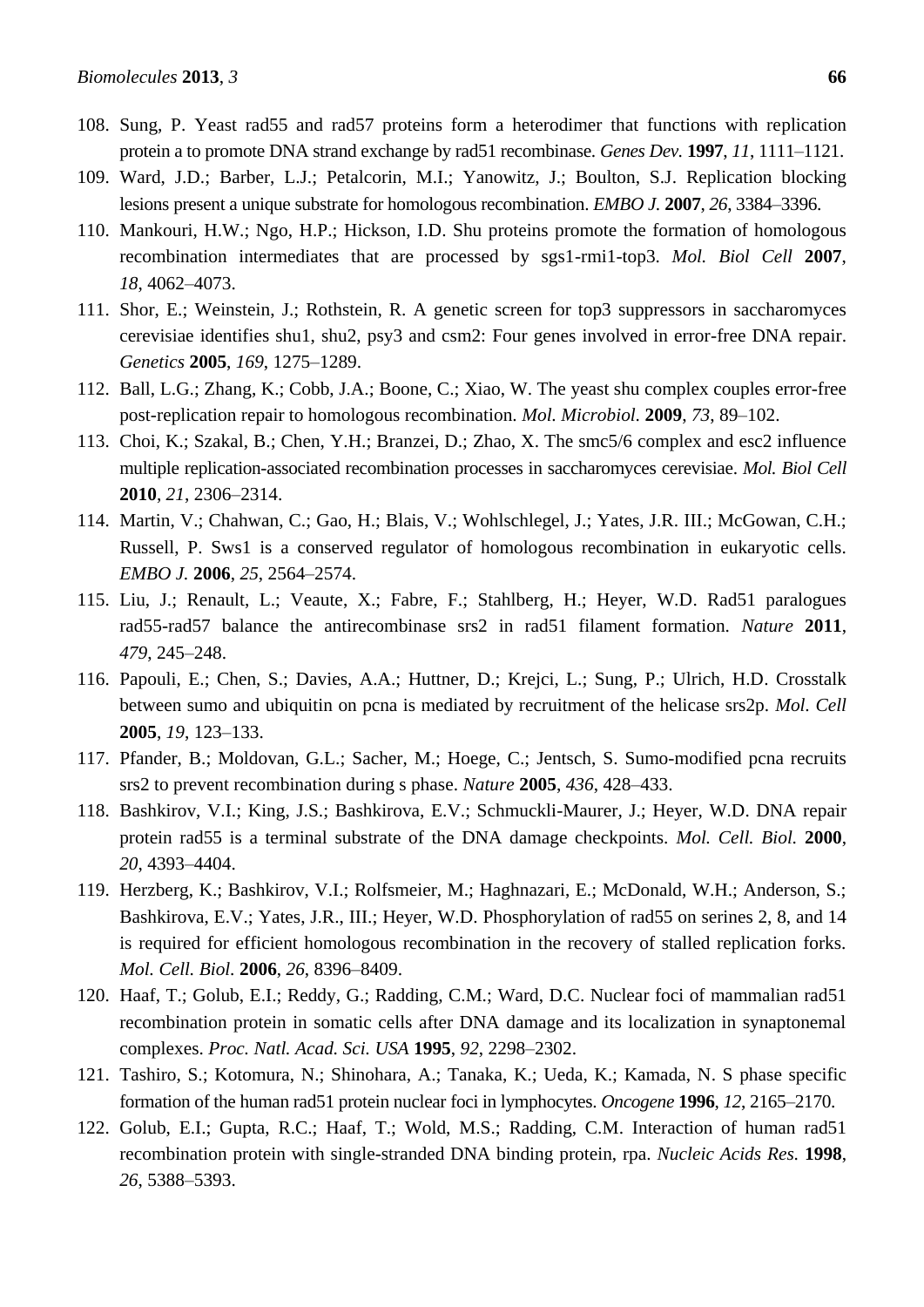- 123. Raderschall, E.; Golub, E.I.; Haaf, T. Nuclear foci of mammalian recombination proteins are located at single-stranded DNA regions formed after DNA damage. *Proc. Natl. Acad. Sci. USA*  **1999**, *96*, 1921–1926.
- 124. Mizuta, R.; LaSalle, J.M.; Cheng, H.L.; Shinohara, A.; Ogawa, H.; Copeland, N.; Jenkins, N.A.; Lalande, M.; Alt, F.W. Rab22 and rab163/mouse brca2: Proteins that specifically interact with the rad51 protein. *Proc. Natl. Acad. Sci.USA* **1997**, *94*, 6927–6932.
- <span id="page-28-0"></span>125. Tashiro, S.; Walter, J.; Shinohara, A.; Kamada, N.; Cremer, T. Rad51 accumulation at sites of DNA damage and in postreplicative chromatin. *J. Cell Biol.* **2000**, *150*, 283–291.
- 126. Chen, J.; Silver, D.P.; Walpita, D.; Cantor, S.B.; Gazdar, A.F.; Tomlinson, G.; Couch, F.J.; Weber, B.L.; Ashley, T.; Livingston, D.M.; *et al.* Stable interaction between the products of the brca1 and brca2 tumor suppressor genes in mitotic and meiotic cells. *Mol. Cell* **1998**, *2*, 317–328.
- 127. Scully, R.; Chen, J.; Plug, A.; Xiao, Y.; Weaver, D.; Feunteun, J.; Ashley, T.; Livingston, D.M. Association of brca1 with rad51 in mitotic and meiotic cells. *Cell* **1997**, *88*, 265–275.
- 128. Scully, R.; Chen, J.; Ochs, R.L.; Keegan, K.; Hoekstra, M.; Feunteun, J.; Livingston, D.M. Dynamic changes of brca1 subnuclear location and phosphorylation state are initiated by DNA damage. *Cell* **1997**, *90*, 425–435.
- <span id="page-28-1"></span>129. Meister, P.; Poidevin, M.; Francesconi, S.; Tratner, I.; Zarzov, P.; Baldacci, G. Nuclear factories for signalling and repairing DNA double strand breaks in living fission yeast. *Nucleic Acids Res.*  **2003**, *31*, 5064–5073.
- <span id="page-28-2"></span>130. Lisby, M.; Rothstein, R.; Mortensen, U.H. Rad52 forms DNA repair and recombination centers during s phase. *Proc. Natl. Acad. Sci. USA* **2001**, *98*, 8276–8282.
- <span id="page-28-8"></span>131. Lambert, S.; Mizuno, K.; Blaisonneau, J.; Martineau, S.; Chanet, R.; Fréon, K.; Murray, J.M.; Carr, A.M.; Baldacci, G. Homologous recombination restarts blocked replication forks at the expense of genome rearrangements by template exchange. *Mol. Cell* **2010**, *39*, 346–359.
- <span id="page-28-9"></span>132. Lambert, S.; Watson, A.; Sheedy, D.M.; Martin, B.; Carr, A.M. Gross chromosomal rearrangements and elevated recombination at an inducible site-specific replication fork barrier. *Cell* **2005**, *121*, 689–702.
- 133. Mizuno, K.; Lambert, S.; Baldacci, G.; Murray, J.M.; Carr, A.M. Nearby inverted repeats fuse to generate acentric and dicentric palindromic chromosomes by a replication template exchange mechanism. *Genes Dev.* **2009**, *23*, 2876–2886.
- <span id="page-28-3"></span>134. Zou, H.; Rothstein, R. Holliday junctions accumulate in replication mutants via a reca homolog-independent mechanism. *Cell* **1997**, *90*, 87–96.
- <span id="page-28-4"></span>135. Tsang, E.; Carr, A. Replication fork arrest, recombination and the maintenance of ribosomal DNA stability. *DNA Repair* **2008**, *7*, 1613–1623.
- <span id="page-28-5"></span>136. Karanam, K.; Kafri, R.; Loewer, A.; Lahav, G. Quantitative live cell imaging reveals a gradual shift between DNA repair mechanisms and a maximal use of hr in mid s phase. *Mol. Cell* **2012**, *47*, 320–329.
- <span id="page-28-6"></span>137. Wong, J.M.; Ionescu, D.; Ingles, C.J. Interaction between brca2 and replication protein a is compromised by a cancer-predisposing mutation in brca2. *Oncogene* **2003**, *22*, 28–33.
- <span id="page-28-7"></span>138. Shukla, A.; Navadgi, V.M.; Mallikarjuna, K.; Rao, B.J. Interaction of hrad51 and hrad52 with mcm complex: A cross-talk between recombination and replication proteins. *Biochem. Biophys. Res. Commun.* **2005**, *329*, 1240–1245.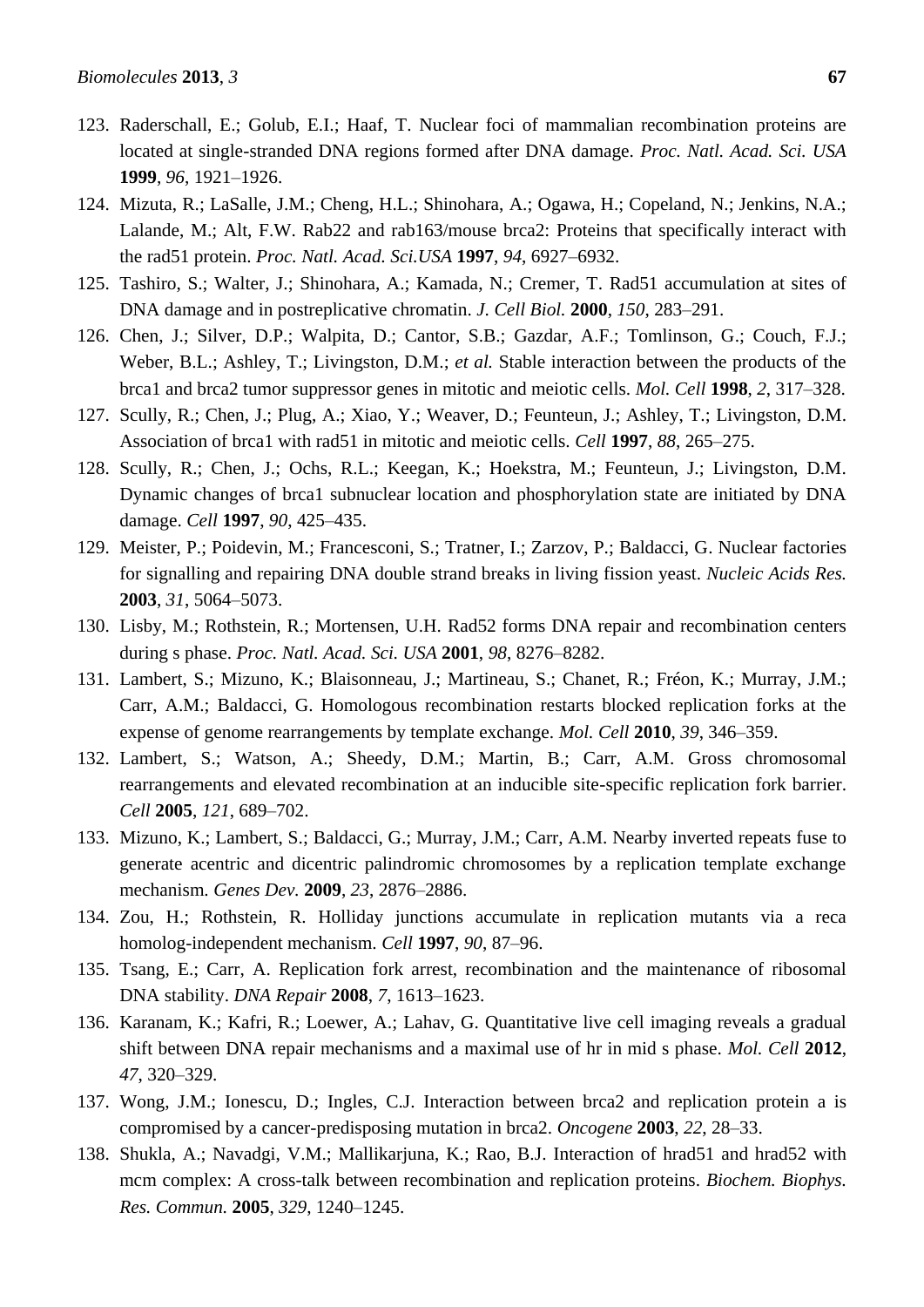- <span id="page-29-0"></span>139. Bailis, J.M.; Luche, D.D.; Hunter, T.; Forsburg, S.L. Minichromosome maintenance proteins interact with checkpoint and recombination proteins to promote s-phase genome stability. *Mol. Cell. Biol.* **2008**, *28*, 1724–1738.
- <span id="page-29-1"></span>140. Oyola, S.O.; Bringaud, F.; Melville, S.E. A kinetoplastid brca2 interacts with DNA replication protein cdc45. *Int. J. Parasitol.* **2009**, *39*, 59–69.
- <span id="page-29-2"></span>141. Alabert, C.; Bianco, J.; Pasero, P. Differential regulation of homologous recombination at DNA breaks and replication forks by the mrc1 branch of the s-phase checkpoint. *EMBO J.* **2009**, *28*, 1131–1141.
- <span id="page-29-3"></span>142. Lopes, M.; Foiani, M.; Sogo, J.M. Multiple mechanisms control chromosome integrity after replication fork uncoupling and restart at irreparable uv lesions. *Mol. Cell* **2006**, *21*, 15–27.
- <span id="page-29-4"></span>143. Hashimoto, Y.; Ray Chaudhuri, A.; Lopes, M.; Costanzo, V. Rad51 protects nascent DNA from mre11-dependent degradation and promotes continuous DNA synthesis. *Nat. Struc. Mol. Biol.*  **2010**, *17*, 1305–1311.
- <span id="page-29-5"></span>144. Liberi, G.; Maffioletti, G.; Lucca, C.; Chiolo, I.; Baryshnikova, A.; Cotta-Ramusino, C.; Lopes, M.; Pellicioli, A.; Haber, J.E.; Foiani, M. Rad51-dependent DNA structures accumulate at damaged replication forks in sgs1 mutants defective in the yeast ortholog of blm recq helicase. *Genes Dev.* **2005**, *19*, 339–350.
- <span id="page-29-6"></span>145. Branzei, D.; Vanoli, F.; Foiani, M. Sumoylation regulates rad18-mediated template switch. *Nature* **2008**, *456*, 915–920.
- <span id="page-29-7"></span>146. Branzei, D.; Sollier, J.; Liberi, G.; Zhao, X.; Maeda, D.; Seki, M.; Enomoto, T.; Ohta, K.; Foiani, M. Ubc9- and mms21-mediated sumoylation counteracts recombinogenic events at damaged replication forks. *Cell* **2006**, *127*, 509–522.
- <span id="page-29-8"></span>147. Mankouri, H.W.; Ashton, T.M.; Hickson, I.D. Holliday junction-containing DNA structures persist in cells lacking sgs1 or top3 following exposure to DNA damage. *Proc. Nat. Acad. Sci. USA* **2011**, *108*, 4944–4949.
- <span id="page-29-9"></span>148. Branzei, D. Ubiquitin family modifications and template switching. *FEBS Lett.* **2011**, *585*, 2810–2817.
- <span id="page-29-10"></span>149. Vanoli, F.; Fumasoni, M.; Szakal, B.; Maloisel, L.; Branzei, D. Replication and recombination factors contributing to recombination-dependent bypass of DNA lesions by template switch. *PLoS Genet.* **2010**, *6*, doi:10.1371/journal.pgen.1001205.
- <span id="page-29-12"></span>150. Moriel-Carretero, M.; Aguilera, A. A postincision-deficient tfiih causes replication fork breakage and uncovers alternative rad51- or pol32-mediated restart mechanisms. *Mol. Cell* **2010**, *37*, 690–701.
- 151. Roseaulin, L.; Yamada, Y.; Tsutsui, Y.; Russell, P.; Iwasaki, H.; Arcangioli, B. Mus81 is essential for sister chromatid recombination at broken replication forks. *EMBO J.* **2008**, *27*, 1378–1387.
- <span id="page-29-13"></span>152. Hashimoto, Y.; Puddu, F.; Costanzo, V. Rad51- and mre11-dependent reassembly of uncoupled cmg helicase complex at collapsed replication forks. *Nat. Struc. Mol. Biol.* **2011**, *19*, 17–24.
- 153. Clemente-Ruiz, M.; Prado, F. Chromatin assembly controls replication fork stability. *EMBO Rep.*  **2009**, *10*, 790–796.
- <span id="page-29-11"></span>154. Long, D.T.; Raschle, M.; Joukov, V.; Walter, J.C. Mechanism of rad51-dependent DNA interstrand cross-link repair. *Science* **2011**, *333*, 84–87.
- 155. Bjergbaek, L.; Cobb, J.A.; Tsai-Pflugfelder, M.; Gasser, S.M. Mechanistically distinct roles for sgs1p in checkpoint activation and replication fork maintenance. *EMBO J.* **2005**, *24*, 405–417.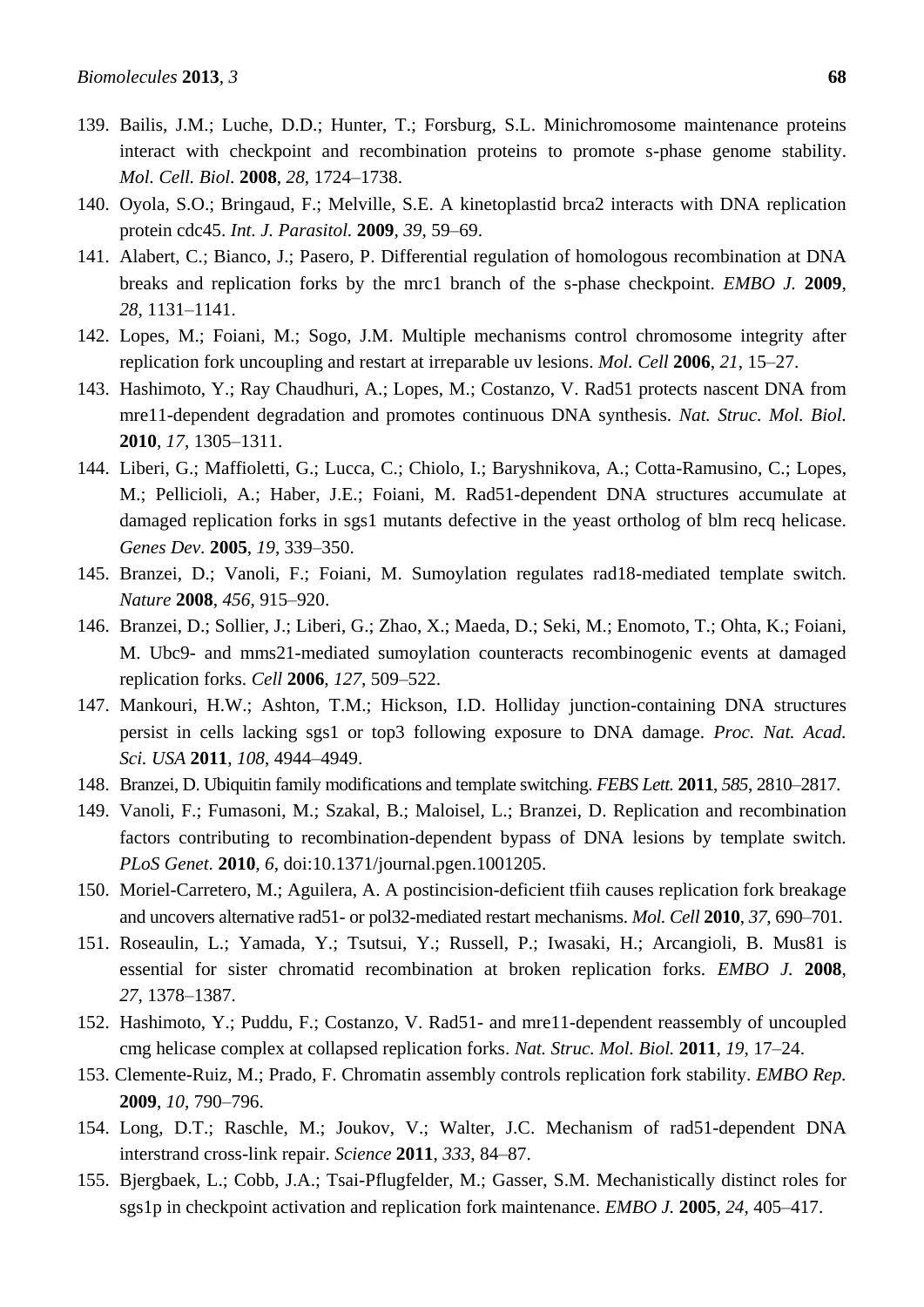- 156. Nakahara, M.; Sonoda, E.; Nojima, K.; Sale, J.E.; Takenaka, K.; Kikuchi, K.; Taniguchi, Y.; Nakamura, K.; Sumitomo, Y.; Bree, R.T.; *et al.* Genetic evidence for single-strand lesions initiating nbs1-dependent homologous recombination in diversification of ig v in chicken b lymphocytes. *PLoS Genet.* **2009**, *5*, doi:10.1371/journal.pgen.1000356.
- 157. Paek, A.L.; Kaochar, S.; Jones, H.; Elezaby, A.; Shanks, L.; Weinert, T. Fusion of nearby inverted repeats by a replication-based mechanism leads to formation of dicentric and acentric chromosomes that cause genome instability in budding yeast. *Genes Dev.* **2009**, *23*, 2861–2875.
- <span id="page-30-0"></span>158. Meister, P.; Taddei, A.; Vernis, L.; Poidevin, M.; Gasser, S.M.; Baldacci, G. Temporal separation of replication and recombination requires the intra-s checkpoint. *J. Cell Biol.* **2005**, *168*, 537–544.
- <span id="page-30-1"></span>159. Sorensen, C.S.; Hansen, L.T.; Dziegielewski, J.; Syljuasen, R.G.; Lundin, C.; Bartek, J.; Helleday, T. The cell-cycle checkpoint kinase chk1 is required for mammalian homologous recombination repair. *Nat. Cell Biol.* **2005**, *7*, 195–201.
- <span id="page-30-2"></span>160. Petermann, E.; Orta, M.L.; Issaeva, N.; Schultz, N.; Helleday, T. Hydroxyurea-stalled replication forks become progressively inactivated and require two different rad51-mediated pathways for restart and repair. *Mol. Cell* **2010**, *37*, 492–502.
- 161. Saintigny, Y.; Delacote, F.; Vares, G.; Petitot, F.; Lambert, S.; Averbeck, D.; Lopez, B.S. Characterization of homologous recombination induced by replication inhibition in mammalian cells. *EMBO J.* **2001**, *20*, 3861–3870.
- 162. Raveendranathan, M.; Chattopadhyay, S.; Bolon, Y.T.; Haworth, J.; Clarke, D.J.; Bielinsky, A.K. Genome-wide replication profiles of s-phase checkpoint mutants reveal fragile sites in yeast. *EMBO J.* **2006**, *25*, 3627–3639.
- <span id="page-30-3"></span>163. Hanada, K.; Budzowska, M.; Davies, S.L.; van Drunen, E.; Onizawa, H.; Beverloo, H.B.; Maas, A.; Essers, J.; Hickson, I.D.; Kanaar, R. The structure-specific endonuclease mus81 contributes to replication restart by generating double-strand DNA breaks. *Nat. Struc. Mol. Biol.* **2007**, *14*, 1096–1104.
- <span id="page-30-4"></span>164. Bosco, G.; Haber, J.E. Chromosome break-induced DNA replication leads to nonreciprocal translocations and telomere capture. *Genetics* **1998**, *150*, 1037–1047.
- <span id="page-30-5"></span>165. Llorente, B.; Smith, C.E.; Symington, L.S. Break-induced replication: What is it and what is it for? *Cell Cycle* **2008**, *7*, 859–864.
- <span id="page-30-6"></span>166. Kraus, E.; Leung, W.Y.; Haber, J.E. Break-induced replication: A review and an example in budding yeast. *Proc. Natl. Acad. Sci. USA* **2001**, *98*, 8255–8262.
- <span id="page-30-7"></span>167. Lydeard, J.R.; Jain, S.; Yamaguchi, M.; Haber, J.E. Break-induced replication and telomeraseindependent telomere maintenance require pol32. *Nature* **2007**, *448*, 820–823.
- <span id="page-30-8"></span>168. Lydeard, J.R.; Lipkin-Moore, Z.; Sheu, Y.J.; Stillman, B.; Burgers, P.M.; Haber, J.E. Break-induced replication requires all essential DNA replication factors except those specific for pre-rc assembly. *Genes Dev.* **2010**, *24*, 1133–1144.
- <span id="page-30-9"></span>169. Deem, A.; Keszthelyi, A.; Blackgrove, T.; Vayl, A.; Coffey, B.; Mathur, R.; Chabes, A.; Malkova, A. Break-induced replication is highly inaccurate. *PLoS Biol.* **2011**, *9*, doi:10.1371/journal.pbio.1000594.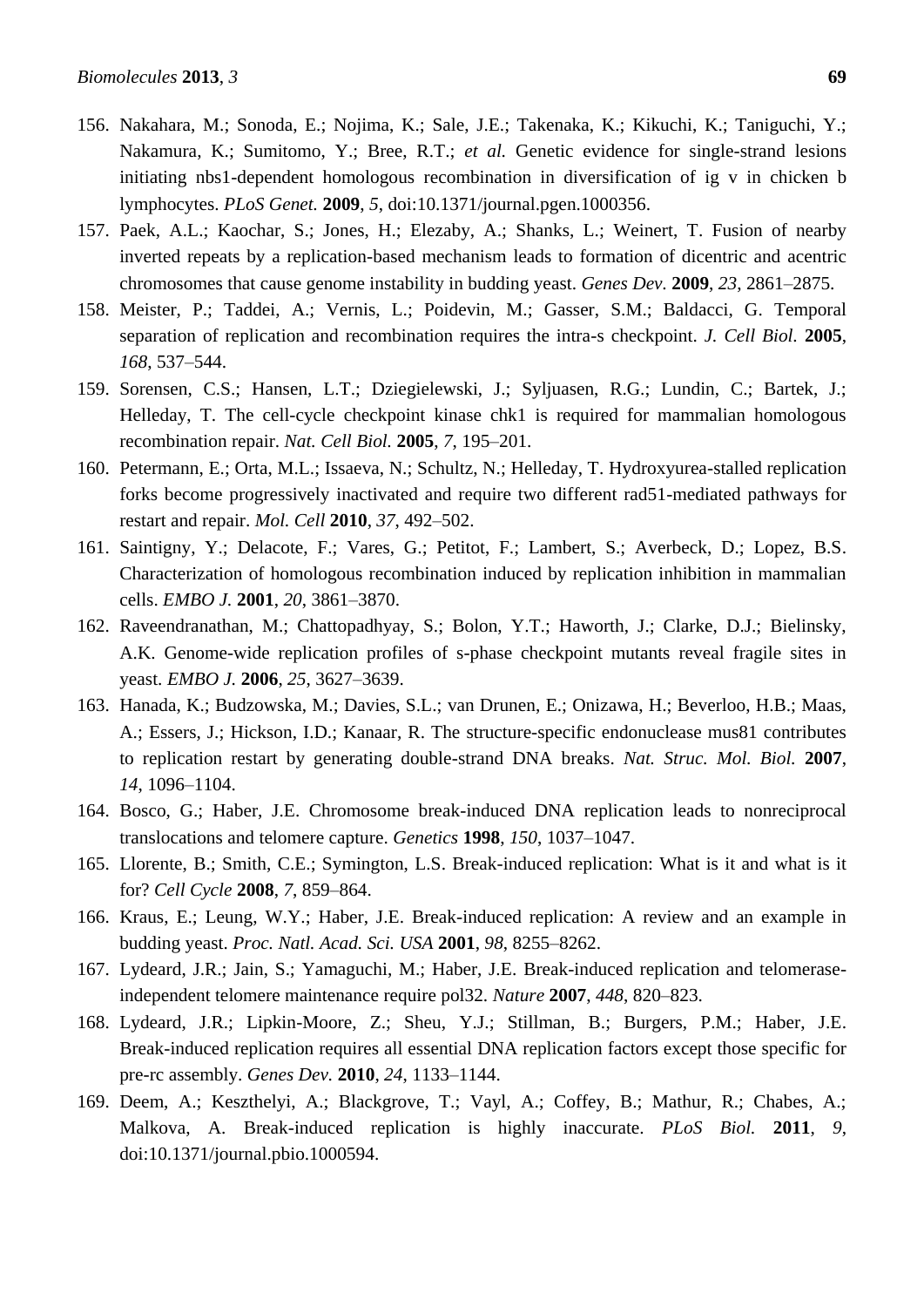- <span id="page-31-0"></span>170. Iraqui, I.; Chekkal, Y.; Jmari, N.; Pietrobon, V.; Freon, K.; Costes, A.; Lambert, S.A. Recovery of arrested replication forks by homologous recombination is error-prone. *PLoS Genet.* **2012**, *8*, doi:10.1371/journal.pgen.1002976.
- <span id="page-31-1"></span>171. Mizuno, K.; Miyabe, I.; Schalbetter, S.A.; Carr, A.M.; Murray, J.M. Recombination-restarted replication makes inverted chromosome fusions at inverted repeats. *Nature* **2012**, doi:10.1038/nature11676.
- <span id="page-31-2"></span>172. Stracker, T.H.; Petrini, J.H. The mre11 complex: Starting from the ends. *Nat. Rev. Mol. Cell Biol.*  **2011**, *12*, 90–103.
- <span id="page-31-3"></span>173. Lomonosov, M.; Anand, S.; Sangrithi, M.; Davies, R.; Venkitaraman, A.R. Stabilization of stalled DNA replication forks by the brca2 breast cancer susceptibility protein. *Genes Dev.* **2003**, *17*, 3017–3022.
- <span id="page-31-4"></span>174. Schlacher, K.; Christ, N.; Siaud, N.; Egashira, A.; Wu, H.; Jasin, M. Double-strand break repair-independent role for brca2 in blocking stalled replication fork degradation by mre11. *Cell* **2011**, *145*, 529–542.
- <span id="page-31-5"></span>175. Schlacher, K.; Wu, H.; Jasin, M. A distinct replication fork protection pathway connects fanconi anemia tumor suppressors to rad51-brca1/2. *Cancer Cell* **2012**, *22*, 106–116.
- <span id="page-31-6"></span>176. Tinline-Purvis, H.; Savory, A.P.; Cullen, J.K.; Dave, A.; Moss, J.; Bridge, W.L.; Marguerat, S.; Bahler, J.; Ragoussis, J.; Mott, R.; *et al.* Failed gene conversion leads to extensive end processing and chromosomal rearrangements in fission yeast. *EMBO J.* **2009**, *28*, 3400–3412.
- <span id="page-31-7"></span>177. Sonoda, E.; Sasaki, M.S.; Buerstedde, J.M.; Bezzubova, O.; Shinohara, A.; Ogawa, H.; Takata, M.; Yamaguchi-Iwai, Y.; Takeda, S. Rad51-deficient vertebrate cells accumulate chromosomal breaks prior to cell death. *EMBO J.* **1998**, *17*, 598–608.
- <span id="page-31-8"></span>178. Venkitaraman, A.R. Chromosome stability, DNA recombination and the brca2 tumour suppressor. *Curr. Opin. Cell Biol.* **2001**, *13*, 338–343.
- <span id="page-31-9"></span>179. Fachinetti, D.; Bermejo, R.; Cocito, A.; Minardi, S.; Katou, Y.; Kanoh, Y.; Shirahige, K.; Azvolinsky, A.; Zakian, V.A.; Foiani, M. Replication termination at eukaryotic chromosomes is mediated by top2 and occurs at genomic loci containing pausing elements. *Mol. Cell* **2010**, *39*, 595–605.
- <span id="page-31-10"></span>180. Nitiss, J. DNA topoisomerase ii and its growing repertoire of biological functions. *Natl.Rev. Cancer* **2009**, *9*, 327–337.
- <span id="page-31-11"></span>181. Steinacher, R.; Osman, F.; Dalgaard, J.Z.; Lorenz, A.; Whitby, M.C. The DNA helicase pfh1 promotes fork merging at replication termination sites to ensure genome stability. *Genes Dev.*  **2012**, *26*, 594–602.
- <span id="page-31-12"></span>182. Kojic, M.; Holloman, W.K. Brh2 domain function distinguished by differential cellular responses to DNA damage and replication stress. *Mol. Microbiol.* **2012**, *83*, 351–361.
- <span id="page-31-13"></span>183. Heyer, W.D.; Li, X.; Rolfsmeier, M.; Zhang, X.P. Rad54: The swiss army knife of homologous recombination? *Nucleic Acids Res.* **2006**, *34*, 4115–4125.
- <span id="page-31-14"></span>184. Lambert, S.; Lopez, B.S. Characterization of mammalian rad51 double strand break repair using non-lethal dominant-negative forms. *EMBO J.* **2000**, *19*, 3090–3099.
- <span id="page-31-15"></span>185. Liu, P.; Carvalho, C.M.; Hastings, P.; Lupski, J.R. Mechanisms for recurrent and complex human genomic rearrangements. *Curr. Opin. Genet. Dev.* **2012**, *22*, 211–220.